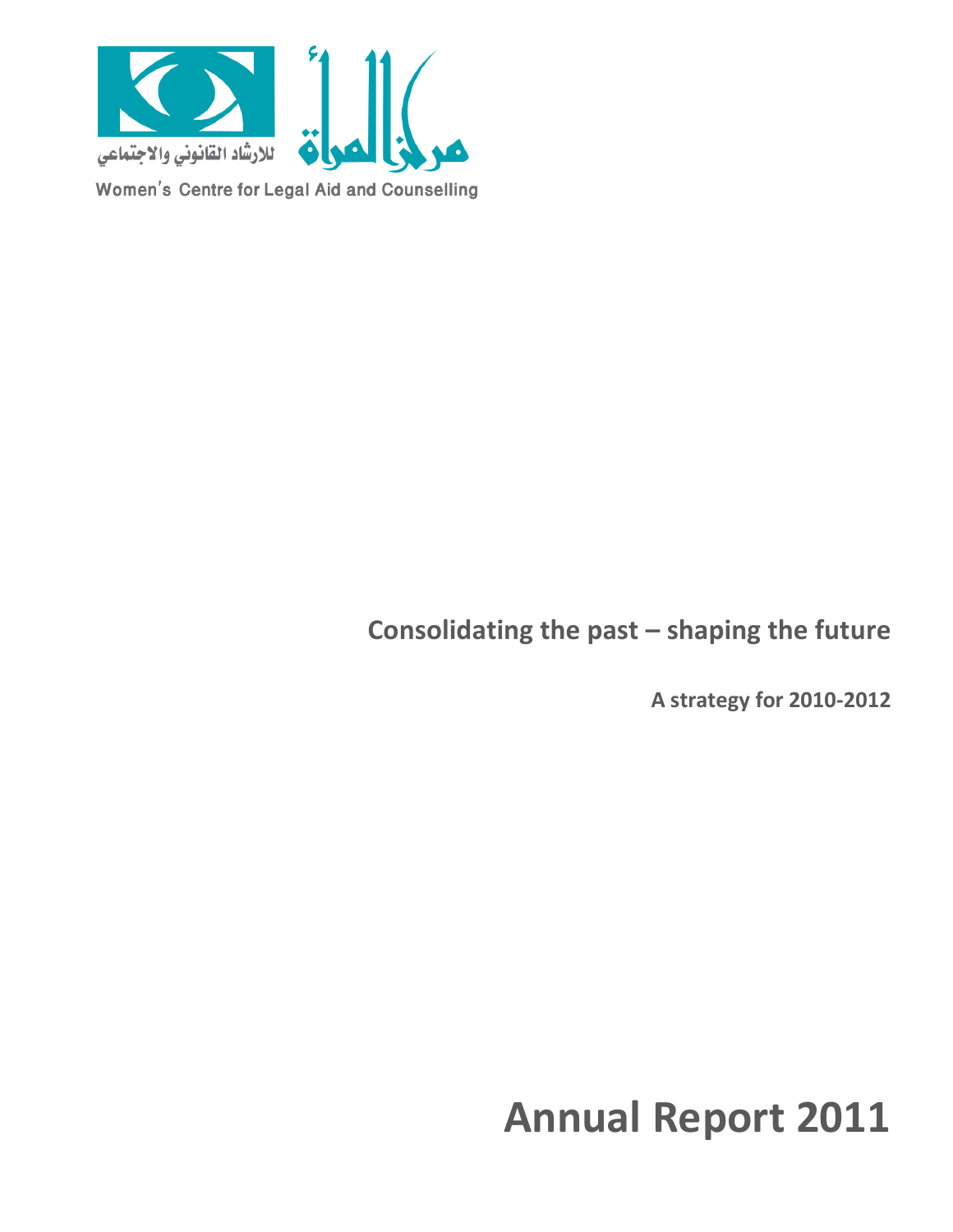## **Annual Report 2011**

## **Table of Contents**

| Strategic Goal 1: To contribute to the development of both a legislative environment and specific       |
|---------------------------------------------------------------------------------------------------------|
| Strategic goal 2: To contribute to raising awareness within Palestinian society regarding gender issues |
| Strategic goal 3: To extend, improve and provide services to women suffering discrimination or          |
| Strategic goal 4: To document violations of women's human rights and to disseminate this information    |
| Strategic goal 5: To enhance WCLAC's own abilities, performance and sustainability50                    |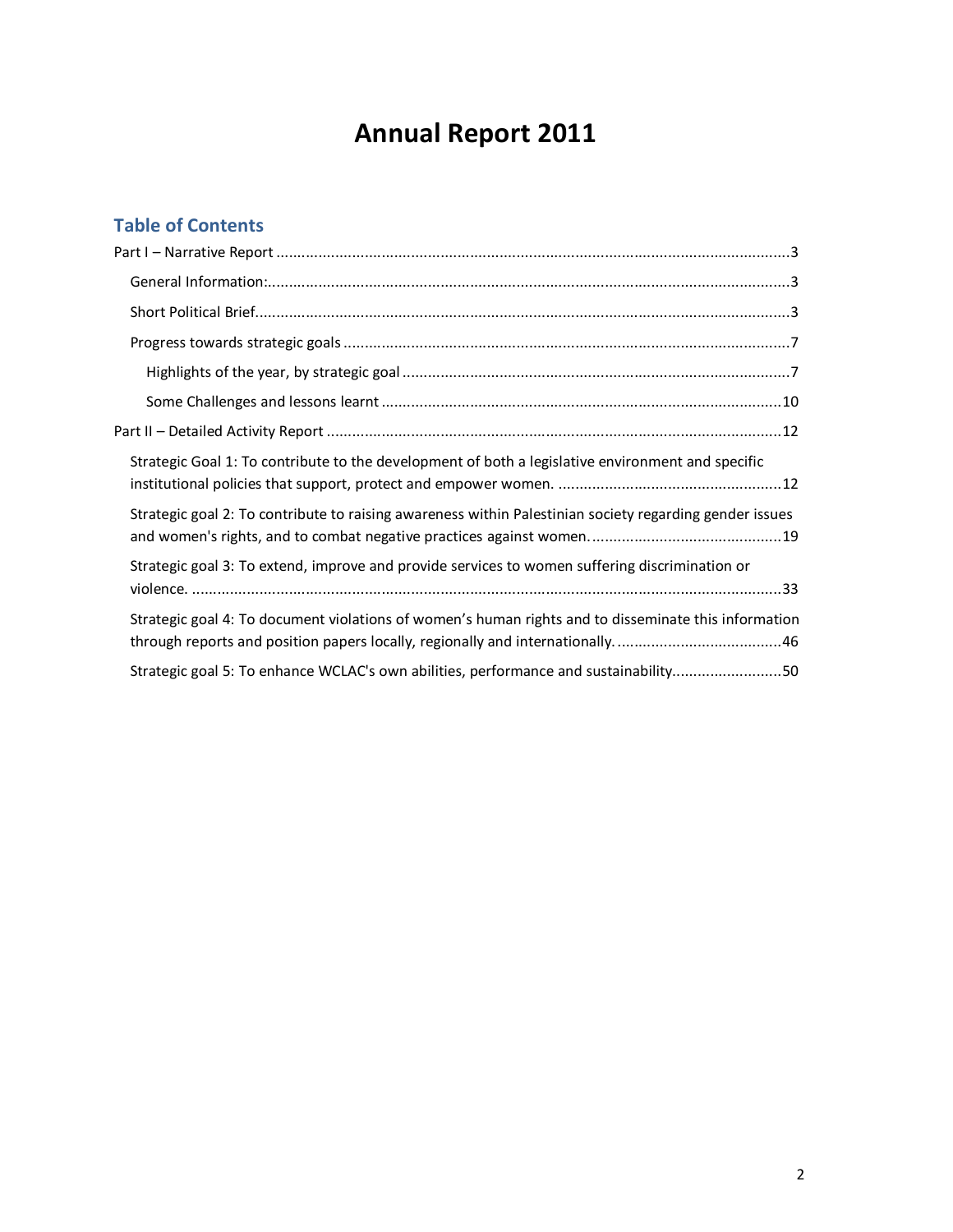## **Part I – Narrative Report**

## *General Information:*

Name of NGO: Women's Centre for Legal Aid and Counselling (WCLAC) Reporting period: 1 January 2011 – 31 December 2011 Date of last report: 12 September 2011 Date of this report: 31 March 2012

## *Short Political Brief*

This year has witnessed a number of significant political events affecting Israel and the Occupied Palestinian Territory (OPT). The 'Arab Spring' brought much unexpected change to a number of countries within the Middle-East and North Africa region. One cannot deny the impact this has had on many residents in the region, and its knock on effects have not escaped Palestine. One positive change during the reporting period was, for example, the signed reconciliation agreement between Hamas and Fatah, in which the two sides pledged to form a joint interim government before national presidential and parliamentary elections next year.<sup>1</sup> The Nakba Day (15 May) and Naksa Day (5 June) marches, not least those on the Syrian and Lebanese borders and in the West Bank and Gaza, brought mass mobilisation of people seeking change and affirming refugees' right to return; the events also came with tragic loss of life at the hands of Israeli armed forces.<sup>2</sup> In September, the Palestinian National Authority (PNA) submitted a request to the United Nations (UN) for full recognition of a Palestinian state and admission to UN membership, but was unable to get enough support to press the issue forward.<sup>3</sup> Meanwhile, daily news and WCLAC's own documentation work show Israeli policies intended to achieve the Judaization of the West Bank and Gaza following a harmful trend: incidents of demolitions, evictions, settlement expansion and settler attacks have risen significantly in 2011. Through this unstable period, WCLAC understands the need for flexibility in planning, as well as maintaining the importance of ensuring that women's rights and empowerment issues remain on the political and social agenda.

#### The Arab Spring

The Arab uprising, which began in early 2011, brought about unexpected democratic change in several countries across the Middle East and North Africa. Palestine experienced similar uprisings in earlier decades, in the form of the first and second Intifadas; the brutal crushing of which, through Israel's use of military tactics against civilians, has been well-documented. More recently, the Israeli military has succeeded in isolating Palestinian communities and the continued civil resistance against the Wall and illegal settlements has become localised. Nevertheless, the Arab Spring motivated local youth to mobilise and channel their newfound energy into pressuring Palestinian leaders for political and legislative reform. The Arab Spring has given Palestinians hope that a potential increase in accountability of future Arab governments, combined with

 $1$  "Palestinian rivals Hamas and Fatah sign reconciliation deal", The Guardian, 4 May 2011 http://www.guardian.co.uk/world/2011/may/04/palestinian-rivals-hamas-fatah-deal (accessed 31 January 2012)

 $2$  "Palestinians killed in 'Nakba' clashes", Al Jazeera News, 15 May 2011 http://english.aljazeera.net/news/middleeast/2011/05/2011515649440342.html (accessed 31 January 2012)

<span id="page-2-0"></span> $3$  "UN vote on Palestinian state put off amid lack of support", The Guardian, 11 November 2011 http://www.guardian.co.uk/world/2011/nov/11/united-nations-delays-palestinian-statehood-vote (accessed 3 February 2011)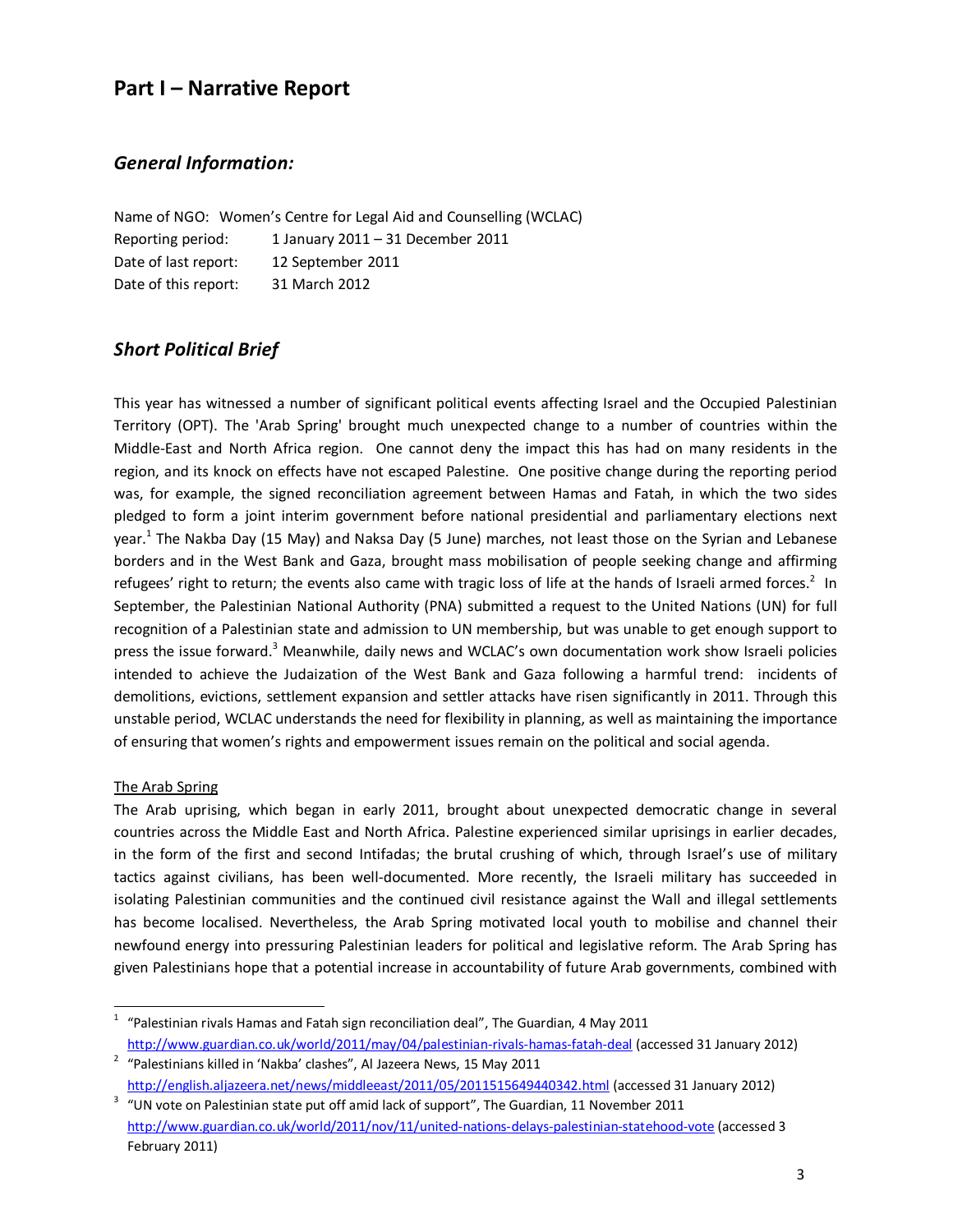their sympathy towards the plight of Palestinians living under occupation, may result in more assertive policies regarding Israel.<sup>4</sup>

In 2011, women were at the forefront of democracy movements across the Arab world, setting a standard for women's activism and acting as visible examples of the power of women's influence in shaping mass movements. The role women will play in shaping new states and how they will fare under these new governments remains to be seen, however. There is already evidence that women's rights are being bargained away on the grounds that they too controversial, too divisive and culturally and religiously inappropriate. WCLAC aims to continue to reinforce its cooperation with other bodies supporting women's rights in order to maintain, and build upon, the achievements of the feminist movement and increase the rate of progress on a broad range of issues relating to equality, social justice and the strengthening of women's role in society.

#### The unity deal and reconciliation

On 15 March, popular demonstrations for unity took place in the West Bank and Gaza; Hamas cracked down on the pro-unity protestors in Gaza, while several thousand demonstrators rallied in the West Bank.<sup>5</sup> On 27 April, in a deal mediated by Egypt, Fatah and Hamas signed a reconciliation agreement and pledged to form a unified caretaker government ahead of national elections in 2012.<sup>6</sup> The conflict between Fatah and Hamas has detrimental repercussions on Palestinian life – including an impact on the lives of Palestinian women; WCLAC believes that reconciliation may present opportunities for a democratic legislature to be restored, through which laws can be passed that improve the legislative protection of women's rights. However, the as yet unfulfilled hope of national elections and the recommencement of the Palestinian Legislative Council has also given a justification for delays to the most urgent legal reforms for which WCLAC is advocating. Notwithstanding the token change to Criminal Law discussed below, President Abbas is demurring from using decrees to effect essential legal changes which will rightly condemn the murder of women. WCLAC is closely monitoring the processes of reconciliation and continuing to ensure women's issues are addressed, through whichever means best serve to promote women's rights in line with WCLAC's mission and vision.

#### Palestinian statehood

In September, the Palestinian National Authority (PNA) submitted a request to the United Nations General Assembly for full recognition of a Palestinian state and admission to UN membership. On 25 September, PNA President Mahmoud Abbas gave a speech before the UN General Assembly where he was greeted with resounding applause and a large show of support for Palestine's effort to escape the injustices of the occupation.<sup>7</sup> Amongst some Palestinians, however, there were fears that the establishment of a Palestinian state would involve tacit acceptance of Israeli "facts on the ground", such as the settlements; furthermore,

 <sup>4</sup> "Palestinian Activism energised by Arab Spring", Al Jazeera News, 6 June 2011 http://english.aljazeera.net/indepth/features/2011/06/201168131013184315.html (accessed 31 January 2012); "Palestinians killed in 'Nakba' clashes", Al Jazeera News, 15 May 2011 http://english.aljazeera.net/news/middleeast/2011/05/2011515649440342.html (accessed 31 January 2012)

 $5$  "Small unity protest in Gaza attacked", Maan News, 16 March 2011 http://www.maannews.net/eng/ViewDetails.aspx?ID=369289 (accessed 9 August 2011); and "Calls to continue protests" Maan News, 16 March 2011 http://www.maannews.net/eng/ViewDetails.aspx?ID=369127 (accessed 9

August 2011)<br>
<sup>6</sup> "Palestinian Rivals Hamas and Fatah sign reconciliation deal", The Guardian, 4 May 2011 http://www.guardian.co.uk/world/2011/may/04/palestinian-rivals-hamas-fatah-deal (accessed 29 January 2012)

 $7\,$  "The best and the worst of 2011", Al Jazeera News, 6 January 2012 http://www.aljazeera.com/indepth/opinion/2012/01/20121512945889838.html (accessed 6 February 2012)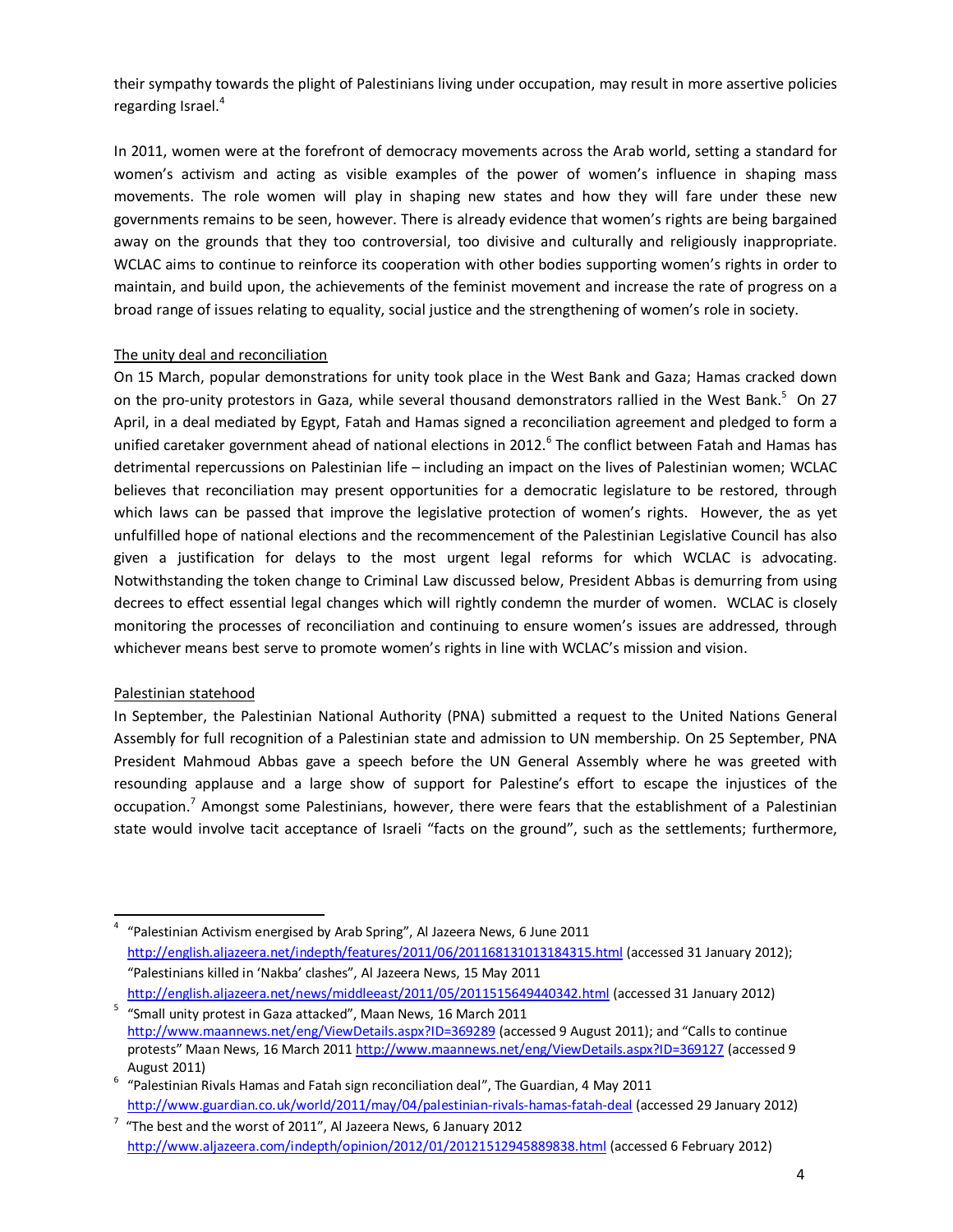international recognition of the PNA, in place of the Palestinian Liberation Organisation, was seen by some as a threat to the legitimate rights of Palestinians refugees and exiles.<sup>8</sup>

In October, Palestine was accepted with overwhelming support (of 173 countries voting, 107 in favour, 14 opposed, and 52 abstained) as a member of the UN Educational, Scientific and Cultural Organisation (UNESCO). However, following this achievement, a vote for full UN membership was delayed while the PNA decided whether to press for a vote in the Security Council (where it lacks sufficient support) or take the matter to the General Assembly, where it is expected to win the lesser position of enhanced observer status.<sup>9</sup> WCLAC continues to closely monitor both statehood and reconciliation developments to ensure that women are on the agenda.

#### President Abbas' amendment by presidential decree of Criminal Law

In mid-May, President Abbas signed a presidential decree deleting Article 340 from the Jordanian Criminal Law applicable in the West Bank and Article 18 of the British Mandate Criminal Law, ostensibly thereby ending the practice of giving lenient, even meaningless sentences to femicides. However, WCLAC notes that many lenient sentences are given not using these articles, which relate specifically to crimes of passion, but rather, they use articles which give significant discretion to judges to reduce sentences as they wish (e.g. Articles 98, 99, 100 of Jordanian Criminal Law). Accordingly, while WCLAC praises the public condemnation of femicide, we call for further, essential, and meaningful changes to be made to denounce wholly and permanently the practice of femicide. To that end, WCLAC will work to maintain pressure on the president, and to maintain the momentum which enabled the passage of one presidential decree, to ensure that the act of fully condemning practices which harm women is completed.

#### Shari'a court procedures to better ensure women's access to justice

WCLAC praises three administrative orders which have been passed by the Judge of Judges (Chief Justice of the Shari'a Court). While these do not overturn gender inequality within Shari'a, they do reduce the vulnerability of women. The orders state, firstly, that in inheritance cases, women should be informed of the value of their inheritance directly by a court official (ensuring that accurate information is given); secondly, in cases of polygamy, it is a legal requirement that current wives are informed of any further marriage, it cannot be kept secret; thirdly, a wife must be informed if she is being divorced at the moment that she is being divorced. That the Shari'a courts are working, step by step, to reduce the vulnerability of women is a success for civil society, whose work on issues of personal status and family law WCLAC continues to support.

#### Israeli occupation practices worsening

The beginning of 2011 has not been marked by any positive steps taken by Israel in relieving the occupation. Instead, WCLAC notes a worsening trend of occupation policies and the specific negative impact this has had upon women.

## · *Israel – New laws:*

The recently passed Anti-Boycott, Divestment and Sanctions Law and the Nakba Law show a worrying increase in restrictions on freedom of speech and Palestinian identity.<sup>10</sup> Further legislative threats to Palestinians include the passing of a first draft law that will require that Palestinians whose homes are destroyed by Israeli

 $\frac{8}{9}$  *Ibid.* 

<sup>9</sup> "UN vote on Palestinian state put off amid lack of support", The Guardian, 11 November 2011 http://www.bbc.co.uk/news/world-middle-east-15518173 (accessed 1 February 2012)

<sup>&</sup>lt;sup>10</sup> "Israel anti-boycott law an attack on freedom of expression", Amnesty International, 12 July 2011 http://www.amnesty.org/en/news-and-updates/israel-anti-boycott-law-attack-freedom-expression-2011-07-12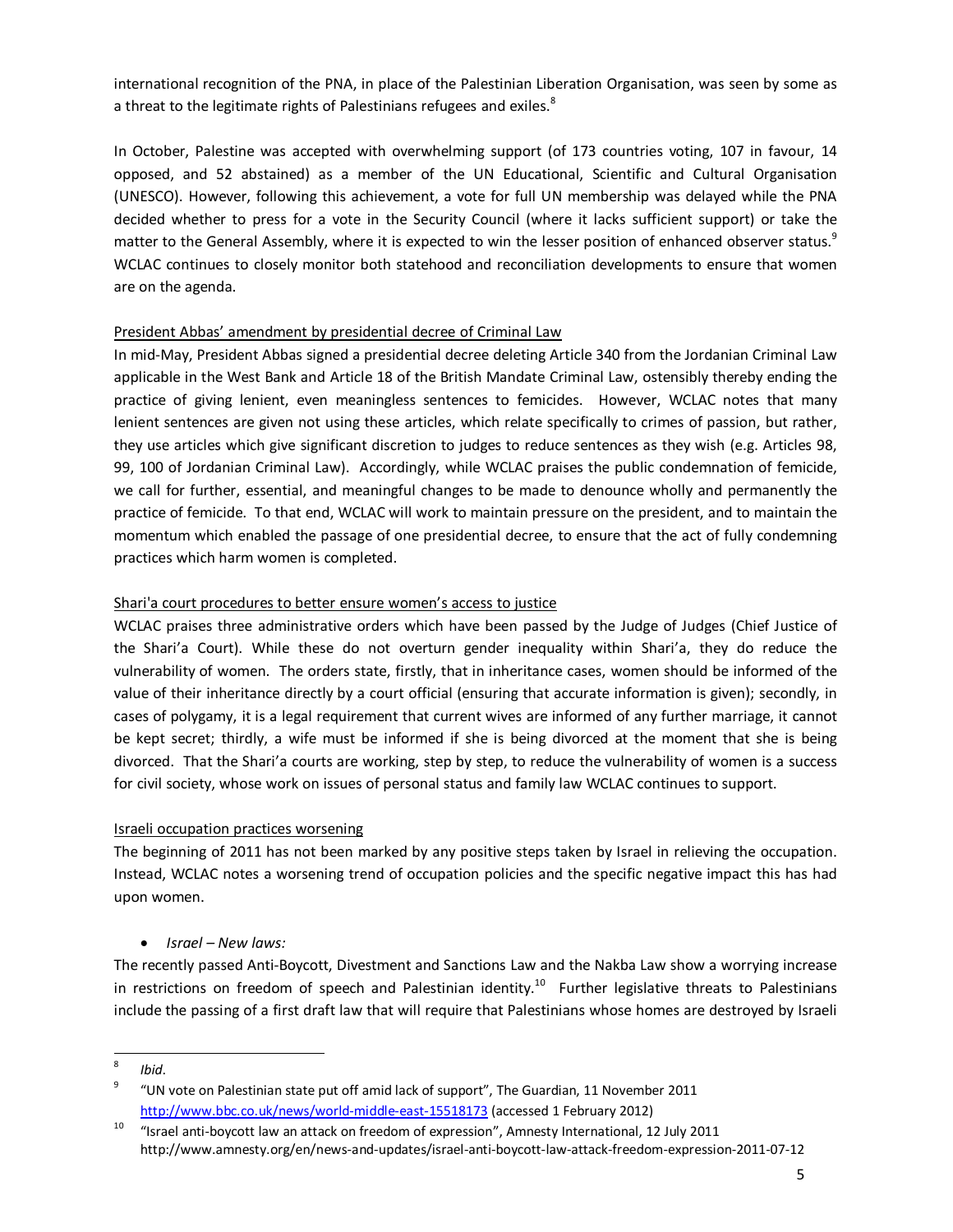forces pay the Israeli government for the demolition costs. $11$  WCLAC expresses great concern at a legal regime which increasingly punishes Palestinians and those who recognise Palestinians' human rights.

## · *Israel – Heightened threat to communities by the wall and Jordan valley areas*

WCLAC draws attention to the particularly precarious and vulnerable position in which Israel's occupation practices put Palestinian communities in the 'seam zone' and Jordan valley. In 2011 alone, more than double the number of demolitions occurred: 622 structures were demolished by Israeli authorties, rendering homeless 1,094 Palestinians.<sup>12</sup> WCLAC is particularly concerned about psychological and economic impact this has upon women and their families. The effects of such policies on family life leaves a distinct impact upon the lives of women, who suffer the double bind of Israeli actions, dramatically changing their family circumstances, while at the same time social conservatism demands they maintain cultural norms of a particular femininity, domesticity and containment within the private sphere.

## · *Israel – Increasing pressure on East Jerusalem*

There has been no easing in pressure on Palestinian Jerusalemites, or on rights of freedom of movement of Palestinians accessing the capital, Jerusalem. WCLAC notes the lack of positive change in alleviating the situation of East Jerusalem residents under occupation. The family reunification ban was extended on 26 July 2011 for another year.<sup>13</sup> WCLAC would also like to draw special attention to the link between occupation practices and vulnerability within the private sphere, as well as to other of the less 'visual' tragedies of Israel's occupation such as silent deportations, the break-up of families and refusals or threats to Palestinian residency rights. Policies such as the ban on family reunification and other practices including house demolitions and forced displacement have an overwhelming impact on the physical and economic security, as well as the psychosocial well-being, of Palestinian families.<sup>14</sup> In a conservative patriarchal society, women's traditional role within the family means that they are particularly vulnerable to these types of occupation practices.

## · *Israel – Violence towards Palestinian villages*

Israel's facilitation of the settlement of its citizens inside the occupied Palestinian territory has resulted in the annexation of Palestinian land and water resources and is the root cause settler violence.<sup>15</sup> The Israeli authority's repeated failure to enforce the rule of law in response to settler violence is in violation of its obligation under international law to prevent attacks on civilians and creates a culture of impunity that contributes to continued violence.<sup>16</sup>

The murder of the illegal settlers in the Itamar settlement was followed by the collective punishment of the Palestinian village of Awarta, on whose land the illegal settlement is built. The settlement's land-grab was

<sup>&</sup>lt;sup>11</sup> http://www.wclac.org/ihl/etemplate.php?id=55<br><sup>12</sup> "The Judiazation of Palestine", Israeli Committee Against Housing Demolitions (ICAHD), 25 January 2012 http://icahdusa.org/2012/01/icahd-research-shows-2011-record-year-for-palestinian-displacement/ (accessed 6 February 2012)<br>
"Israel extends family unification ban for a year" IMEMC, 26 July 2011 http://www.imemc.org/article/61742<br>
"Demolitions and Forced displacement in the Occupied West Bank", UN Office for the Coordination of

Affairs (OCHA), 26 January 2012

http://www.ochaopt.org/documents/ocha\_opt\_demolitions\_factSheet\_january\_2012\_english.pdf (accessed 01 April 2012)

<sup>&</sup>lt;sup>15</sup> "The Judaization of Palestine", ICAHD

<sup>16</sup> "Israeli Settler Violence in the West Bank", UN OCHA, January 2012 http://www.ochaopt.org/documents/ocha\_opt\_settler\_violence\_FactSheet\_October\_2011\_english.pdf (accessed 02 April 2012)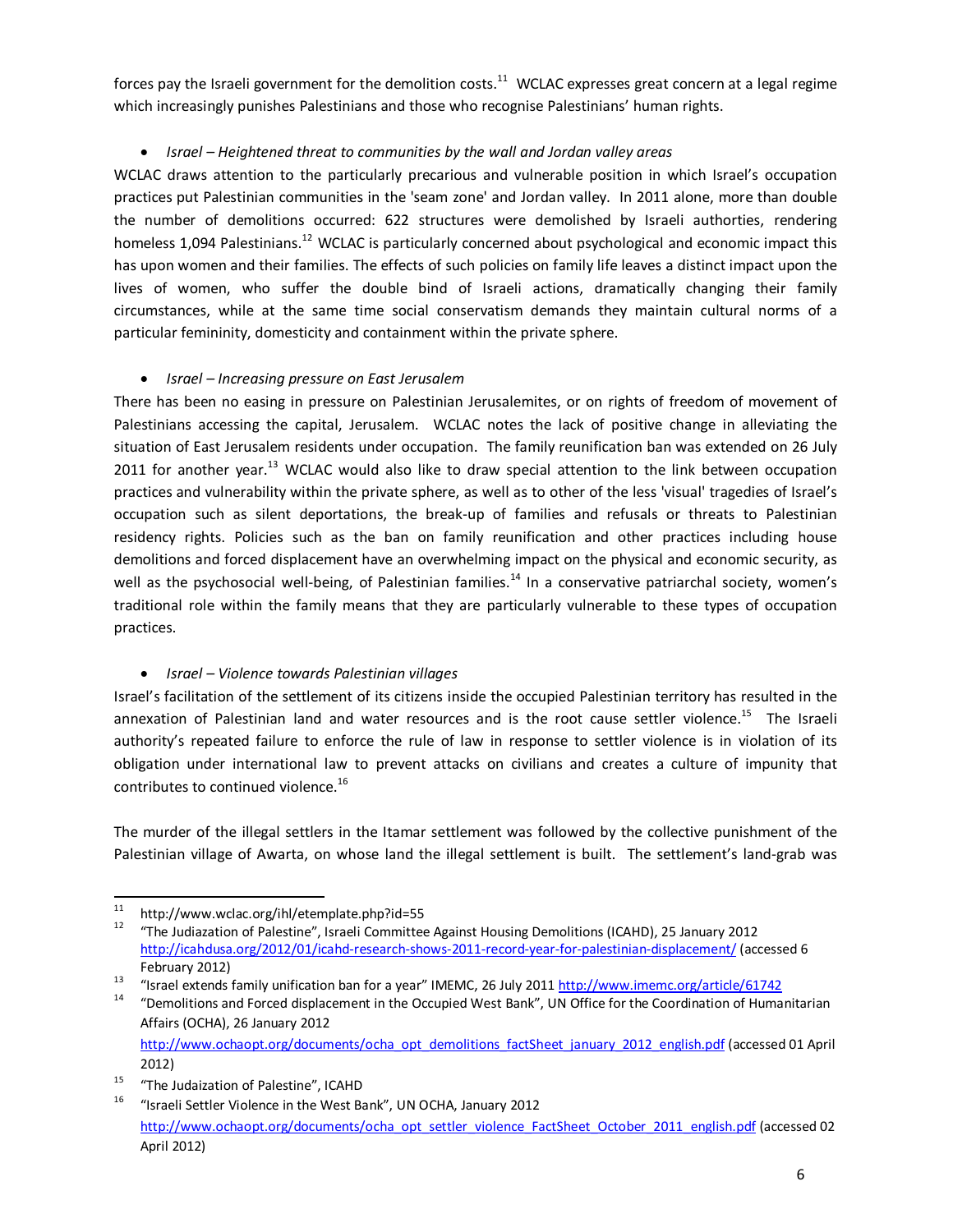consolidated with the decision to build many more illegal homes in the area; meanwhile Palestinian rights of freedom of movement were denied, homes were raided and a huge number were arrested, including 200 women.<sup>17</sup>

The inflamed incident of Awarta was accompanied by on-going routine violence perpetrated by settlers and Israeli armed forces. The West Bank village of Al Nabi-Saleh, for example, which has weekly demonstrations against the illegal encroachment of a nearby settlement, and denial of access to a water source, has suffered disproportionate, violent force used against the demonstration, with arrests of men, women and children, along with use of chemical weapons, as houses are doused in 'skunk' water, and the village is engulfed with tear gas. Other on-going Israeli occupation tactics include a number of grievous or fatal shootings, and nightraids targeting youths, for example in Al Nabi-Saleh and in the Bustan neighbourhood of Jerusalem.<sup>18</sup> WCLAC notes the diverse Israeli methods used to intimidate Palestinian women, including targeting their children, and WCLAC has found that many such women are reluctant to issue complaints. WCLAC calls for attention to be given to the unnecessary stress this places upon the lives of Palestinian women and to the need for their protection in an environment in which they are reluctant to report threats, dangers or assaults.

## *Progress towards strategic goals*

The reporting period comprises months 13-24 of WCLAC's three year strategy "Consolidating the past; shaping the future." The five main goals of this programme are as follows:

- · Strategic goal 1: To contribute to the development of both a legislative environment and specific institutional policies that support, protect and empower women.
- Strategic goal 2: To contribute to raising awareness within Palestinian society regarding gender issues and women's rights, and to combat negative practices against women.
- · Strategic goal 3: To extend, improve and provide services to women suffering discrimination or violence.
- · Strategic goal 4: To document violations of women's human rights and to disseminate this information through reports and position papers locally, regionally and internationally.
- · Strategic goal 5: To enhance WCLAC's own abilities, performance and sustainability.

This narrative summary deals with each of these, in turn, to highlight some of the progress made during the year. This is followed by a summary evaluation of progress, an evaluation of WCLAC's inclusion of men in its programme – particularly in legal reform and awareness raising – and several lessons learnt. More detailed analysis is contained within the detailed activity report, in Part II.

## **Highlights of the year, by strategic goal**

**Strategic Goal 1: To contribute to the development of both a legislative environment and specific institutional policies that support, protect and empower women.**

<span id="page-6-0"></span>

<sup>17</sup> http://www.alhaq.org/pdfs/Collective+Punishment+in+Awarta\_22\_April.pdf<br><sup>18</sup> 'Silwan youth martyred: dead in hospital from gunshot wound' Silwan Information Centre, 14 May 2011, http://silwanic.net/?p=16157 (accessed 9 August 2011); 'Dark days for Silwan youth' Silwan Information Centre, 7 June 2011 http://silwanic.net/?p=17999 (accessed 9 August 2011)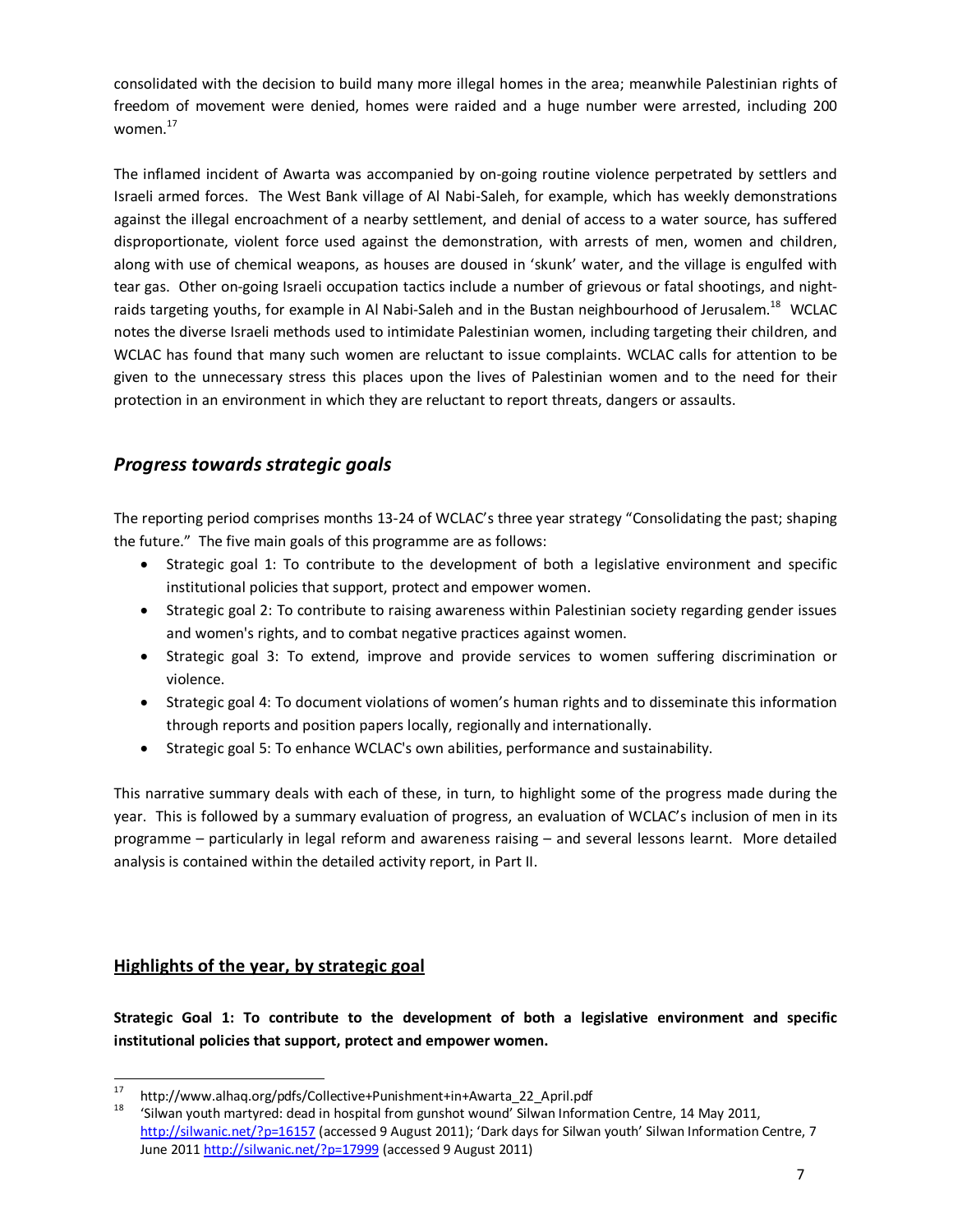#### Criminal Law and femicide high on the public agenda

WCLAC's work under this goal has most notably seen results in the form of the presidential decree inspired by the murder of Aya Baradaiya by a close relative, which led to public outcry earlier this year. Following Ms. Baradaiya's murder in May, President Abbas signed a decree ostensibly ending the practice of giving lenient sentences in cases of femicide. At the same time, WCLAC published its own legal analysis, based on cases that we have documented and case outcomes we have analysed. WCLAC's work and our appraisal of this issue can be read in greater detail in section 1.1.1. of the detailed activity report below. In summary, WCLAC sees the public outcry and sympathy for Aya Baradaiya as an essential result of WCLAC's past 20 years of work promoting women's rights; while noting the shortcomings of the presidential decree, WCLAC also sees the President's willingness to use his power in this case as a very positive indicator that WCLAC can expect further change to help protect women, whether by decree or by the democratic passage of new legislation.

#### New areas of discrimination being identified setting a basis for new campaigns with achievable targets

Despite the positive indications of the presidential decree WCLAC still believes there is added value – particularly as the legislative council remains suspended – in addressing policy issues which require changes to protocols, regulations and practices, rather than just targeting major policy change through new legislation. Two areas identified by WCLAC for preliminary investigation are laws and regulations relating to women's finance and banking and regulations and procedures to guarantee women's access to inheritance. The first findings show not only that gender discrimination is commonplace in these areas, but also that key stakeholders such as businesses, ministries and the Shari'a courts support WCLAC's intervention in this area and feel that regulatory development and reform is very much needed in these sectors.

## **Strategic goal 2: To contribute to raising awareness within Palestinian society regarding gender issues and women's rights, and to combat negative practices against women.**

#### Recruitment of new volunteer cluster – and consolidation of veteran volunteers' work

WCLAC chose 27 new volunteers to form a new team focussed on the area south of Hebron – identified by WCLAC as a particularly vulnerable area in which isolation and development have been especially compounded by Israeli colonisation. WCLAC will enable the new volunteers to train with and learn from the experiences of long-standing volunteers such as those in and around Hebron city itself. These, and other veteran volunteers, continue to promote WCLAC's services and vision in their communities, having delivered workshops to over 500 beneficiaries in partnership with numerous local partners. WCLAC is particularly keen for these partnerships to grow, with a view to the volunteer clusters being able to obtain in-kind contributions to their work – food, drinks, workshop locations, etc. – not only to ensure stakeholder support for the volunteers work, but also to promote the reduction of project costs and the increase in their sustainability.

## Raising awareness and promoting the rights of women on International Women's Day and during the 16 Days of Action Combating Violence Against Women

As ever, WCLAC's awareness-raising activities have reached hundreds of people (men and women) through a variety of partners including schools, universities, NGOs and grassroots groups. In addition to these, were hundreds more involved in workshops and other events marking International Women's Day and the 16 Days of Action. With a particular focus on the challenges faced by women with disabilities, one of the numerous successful activities for International Women's Day was a special television show talking this issue, which has since been rebroadcast 5 times on Palestinian television. To mark the 16 Days of Action, WCLAC chose to focus its activities around the theme of violence against women, specifically highlighting our work on the draft Law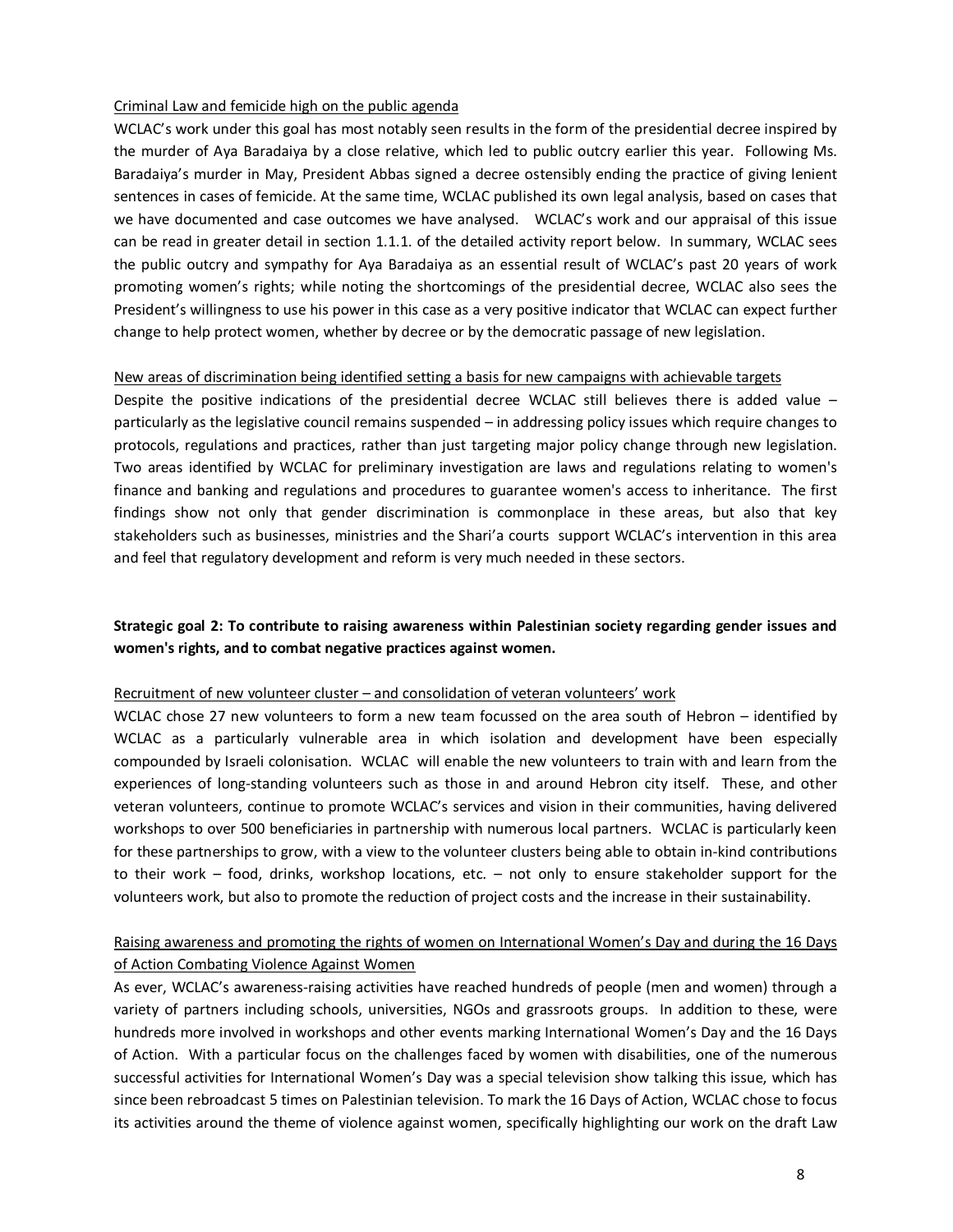on Family Protection from Violence and the development of a referral system for women victims of violence (Takamol Project).

## Inclusion of men – a cross-cutting indicator

WCLAC notes the need to include men in discussions of gender and women's rights, to ensure that they are actively supportive of women's rights and recognise their role as duty bearers. While certain areas of WCLAC's work remain targeted entirely towards women (e.g. emergency protection, legal aid and counselling and particular courses raising women's rights awareness), others reach out to men whose supportive voices add great weight to WCLAC's campaigns, and whose practices as husbands, as fathers and as Palestinians will help shape the rights environment, for better or worse, for Palestinian women in this generation and the next.

The 5 men among the 27 new volunteers (in the area south of Hebron) join the 12 veteran male volunteers in other clusters (meaning 18 of 60 volunteers are male). WCLAC's 20-hour course "Women's Rights are Human Rights" is proving to attract male participants. Although outnumbered by women, a handful participated in mixed gender courses in Hebron University and Al Quds – not only learning with others, but also affecting the dynamics of the groups, potentially being able to express personal opinions on the experience of men in Palestinian gender roles. In Hebron, this year was the first in which as many as 5 male students have enrolled on the course and it is to their credit, and to WCLAC's, that the students participated fully to the end of the course. Meanwhile, at Birzeit and the Palestinian Academy for Security Science, the men of the course were not so outnumbered, with 8 of 26 participants at Birzeit being male, and 10 out of 21 at PASS.

#### **Strategic goal 3: To extend, improve and provide services to women suffering discrimination or violence.**

#### Positive indicators of women getting what they want with WCLAC's service provision

411 new clients registered for legal aid and/or counselling from WCLAC lawyers and social workers, working in East Jerusalem, Ramallah, Hebron and Bethlehem. Data on the sources of referrals is encouraging, with 58 being referred by a previous client, or being a previous client themselves, suggesting that former clients have found our services professional and worthwhile. With a significant number (106) coming from courts and some from government bodies (4) and NGOs (50), there is an indication that WCLAC's services are commended by these key partners.

#### WCLAC delivering training with partners – reaching beneficiaries and diversifying sources of income

WCLAC's capacity-building team and other members of staff using training skills and professional experience, have delivered various courses in association with partners such as UNWRA and Palestinian Women's Research and Development Centre. As well as spreading WCLAC's vision and expertise with key target audiences, such projects in which WCLAC undertakes consultancies create revenue which helps contribute to WCLAC's core funds, and to subsidise unmissable opportunities which lack consultancy budgets, such as delivering to practitioner-to-practitioner training, upon the request of the Ministry of Social Affairs (MOSA), for the staff of the new women's shelter in Nablus.

Development of an integrated legal, health and social service referral system for women victims of violence Working in partnership, the Juzoor Foundation for Health and Social Development and WCLAC jointly implemented a project to develop a sustainable legal-health-social service referral system for women victims of violence in Palestine. The 3-year project, which came to a close at the end of 2011, sought to address the issue of violence against women through the creation of a model referral system and operational protocols, as well as through awareness-raising activities and training workshops for service providers. In 2011, the referral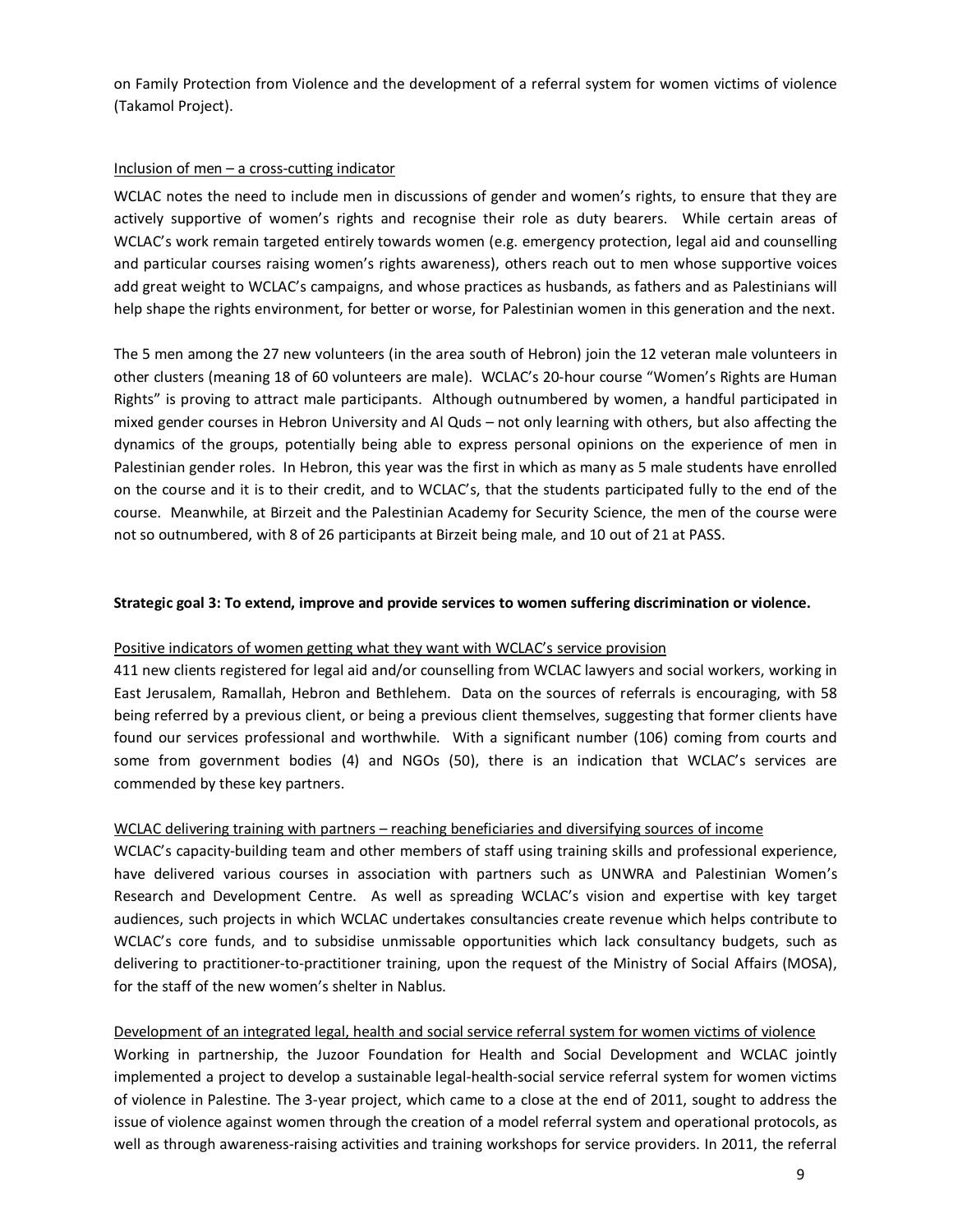system was piloted in two governorates and a final draft for the system was submitted to the Ministry of Women's Affairs (MOWA).

## **Strategic goal 4: To document violations of women's human rights and to disseminate this information through reports and position papers locally, regionally and internationally**

#### Bringing international attention to the impact of Israeli occupation on the women of Nabi Saleh

WCLAC's International Humanitarian Law (IHL project) has worked closely with women from Nabi Saleh village this year. WCLAC used its growing international advocacy status to support Nabi Saleh's struggle to live in dignity and with rights, despite the aggressive and illegal encroachment of Israelis in the settlement Halamish. WCLAC is a well-known presence in the village and works closely with the Nabi Saleh organising committee, giving them – particularly their women leaders – access to international advocacy targets.

#### **Strategic goal 5: To enhance WCLAC's own abilities, performance and sustainability**

#### Development of new website

WCLAC's reformatting of the website – both the Arabic and English parts of it, and the special section for international advocacy – has given new colour and clarity to the website. The change has saved money and time, as WCLAC can now manage the web-content directly, rather than retaining a consultant web-manager.

#### **Some challenges and lessons learnt**

For the most part, progress has been in line with expectations throughout the year. The Service Unit have seen marginally more clients than forecast; WCLAC considers this to be a positive outcome. The most notable difficulty, further details of which are given below in section 3.1.2. relate to the extended hiatus of WCLAC's emergency protection facility. Prior to this, the shelter was running as planned helping 8 women to escape violence in the first 2 months of the year; however, protracted talks with local police and local authorities to negotiate the reopening of the shelter were still on-going by the end of the year, despite support for the shelters work from MOSA's central office, and from numerous other service providers and decision makers. In the meantime, WCLAC has been opportunistic in using this time for the shelter coordinator to deliver training in which she can share her experience of running the shelter, as well as participating in an international training workshop on shelters, and, of course, continuing to push for the shelter to be reopened.

Another component of WCLAC's programme which has been unable to progress this year is advocacy for the draft Personal Status Law. While on the one hand, this has been a secondary priority with topical interventions focussing on criminal law relating to femicide, on the other, WCLAC cannot currently actively lobby the PA to discuss and approve the draft Personal Status Law During the coming year WCLAC will continue to advocate for women's rights under the Personal Status Law.

<span id="page-9-0"></span>In facing some of the challenges listed above, WCLAC has seen the advantages and difficulties of working with partners. A disadvantage of working with partners can be the surrender of some control over the project and over how deadlines are met and priorities and workplans are juggled. However, WCLAC feels that, given the socially challenging nature of WCLAC's agenda, it is essential to continue to act with strong support from key ministries within the PA, with civil society support – strengthened through coalitions and partnerships – and with popular support strengthened through outreach and awareness-raising.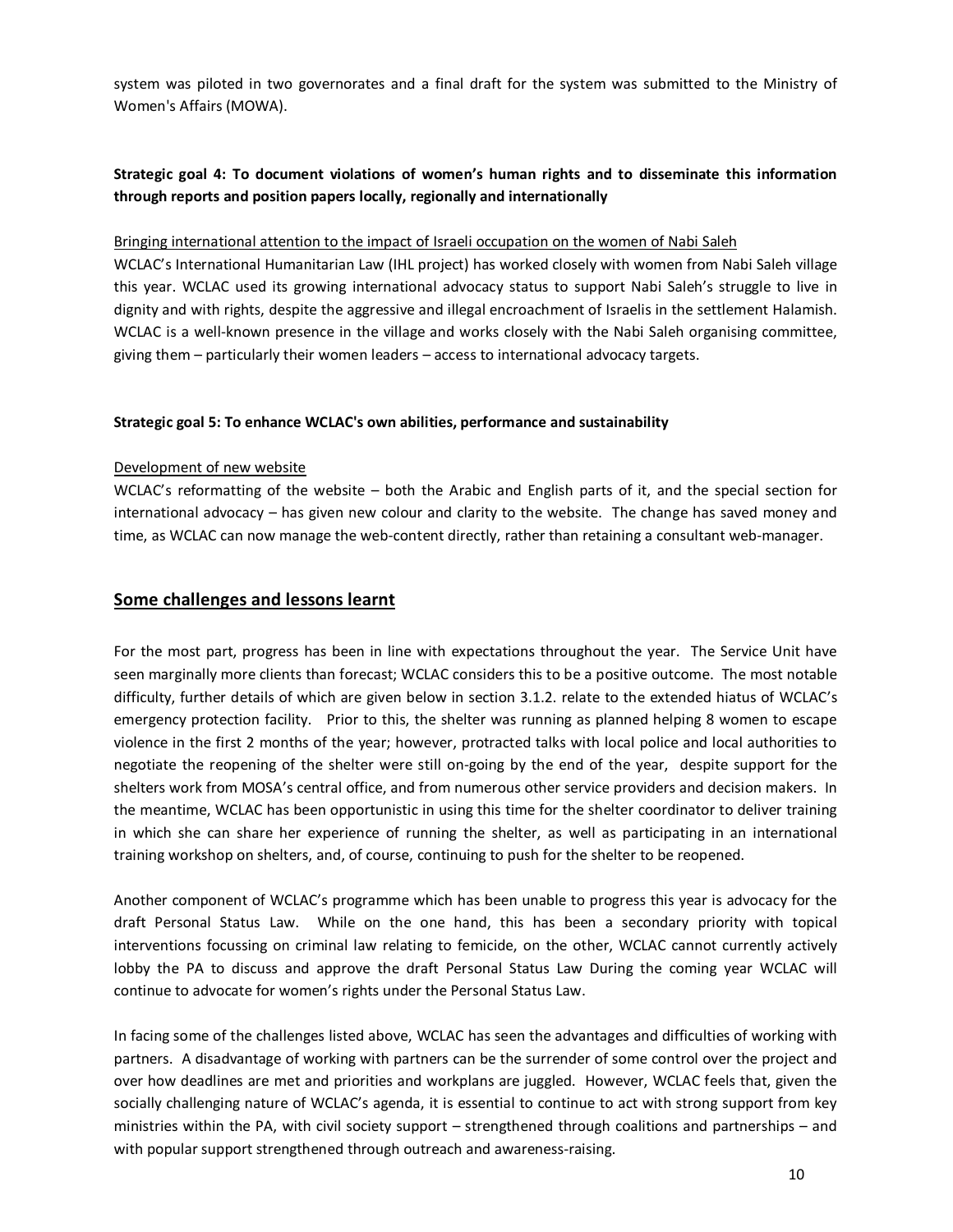One area in which WCLAC, this year, is implementing lessons learnt last year is in improved flexibility and sequencing of certain projects, particularly planning awareness-raising courses to meet the needs of target communities. For example, this year greater attention has been paid to holding public outreach events at times which do not clash with harvest season, or which fit well around school term times, for example.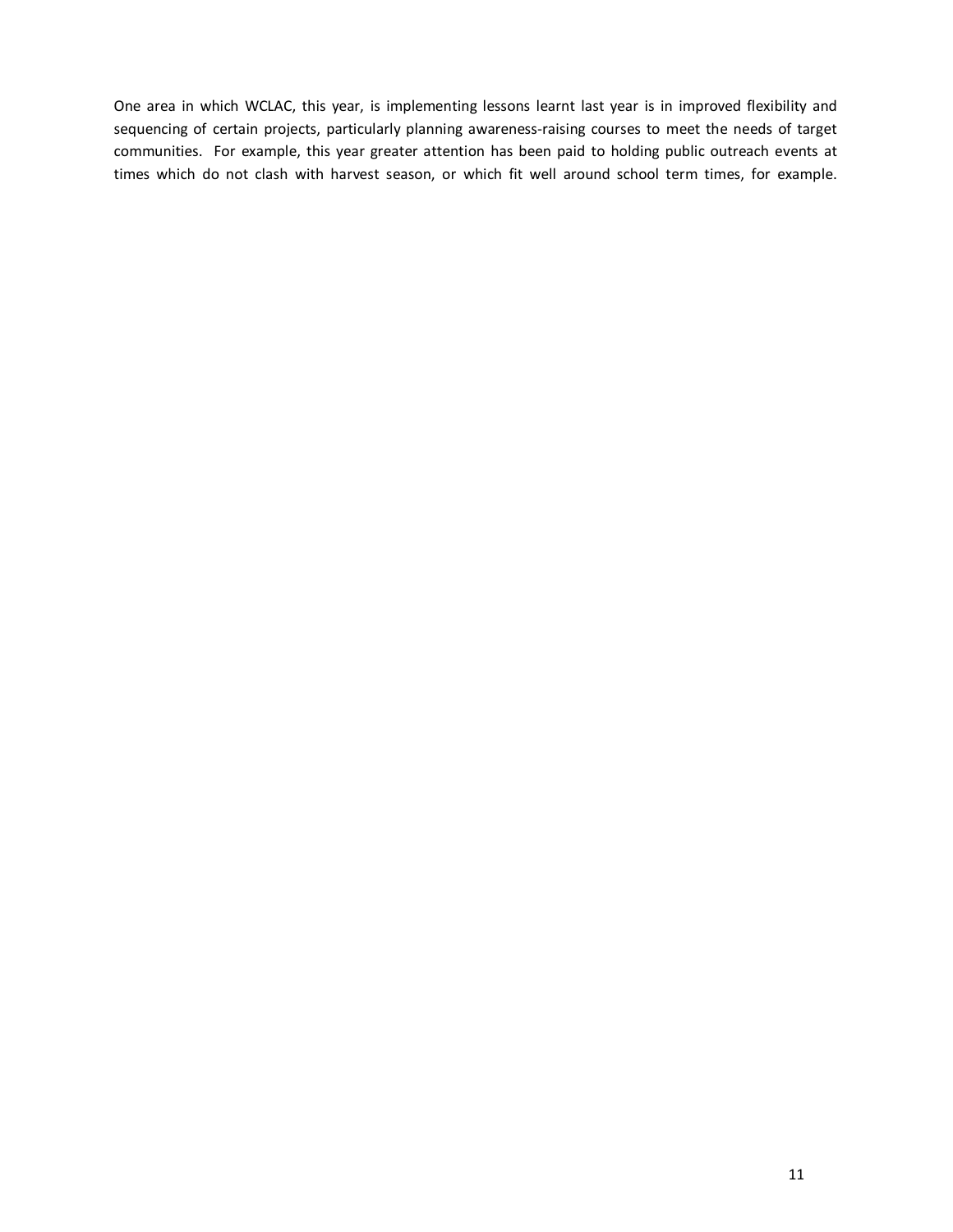## **Part II – Detailed Activity Report**

*Strategic goal 1: To contribute to the development of both a legislative environment and specific institutional policies that support, protect and empower women.*

## **1.1. Change existing laws or articles and seek to introduce new ones which have specific impact on women, through drafting and proposing texts developed in consultation with civil society coalitions and focus groups.**

**1.1.1. Build and maintain pressure for approval of a Criminal Law which defends women's rights.**

WCLAC has long been pressing for revisions to be made to the Criminal Law and, accordingly, is a founding member of the Criminal Law Coalition. The coalition brings together civil society organisations to seek to unify and reinforce civil society demands for change in the Criminal Law. The coalition met in January to review the draft law which WCLAC contributed to developing as a member of the Ministry of Justice's drafting committee. In March, WCLAC participated in a two-day conference, led by the national drafting team, to review the draft and resolve language issues through editing.

In early April, President Abbas met with the national drafting committee, together with additional civil society representatives, for a briefing on the draft law and on the merits of passing this law by presidential decree. The President had reservations on two issues for which WCLAC has long been pushing hard: the abolition of capital punishment and that of mitigating circumstances for crimes linked to honour, perpetrated against women. For these issues, the President said that he would want the law to be approved by Al Azhar Islamic University in Cairo, to ensure the new law was in keeping with Muslim law.

In May, following progress made in the reconciliation between Fatah and Hamas, the drafting team and the coalition met to assess the possible repercussions for the draft law. Five meetings that were planned to take place with Ministers were postponed in order to wait and lobby for the draft with the new ministers of a unity government. However, this government has not yet been formed. Political will for passing the law by presidential decree also suffered a blow, despite the prospect of a more democratic and inclusive process. This setback is challenging to analyse. WCLAC supports a return to stronger democratic institutions but also feels that, while women continue to die or risk dying each day due to violation of their rights, we cannot wait for a prolonged reconciliation process before femicides (murders of women, link to so-called honour) are correctly denounced as the heinous crime that they are.

A further challenging factor in the dynamic of the draft is the difficulty of maintaining its priority on the political agenda. For example, if the PLC were to be reconvened, criminal law issues would likely come below issues such as economy on the political agenda and, even if the draft is discussed, it might be opposed by Hamas, not simply for ideological reasons but also on account of Hamas having played little part in the drafting process and, moreover, having developed a draft of its own in Gaza.

<span id="page-11-1"></span><span id="page-11-0"></span>A tragic boost, in terms of pressing for change by keeping this issue atop the political agenda, came in May this year with the femicide of the university student, Aya Baradaiya, which inspired public condemnation and swayed public opinion in favour of implementing immediate change to improve the protection of women. With femicide becoming an issue discussed nationally, a number of meetings were held between WCLAC, the Coalition and other human rights and women's organisations.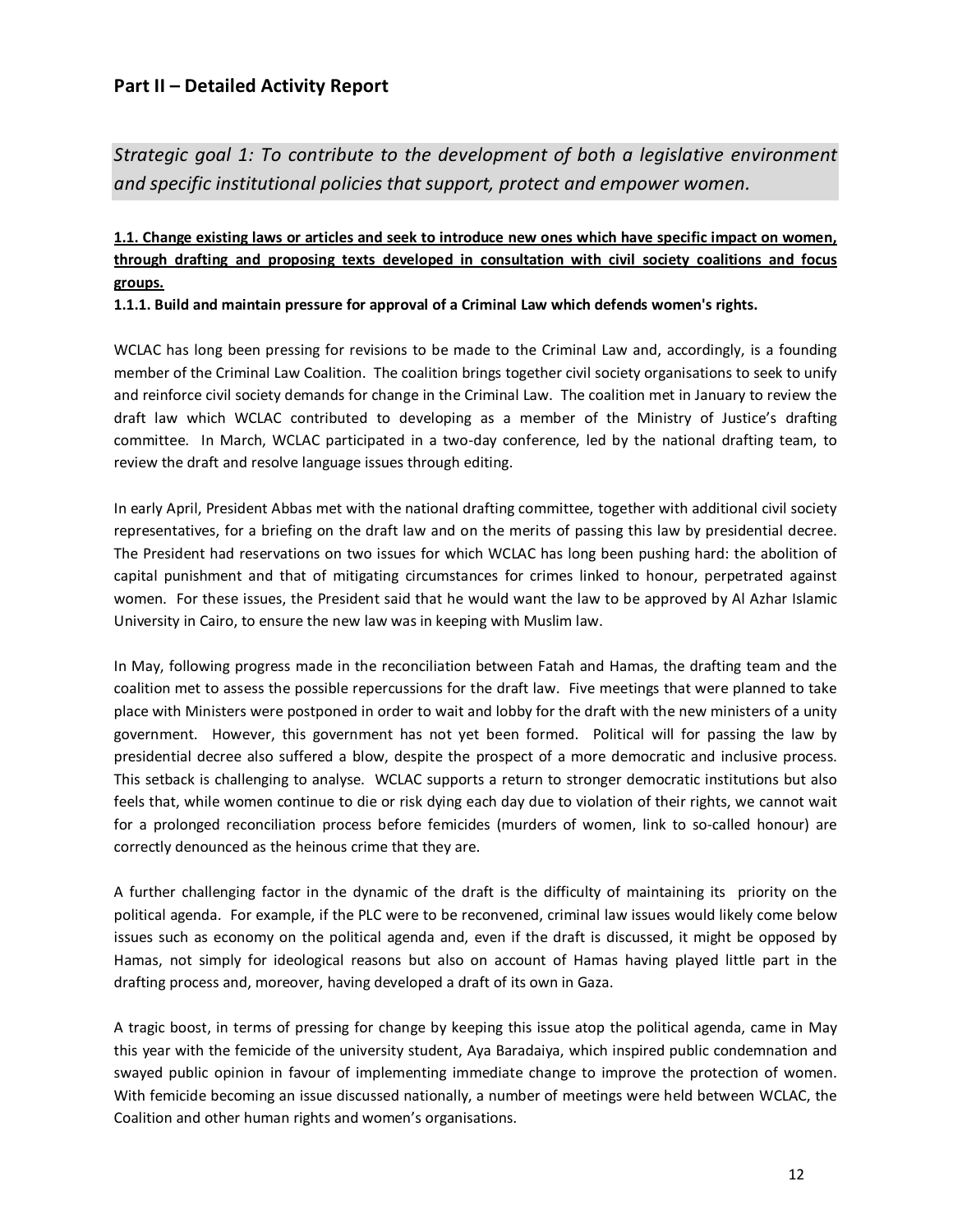In mid-May, President Abbas signed a presidential decree deleting Article 340 from the Jordanian Criminal Law applicable in the West Bank and Article 18 of the British Mandate Criminal Law, ostensibly ending the practice of giving lenient, even meaningless sentences for femicides. However, WCLAC has published its own legal analysis, based on cases that we have documented and case outcomes that we have analysed.<sup>19</sup> WCLAC notes that many lenient sentences are given, not using these articles which relate specifically to crimes of passion, but using articles which give significant discretion to judges to reduce sentences as they wish (e.g. Articles 98, 99, 100 of Jordanian Criminal Law). Accordingly, whilst WCLAC praises the public condemnation of femicide, we call for further essential and meaningful changes to be made to denounce wholly and permanently the practice of femicide. To that end, WCLAC will work to keep pressure on the President and to maintain the momentum which enabled the passage of one presidential decree, to ensure that the act of fully condemning practices which harm women is completed.

## **1.1.2. Reactivate the national committee for the regional Personal Status Law Coalition as a body advocating gender-equitable articles in Palestinian law.**

WCLAC works within a coalition of civil society organisations to promote a unified and gender-equitable Personal Status Law for Palestine, lobbying with a two pronged approach, preferably for an entire new law but otherwise seeking, at least, to address six key issues which render women most vulnerable within the existing legal frameworks. These are: marriage age, common wealth, polygamy, divorce, custody and equal legal status (for example as witnesses in marital disputes).

Because of the sensitive nature of the issues addressed by the Personal Status Law, key civil society representatives felt that changes were best pursued in a coalition led by the General Union of Palestinian Women (GUPW).<sup>20</sup> An ongoing challenge, at present, is of delegating workload within the coalition to ensure joint ownership of the work and shared leadership among key civil society stakeholders. WCLAC is waiting for the GUPW to convene the National Committee to meet to discuss the current draft law. Many times, WCLAC has urged them to take this step; however, each time we contact the organisation, we are essentially requested not to take action ourselves and we receive positive responses assuring us that the task is being, or will be imminently, done. While it has not yet happened, WCLAC is reluctant to intervene and arrange the meeting itself, fearing this may trigger conflict and a sense that WCLAC is interfering and acting beyond its mandate. As such, WCLAC's efforts under this activity – the only sub-activities of which (for 2011) are to support the National Committee meetings, after a very active 2010 – have not been able to advance in line with expectations.

To make work on this law more inclusive, WCLAC plans to form a national drafting team that will comprise key partners in government, civil society, and Shari'a courts. This builds on our very positive experience last year with drafting the Criminal Law and on our past work with the coalition of civil society partners committed to addressing gender issues in the Personal Status Law.

<sup>&</sup>lt;sup>19</sup> This document is currently only available in Arabic. It can be found at http://www.wclac.org/userfiles/Legalperspective-on-the-presidential-decree-criminal-law.pdf.<br><sup>20</sup> The GUPW was established in 1965 as a body within the Palestinian Liberation Organisation and is considered to be

the official representative body for Palestinian women, both in the Palestinian territories and around the world. The main objectives of the GUPW are to: mobilise women in the struggle for liberation; raise women's political awareness and participation in the political process; integrate women into the workforce and economy; and raise the cultural and health standards of Palestinian women (http://gupw.net/ar/; http://blog.world-citizenship.org/wp-archive/1531).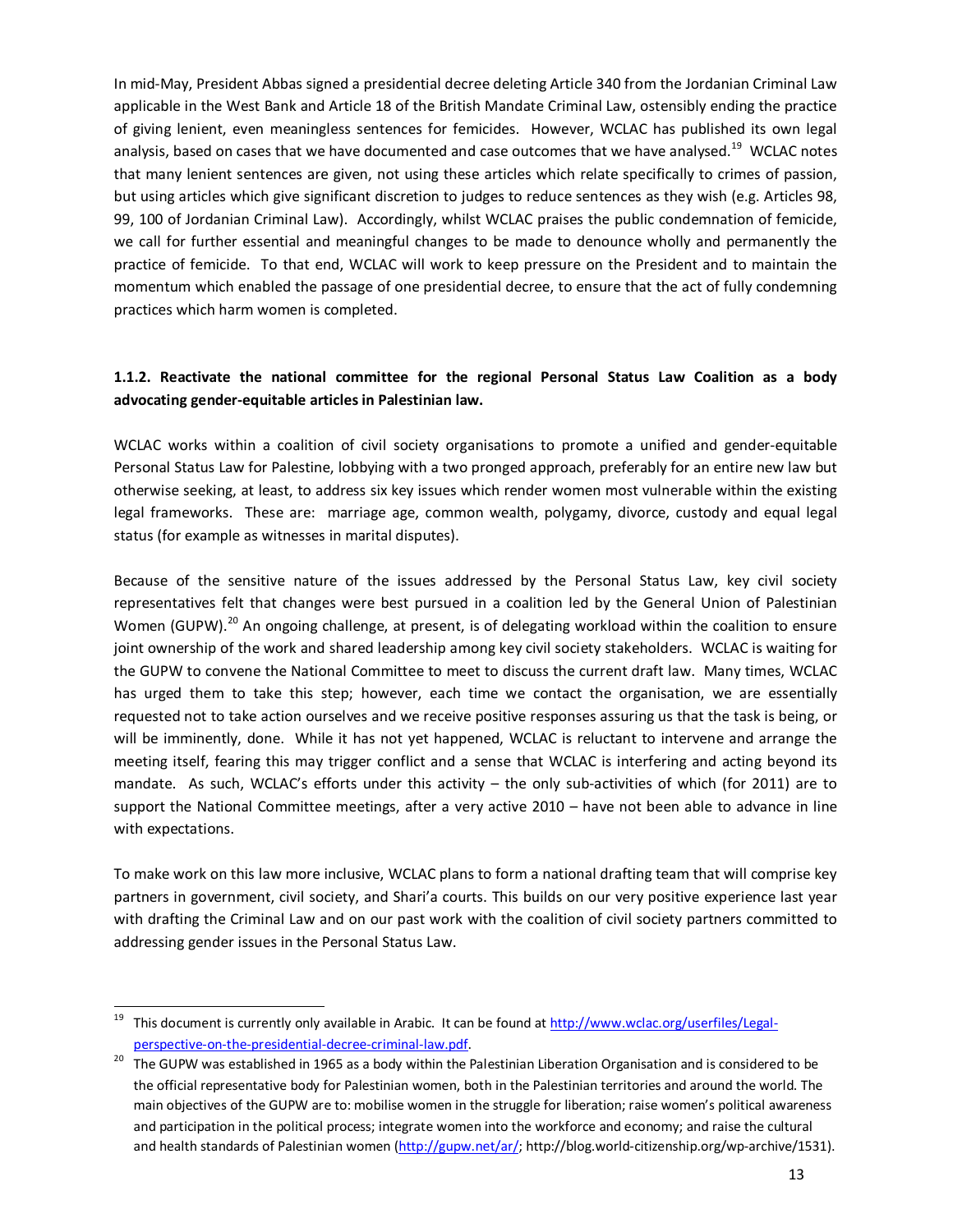## **1.1.3. Form and train regional consultation committees in Palestinian Governorates to discuss and support Personal Status Law (PSL) reforms.**

WCLAC and coalition partners have organised five discussion forums, held in central locations (Gaza, Jericho and Ramallah), in order to include 102 participants (92 women and 19 men) across the Gaza Strip and West Bank (apart from East Jerusalem). At these fora, the participants were empowered with a great deal of information on the critical issues of PSL reform, including learning to cope with local opposition to such reform. As a result of these events, WCLAC notes that committee members are more confident in holding public discussions and conducting advocacy on issues related to the PSL. Further investment in regional committee members, especially through advanced training in advocacy skills, will enable members to be more effective supporters of women's rights through their work on the PSL issue. This was a big step forward towards holding 15 workshops around the OPT which were supported by WCLAC but led by the members of WCLAC's PSL reform groups. $21$ 

## Media competition

In order to promote public understanding of issues of Personal Status Law reform, and to promote young journalist's' engagement with the issue, WCLAC planned to hold a media competition, targeting young media professionals and students of media at colleges and inviting them to submit articles addressing issues of PSL reform. WCLAC announced the competition in May in newspapers, and also publicised it using the internet, and through bulletin boards, for example in universities with media departments. WCLAC has selected a jury to judge the competition, comprising three WCLAC staff and four external media professionals (two men and two women). The competition was scheduled to close in September, and the results announced as part of WCLAC's marking of the 16 Days of Action Combating Violence Against Women in November and December. However, by the 16 Days of Action, we did not feel enough entries had been submitted to make the competition worthwhile, without trying to obtain more. Accordingly, we postponed the judgment to tie it in with International Women's Day (8 March), and in the meantime are taking extra measures to reach out to potential competitors.

According to our original plans, we announced the competition in Al Quds and Al-Ayyam newspapers. Seeking more publicity, the extra measures we took included promoting the competition through: using WCLAC's volunteer groups and our Personal Status Law regional supporter groups (at the governorate level); using Facebook; reaching out to media and other students, including meeting with deans of faculties; and the Maan News Network.

In order to receive more entries we have extended the deadline and removed the original age restriction (now making it open to people older than 30, not just to youths). Through meeting with the universities, we promoted long-running partnership, putting this competition in the context of our work. We also invited the deans to come to the award ceremony. Universities included: Birzeit, Al Quds, Modern Society College, Hebron University, Hebron Polytechnic, Al Najjah, the Islamic University (through our coordinator in Gaza) and Al Azhar University. At Al Najjah, the dean was so supportive of our work that WCLAC was invited to speak directly to the students about the legal reform work and the competition.

 $21$  These workshops are described in detail under sub-activity 1.2.1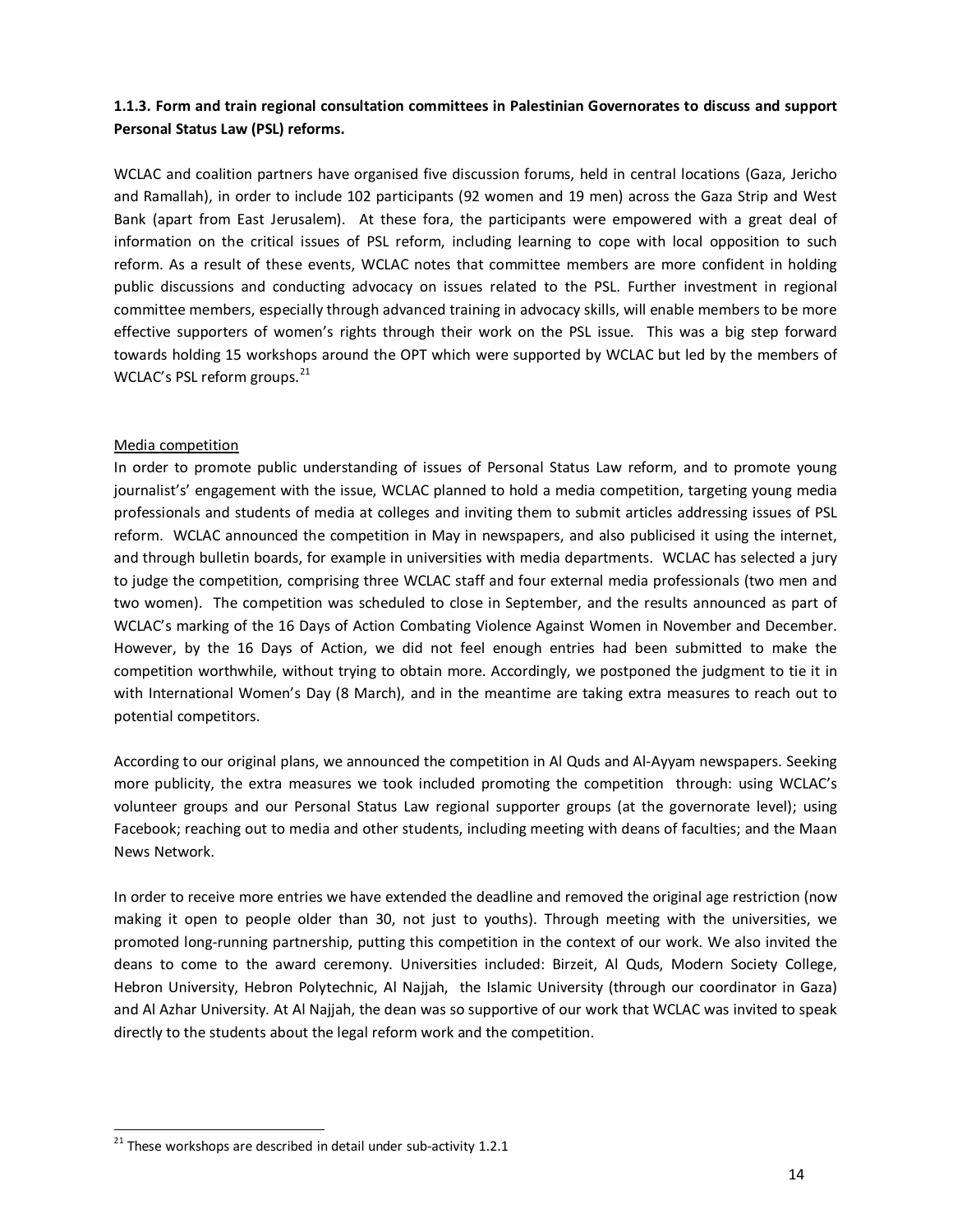## **1.1.4. Institute and assure dynamic leadership for a committee to monitor and advocate the development of a Law on Family Protection from Violence.**

WCLAC has worked with civil society organisations to develop a final, presentable draft Law on Family Protection from Violence since 2004 – a set of legal provisions which, up to now, have not been set down in Palestinian legislation. WCLAC has ensured that comments from its staff and external consultants have been reconciled with the current draft. WCLAC has also drafted a legal commentary to accompany the text, giving background and the rationale for certain provisions. With these documents, WCLAC met with the Minister of Social Affairs, who agreed to support the draft law, and plans to meet with the Minister of Women's Affairs in 2012. Based on previous discussions with the Ministry of Women's Affairs, WCLAC is confident that the minister will support the draft law. The draft law, with the support of these two key ministries, is expected to be presented to the Cabinet of Ministers in 2012.

To gain grassroots support, WCLAC presented the draft law to women's organisations and local communities in four workshops held in the following locations: Jerusalem (13 female participants), Hebron (18 female participants), Qalqilia (28 female participants), and Ramallah (13 female and four male participants). Participants noted that the workshops should be expanded in order that more communities are made aware of violence against women in general, and this draft law specifically. Other recommendations included engaging the media to raise awareness of violence against women across a broad spectrum of Palestinian society.

#### **1.1.5. Review and change the laws and regulations relating to women's finance and banking.**

WCLAC commenced dedicated enquiry into this issue this year, believing it is important to target achievable change at regulatory level in order to affirm gender equity, as well as to target more dramatic legislative change. This is particularly true with the on-going suspension of Palestine's democratic legislature.

WCLAC began work in this area by trying to map the breadth of discrimination against women in financial matters and looking both at regulations and day-to-day practices. WCLAC also reviewed laws concerning banking and financial procedures for women, including the Palestinian Monetary Authority (PMA) Law, the Commercial Law, Orphans Fund Law. WCLAC has met with Arab Bank, Cairo-Amman Bank, Bank of Palestine and with the PMA, to discuss regulatory differences between males and females relating to:

- · opening accounts (current, savings, commercial)
- · managing or accessing the accounts of minors
- · witnessing financial actions/transactions
- · arranging loans
- · transferring/accessing the delayed dowry to a widow before settling other debts or paying inheritance to sons etc.
- · how banks deal with veiled women (and identification of them).

At the level of the most basic issue – of setting up a personal account – the authorised regulations from the PMA do not discriminate between men and women; however, for other issues referred to above there is discrimination, reducing women's empowerment, their status in the family and their self-determination, and potentially increasing their vulnerability at times of crisis.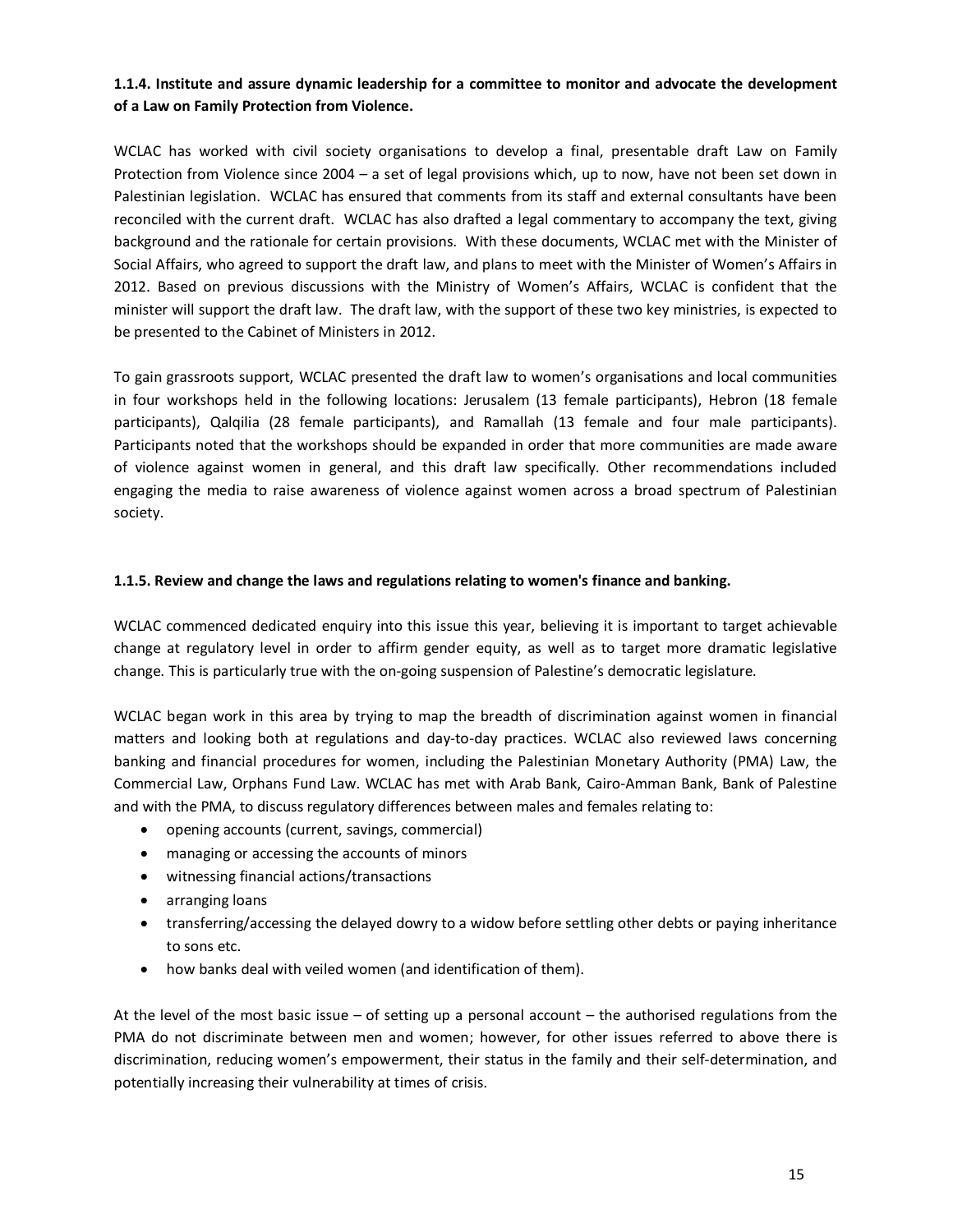WCLAC held three workshops with women's organisations (specifically targeting working women most likely to have bank accounts) to explain their rights regarding banking procedures and to document any violations of these rights. Workshops were held in the following locations: Nablus (45 female participants from different governorates in the north including Salfeet, Qalqilia, Nablus and Jenin), Ramallah (eight female and three male participants) and Hebron (14 female and two male participants). During the course of the workshops, WCLAC was able to document two cases where women's banking rights were violated. WCLAC's preliminary findings indicate that this is a subject worthy of further research and documentation of cases in which women have experienced gender-based discrimination as a result of financial regulations should be continued.

#### **1.1.6. Draft and develop new regulations and procedures to guarantee women's access to inheritance.**

As with targeting change in financial legislation, WCLAC is turning its attention to inheritance procedures, believing that this is a significant area of discrimination against women, but also an area in which WCLAC could achieve tangible results with long-term positive impacts. The goal for WCLAC in this sector is to see a special state-sanctioned department developed, secular in character, which has a mandate to officiate inheritance proceedings. This department should work to ensure that women know the amount of inheritance available to them and the rights they have to claim them, and should have powers to enforce court orders on behalf of women in claiming inheritance payments.

WCLAC has completed a review of literature relating to existing regulations and procedures on how women access their rights to inheritance. Fact-finding meetings have been held with the Palestinian Working Women's Society for Development, Arab Bank, the legal department of the Land Registry and the Ministry of National Economy. Further meetings are required, for example with the Ministries of Finance and the Interior, and with the Ministry of Civil Affairs – whose responsibility it is to issue birth and death certificates.

WCLAC has also held meetings with key stakeholders including, for example, the Judge of Judges (Chief Justice of the Shari'a Courts), who expressed strong support for our work on this issue. He too has noted the need for stronger enforcement of court orders and has spoken of establishing an enforcement department to ensure that Shari'a court decisions are upheld on diverse issues such as custody of children, alimony and inheritance. The Ministry of Justice has also expressed support for WCLAC's work on this topic and has expressed a desire to form a partnership moving forwards, with the Ministry doing what it can to facilitate the work. This is a very positive indicator, as WCLAC feels the Ministry of Justice would be well placed to take responsibility for the enforcement of court decisions.

WCLAC conducted three workshops on inheritance procedures targeting working women, representatives from NGOs and civil society, Shari'a court judges, banking professionals and government representatives. Workshops were held in Nablus (33 female and six male participants), Ramallah (nine female and five male participants), Hebron (27 female and four male participants).

## **1.2. Highlight inadequacies in current legislation and mobilise support for proposed reforms. 1.2.1. Mobilise support for adopting proposed reforms.**

In the second semester of 2010, WCLAC formed 13 regional consultation committees spread across OPT, generally centred in each governorate. One further committee, based in Gaza, brings together representatives of women's organisations across the Gaza Strip. The purpose of the groups is to mobilise support for the draft of the Personal Status Law within their communities and to build grassroots understanding of issues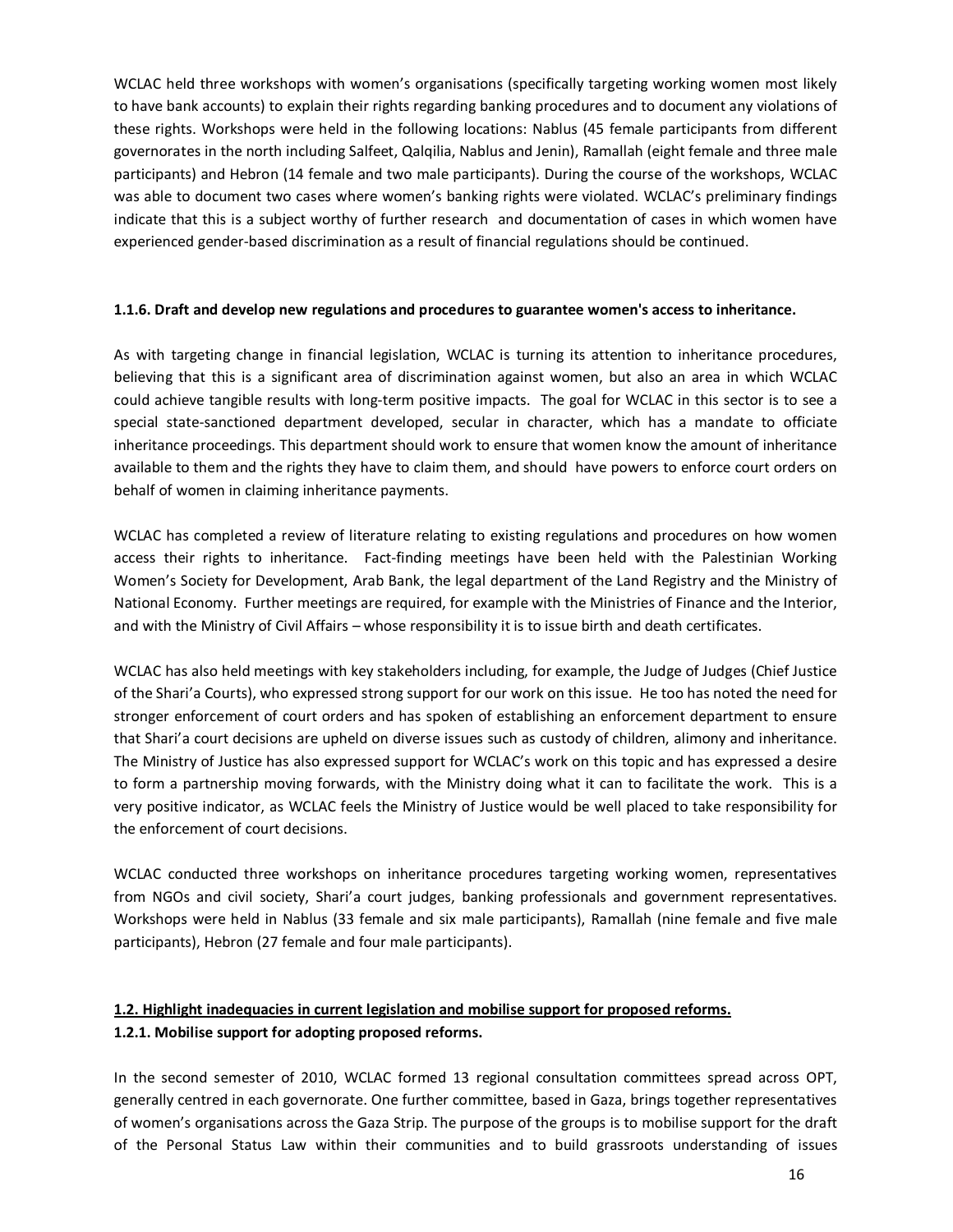concerning legal reform and gender sensitivity. The committee members include academics, decision-makers, students and members of civil society organisations.

With the support of WCLAC, and building upon training conducted in 2010, the regional committees led 15 workshops on the legal justification for the proposed changes of the personal status law in the following cities: Jenin, Hebron, Tulkarem, Qalqilia, Bethlehem, Jerusalem, Jericho, Nablus, Salfeet, Gaza North Area, Gaza Middle Area, Khan Younis City, Rafah, Gaza East Area, and Gaza West Area. The 617 participants (570 female and 47 male) included members of the local communities.

## **1.2.2. Publish and publicise studies which highlight the need to ensure Palestinian law advances women's rights and meets women's needs.**

Through a shift in focus in WCLAC's strategic plan for 2010-2012, WCLAC is seeking to concentrate to a greater extent on producing publications based on WCLAC's documentation (see Goal 4) addressing femicide and also linking women's testimonies to Israeli violations of human rights and international humanitarian law. However, WCLAC maintains a portfolio of legal and social issues it is seeking to publish, based on past research and events which have helped shape WCLAC's feminist vision, or on on-going special projects. Ongoing publication projects are as follows:

- · Study on the Personal Status Law
- · Gender analysis of the Third Draft Constitution of Palestine
- · Study of women's needs in Palestine
- · Reflections on the experience of the Model Parliament

The studies on the Constitution and the Personal Status Law have been published. Since WCLAC does not have in-house design capacity, design and printing was a time-consuming process. Prior to publication, copies of the constitution study were distributed across informal women's rights networks to partners in Egypt who are promoting dialogue in favour of a new Egyptian constitution which is gender aware and protective of the rights of, and equitable opportunities for, women.

The study of women's needs – which draws on social research undertaken by WCLAC questioning how Palestinian women view their priorities and needs within the restrictions and dangers of occupation and a patriarchal society – has, after some delay, been redrafted to ensure its findings relate to the current conditions in a relevant manner. Meanwhile, the publication of the reflections of the experience of the Model Parliament continues to be under review as a matter of interest but, as it requires significant time commitment from women who are now NGO directors, it is not regarded as the highest priority.

#### Falling through the Cracks: How the Israeli Occupation Breaks Palestinian Families

This year WCLAC began work on an ambitious multi-donor, multi-partner project to provide legal aid and counselling to women whose right to family life is undermined or denied by Israeli occupation practices, and to advocate for their rights. The project, funded by UNDP and Foundation Open Society Institute, sees three Palestinian women's organisations working together with different capacities, in different contexts, and despite the arbitrary obstacles imposed on them by Israel. The project is being implemented by WCLAC, the Jerusalem Centre for Women (JCW) and the Centre for Women's Legal Research and Consulting (CWLRC) in Gaza, with considerable programme support from UNDP.

WCLAC is providing legal and social counselling across the West Bank, including East Jerusalem, and is also leading the documentation methodology, literature review and analysis of documentation. The project aims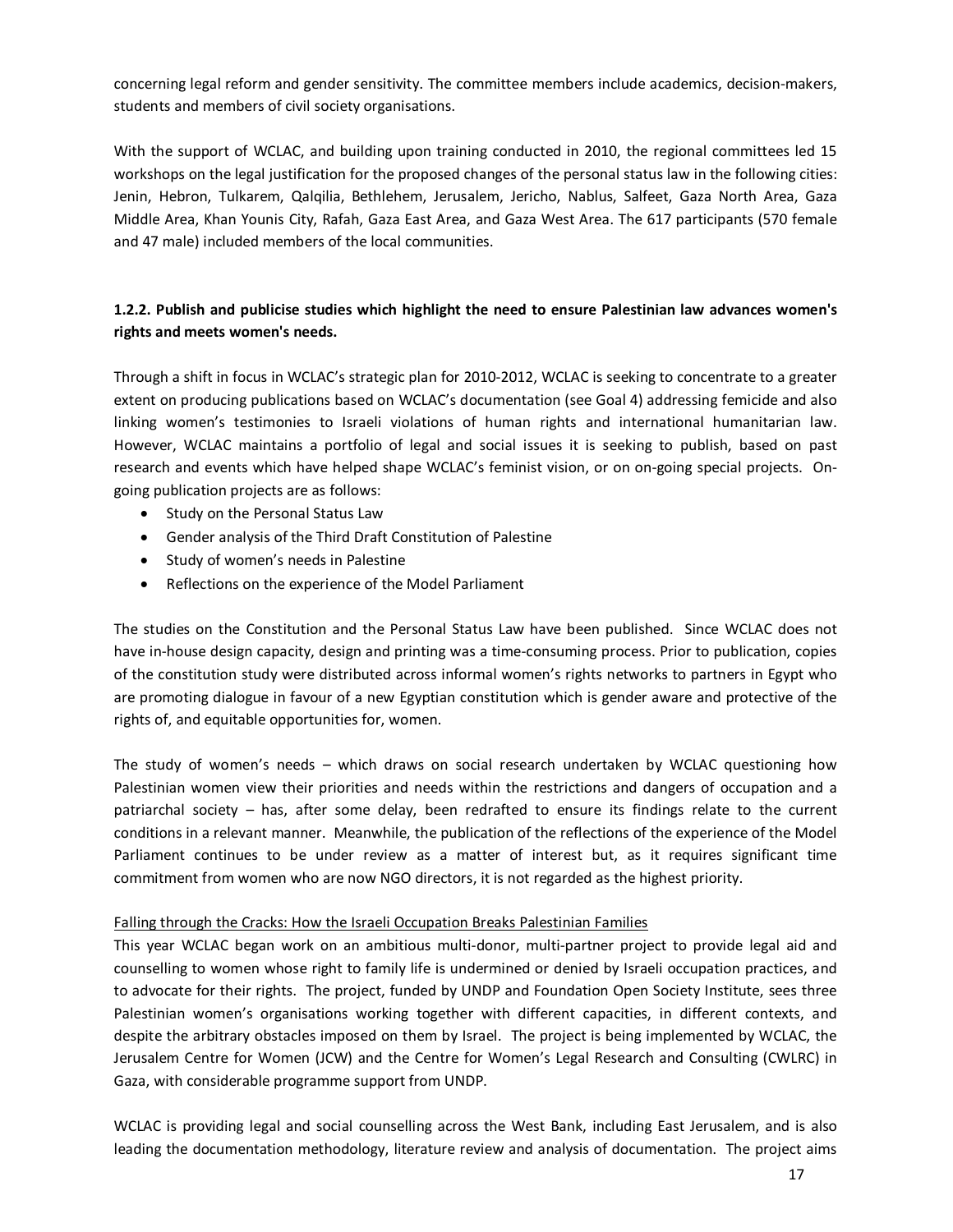to develop a structured analysis, using case studies and women's own words to describe the Israeli rights abuses they struggle against. It includes a media and advocacy campaign to draw attention to the issue, particularly among international audiences engaging in Middle Eastern politics.

While WCLAC initially encountered difficulties in recruitment, a full complement of project staff—including a research consultant, lawyers and social workers—has now been recruited. Over the course of the project, the research team will have documented 90 sample cases: 30 from the Jerusalem municipality, 30 from the West Bank and 30 from Gaza. During the interview and documentation process, WCLAC's staff provide legal advice and counselling based on each family's particular legal situation, regardless of whether or not the case is selected to be included in the study.

WCLAC has begun the process of formalising awareness of the project through the use of a publicity flyer, which has been developed and is ready for distribution. This tool will be used to inform our partners about the project and encourage them to refer appropriate clients to WCLAC.

## **1.2.3. Oversee a gender-sensitive analysis of court procedures.**

WCLAC sees this as a challenging new activity which would strengthen the basis for its analysis of current legal practices which discriminate against women (whether as victim, defendant or claimant), thereby strengthening the evidence base for WCLAC's advocacy positions in calling for legal reform. Work under this activity includes internal discussions with WCLAC on methodology and the creation of a literature review. In the second semester, WLCAC met with the Judge of Judges (Chief Justice of the Shari'a Courts) and presented the aim of the study, which is to improve gender sensitivity within the judicial system so that women have access to their rights. He promised to facilitate our work through making employees available for interviews and allowing WCLAC access to court records. In the coming year, WCLAC will hire a legal consultant to help facilitate monitoring of court procedures.

## **1.3. Use legal reform processes to institute bylaws introduced at Ministerial level governing Palestinian protection services for women at risk of violence.**

## **1.3.1. Revise and advocate nationally applicable by-laws for emergency shelters providing protection to women at risk of violence.**

WCLAC has been working with MOSA on drafting comprehensive national regulations and bylaws for shelters and safe homes. A complete draft was completed late in 2010. Early in 2011, WCLAC was asked by MOSA to submit further comments on the draft, which were submitted to the Office of the Prime Minister. The Prime Minister's office distributed the drafts to a number of stakeholders including WCLAC, seeking feedback, which WCLAC duly submitted. The Prime Minister subsequently approved the draft, thereby making the regulations national policy. WCLAC is pleased with this positive step toward ensuring the protection of women and girls at risk of violence.

Also under this activity, WCLAC held 17 meetings (in Ramallah and in the Governorate of the WCLAC Shelter) to discuss the draft bylaws and ensure stakeholder support. WCLAC has also presented the drafts to an advisory committee on shelters and safe-houses, which includes members from WCLAC's and other statesanctioned shelters, as well as other key governmental and non-governmental representatives.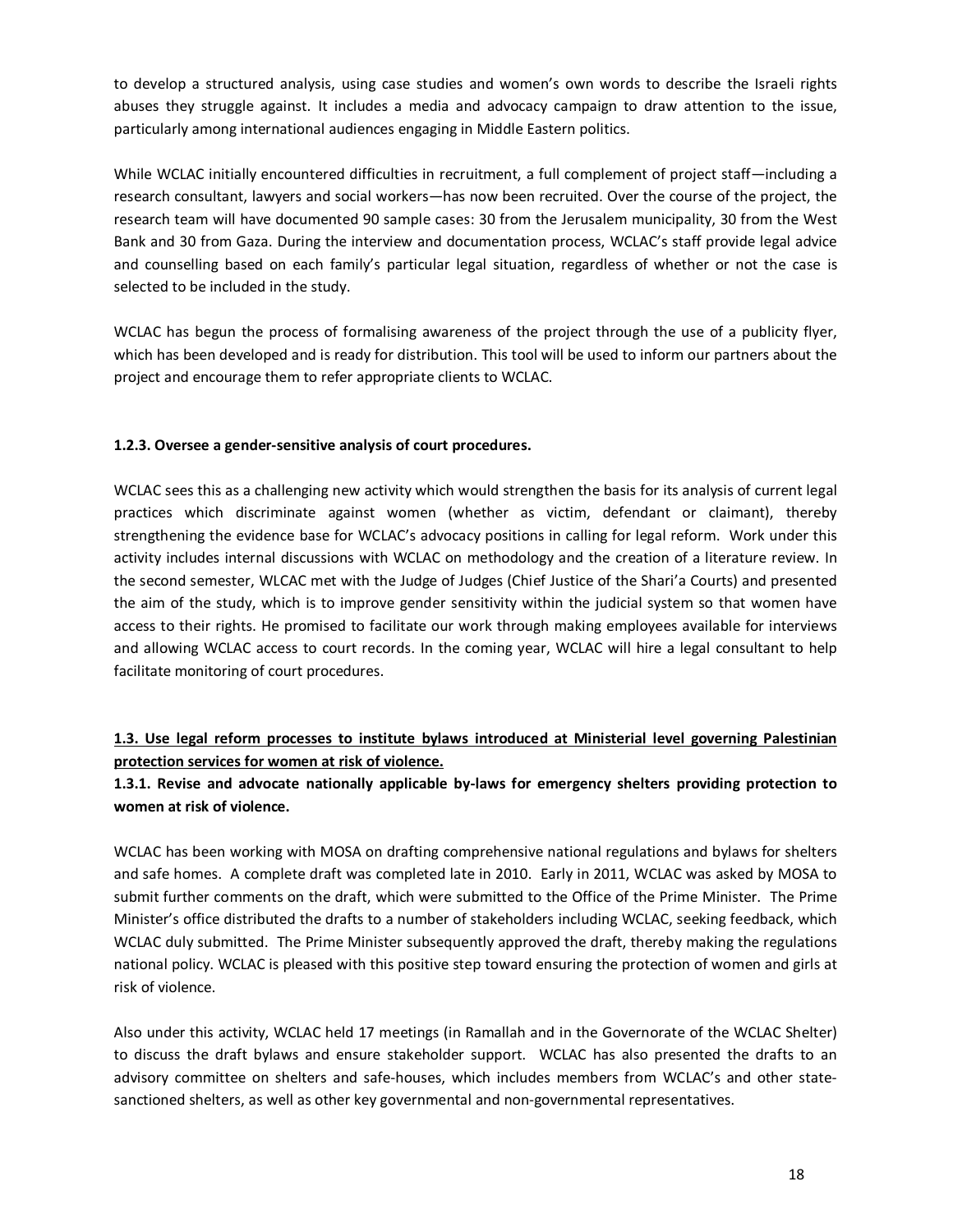## Special project – "Helping the PLC and PNA in enacting new legislation which enhances the security of Palestinian women and girls."

WCLAC has a begun a one year special project in partnership with the Geneva Centre for the Democratic Control of Armed Forces (DCAF) under the title: "Helping the PLC and PNA in enacting new legislation which enhances the security of Palestinian women and girls." DCAF, WCLAC and representatives from civil society and government held an initial meeting to establish a working group of experts in security legislation (with representation from many key stakeholders) which will produce publications condensing key findings from a series of seven workshops, two briefing sessions and a conference (scheduled for 2012). The total number of participants in the workshops and briefing sessions was 178, of which 75 were males and 103 were females.

Topics agreed upon for discussion include:

- · Experience of women who break the law, or who are at conflict with the law
- · Law on Family Protection from Violence
- · Criminal Law
- · Women and the draft constitution of Palestine
- · Personal Status Law
- · Political participation of women and the elections law
- · Economic security of women

One briefing session with decision makers drawn from a broad range of parties and sectors has been held, in which the key points of the workshop discussions were presented and the diverse participants were invited to give feedback. Numerous key stakeholders praised the initiative and provided constructive input.

*Strategic goal 2: To contribute to raising awareness within Palestinian society regarding gender issues and women's rights, and to combat negative practices against women.*

## **2.1. Empower and coordinate WCLAC volunteers to gain skills and to organise and facilitate awarenessraising events.**

**2.1.1. Provide support to 5 volunteer clusters across the occupied Palestinian Territory. & 2.1.2 Form 1 new volunteer cluster.** 

WCLAC understands the importance of including young people as volunteers and advocates for women's rights. WCLAC believes that working with volunteers is a cost effective way to change negative attitudes and behaviour towards women through building a network of volunteers who learn to identify and condemn negative practices in their own communities. Volunteers are selected from remote areas and, through the training and support they receive from WCLAC, are able to have a significant impact in communities that WCLAC might not otherwise reach.

<span id="page-18-0"></span>For this reason, WCLAC continued to support the activities of 5 volunteer clusters in the remote communities throughout the West Bank. Volunteers implemented many activities during the year, some of these were to highlight landmark days such as International Women's Day (8 March), International Labour Day (1 May) and the 16 Days of Action to Combat Violence Against Women (December). Other activities included the following: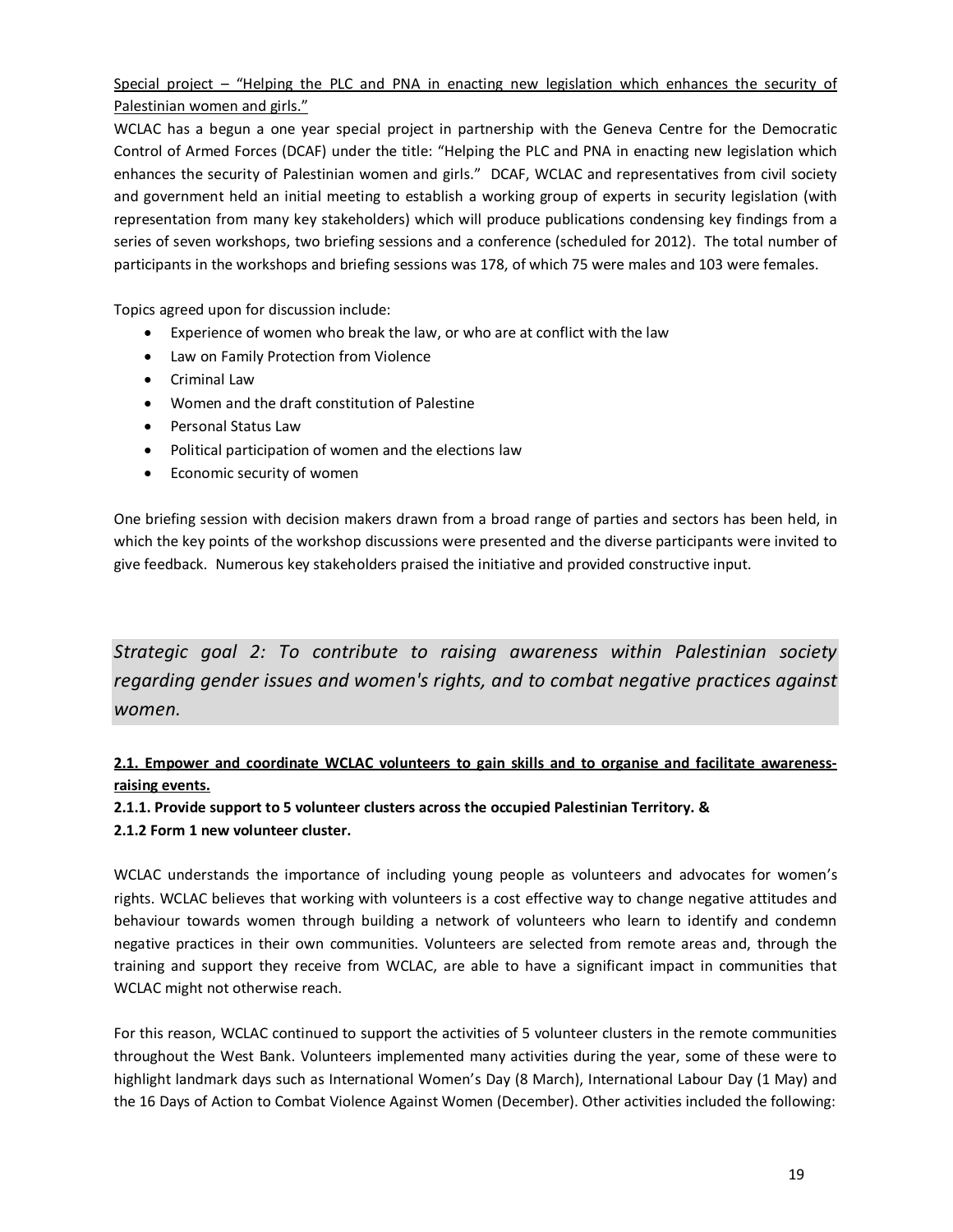- 1) Volunteers held awareness-raising sessions to introduce WCLAC's legal and social counselling services to women in remote and marginalised areas.
- 2) Volunteers conducted workshops to introduce existing Palestinian laws and their impact on women's rights. Workshops were designed to create open discussion in communities about the importance of gender-sensitive legislation that protects women's rights and will lead to equality between men and women.
- 3) Through awareness-raising activities, volunteers focused attention on gender-based violence that can result from unjust traditional practices in conservative communities. They also used these opportunities to lobby local decision makers with regard to laws that protect women's rights and sought to recruit women's rights advocates from within their communities. Because a significant number of volunteers are media professionals, volunteer groups chose to focus on improving the use of the local audio and visual media to advocate for women's rights.
- 4) Volunteers participated in creating a safe educational environment for children and adolescents through providing awareness-raising workshops and counselling in local schools.
- 5) In order to create sustainability for the volunteer program, volunteer groups created partnerships with local 'like-minded' organizations. Volunteers used partnerships with these organisations to reach communities that they identified as being particularly vulnerable and whom they would not be otherwise able to reach.

#### A new volunteer cluster in Hebron created

WCLAC has initiated a new group of volunteers in the remote areas south of Hebron. This area was chosen in response to a perceived particular need there due to the isolation of some communities, and the pressures placed upon them by occupation.

The new group comprises 27 handpicked graduates of humanities, law and media subjects who were chosen – following consultation with local civil society leaders – for their leadership potential, their current roles in society (some are already working in influential positions, for example in the media) and their existing capacities, including some proven interest in or knowledge of women's rights. Each of the volunteers has signed a charter with WCLAC to signal their interest and commitment. WCLAC's volunteer coordinator has held a number of meetings with the volunteers, giving information about WCLAC, about the volunteers project discussion WCLAC's and the volunteers' expectations. At the end of the first semester, WCLAC was preparing a training on women's rights and human rights. WCLAC recognised that standard training modules used with previous volunteers would need to be revised in order to engage and challenge these selected volunteers since they already have a foundational level of knowledge of, for example, women's rights, gender and gender-based violence.

In the second semester, WCLAC's volunteer coordinator organised a 3-day, 20-hour training workshop for the 25 new volunteers (20 female and 5 male) in the Hebron governorate. The training was prepared and delivered by a team comprising WCLAC's volunteer coordinator, a WCLAC social worker and WCLAC's legal advisor who manages WCLAC's legal reform advocacy. The training included topics such as: building campaign strategies, developing advocacy tools and learning how to situate gender issues within existing debates. Additional training was given on issues related to Palestinian laws, particularly highlighting gaps within the laws that effect women's rights.

#### Hebron volunteers take on a local advocacy project

Following the training, and in order to get the volunteers involved with WCLAC's mission, vision and goals, the cluster was encouraged to develop an idea for a project. Because a large number of the volunteers are media students, the group decided to choose a project in which they could use their media skills to advocate for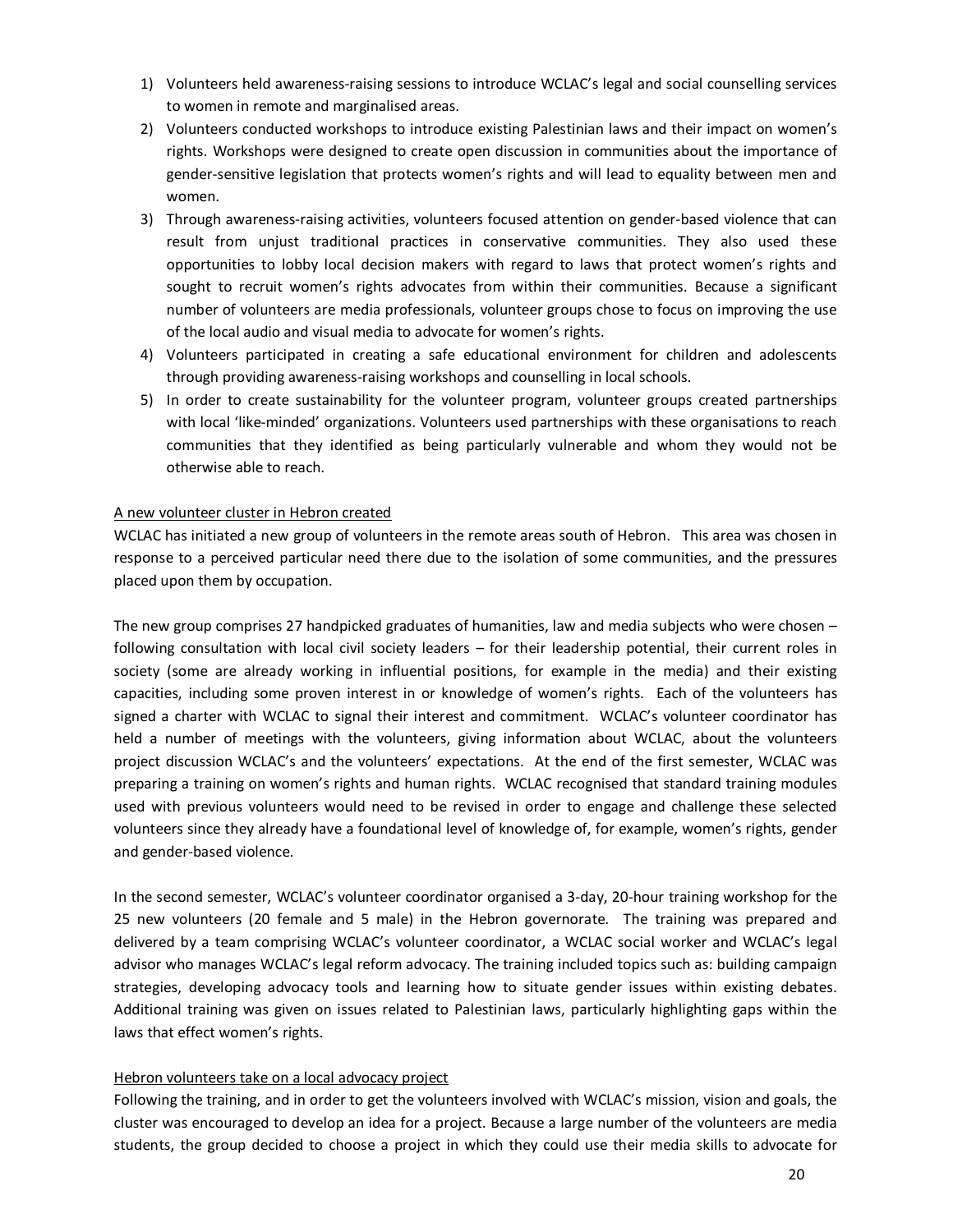women's rights. They became aware of the struggle to access education facing teenage girls in the remote village of Mnazil (Hebron governorate). The village's 500 residents do not have access to basic services such as running water, health care and basic infrastructure, including paved roads and public transportation. As in much of Area C, building renovation and new building in the village has come to a halt. The Palestinian National Authority's Ministry of Education (MOE) recently closed grades 11 and 12 in the village's only school, claiming an insufficient number of students attend the classes when compared with the expense of transporting teachers to the remote village. The combination of the potential for settler violence and the difficulty accessing public transportation (the nearest bus is 6 km away), means parents do not allow the village girls to walk to school in a neighbouring village, as their male counterparts are able to do. The inability to access public transportation also keeps Mnazil's young women from attending university. Of the girls who have managed to graduate from high school, only one young woman from the village attends university. Each day, she is accompanied to her classes at Al Quds Univeristy in Yatta by her mother and faces constant ridicule from other students.

Using their media expertise and the advocacy training they have received from WCLAC, the volunteers have documented the girls' stories and helped the village residents advocate for the reopening of  $11<sup>th</sup>$  and  $12<sup>th</sup>$ grade classes at the village school. Volunteers met with teachers, parents, and students in order to document their stories on film. They helped village residents write an official letter the Ministry of Education encouraging them to reopen the classes. They also formed a delegation of men and women from the village and accompanied them to a meeting with MOE officials.

## Partnerships with local organisations developed

WCLAC has held many meetings with the volunteers and has worked this year in particular to encourage the volunteer clusters to initiate and/or consolidate partnerships with local community based groups, NGOs and various authorities. The aim of these meetings has been to try to enable the volunteers to reduce costs of their activities by finding local support and community contributions, for example, such as meeting rooms and equipment or catering.

| <b>Volunteer Cluster</b> | Partner                                                                                                                                                                                                                      | # of Partners |
|--------------------------|------------------------------------------------------------------------------------------------------------------------------------------------------------------------------------------------------------------------------|---------------|
| Bethlehem                | Village Councils of two remote villages: Um Salmoneh and<br>٠<br>Marah Ma'la<br>Beit Fajjar Women's Centre<br>٠<br>Creativity Centre Dheisheh<br><b>Tent Centre</b><br>Hussan Club<br>Beit Jala Municipality<br>٠<br>Tawasol | 8             |
| Hebron                   | Hope Club<br>٠<br>Thahirieh Women's Association<br>Thahirieh Women's Club<br>٠<br>Al Quds Association for Development<br>UNRWA - Mental Health Program<br>٠                                                                  | 5             |
| South Hebron             | Union of Agricultural Work Committees (South Hebron)<br>٠<br><b>Bint Areef Association</b><br>٠                                                                                                                              | $\mathbf{2}$  |
| Jericho                  | Ein Al-Sultan Women's Centre<br>٠<br>Aqabeit Jaber Women's Centre<br>Al Qamar Benevolent Society<br>Al Quds Open University                                                                                                  | 6             |

| The list of active partnerships initiated or strengthened through meetings or activities this year comprises: |  |  |
|---------------------------------------------------------------------------------------------------------------|--|--|
|---------------------------------------------------------------------------------------------------------------|--|--|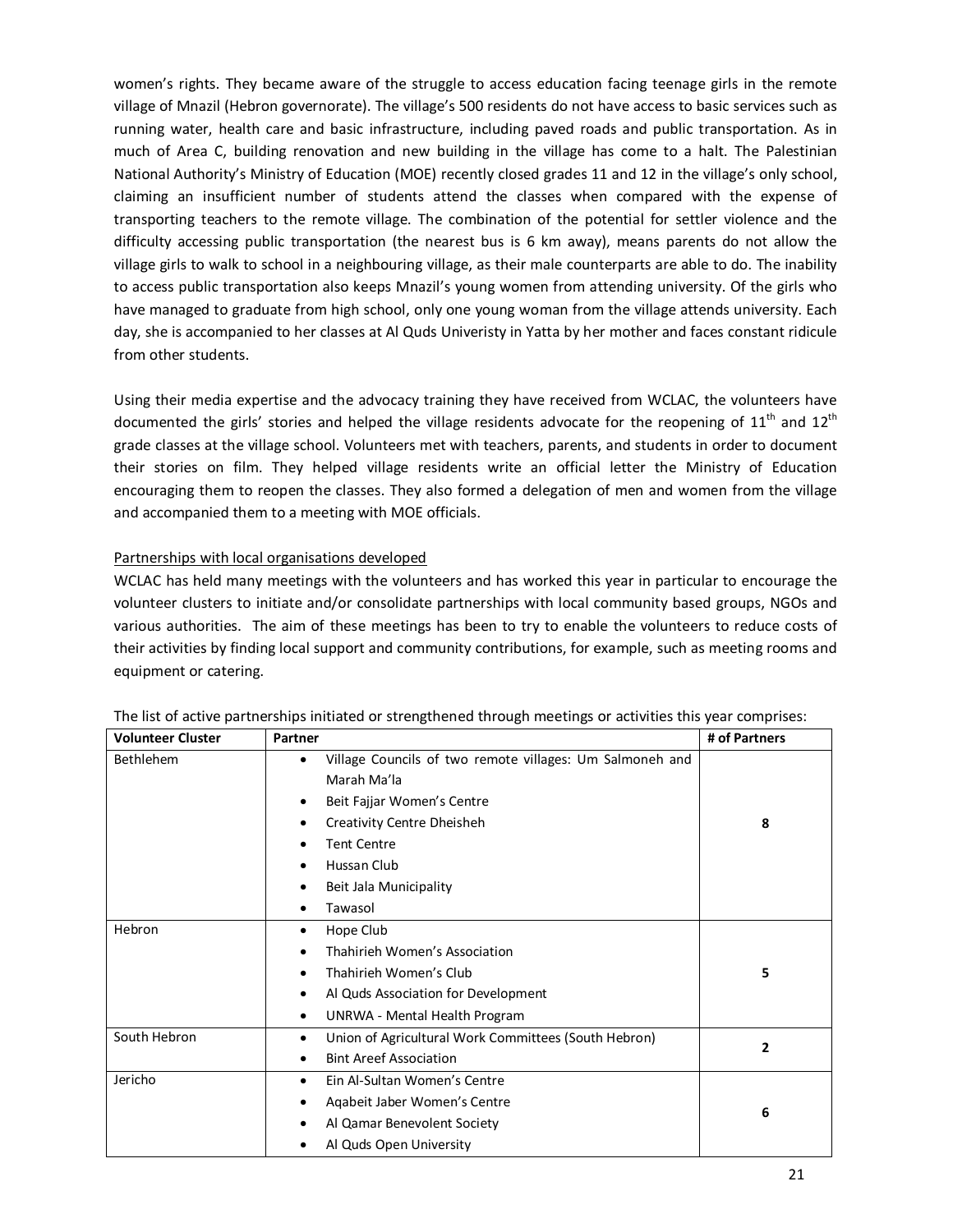|                    | City of Jericho Chamber of Commerce<br>٠                          |    |
|--------------------|-------------------------------------------------------------------|----|
|                    | Jericho Municipality<br>٠                                         |    |
| Tulkarem & Salfeet | YMCA Tulkarem (two of our volunteers are participating in<br>٠    |    |
|                    | their "Psychological Support Network" project)                    |    |
|                    | <b>WATC Tulkarem</b><br>٠                                         |    |
|                    | An-Najdeh-Tulkarem<br>٠                                           |    |
|                    | PWWSD - Tulkarem<br>٠                                             |    |
|                    | UNWRA Mental Health Programme Tulkarem<br>٠                       | 10 |
|                    | Women's Centre Tulkarem Refugee Camp<br>٠                         |    |
|                    | Shweikeh Society<br>٠                                             |    |
|                    | Community Rehabilitation Centre-Ministry of Social Affairs        |    |
|                    | <b>Qufeen Women's Centre</b>                                      |    |
|                    | Kufr Abush Women's Centre<br>٠                                    |    |
|                    | Total number of partners introduced to the volunteer programme by | 31 |
|                    | volunteers:                                                       |    |

**2.1.3. Support volunteer clusters in working together on central activities, highlighting landmark events and women's rights issues.** 

**2.1.4. Support volunteers in organising activities (25 per year) promoting women's empowerment, women's rights and gender awareness.**

The volunteer network has an amazing role to play in organising and – now that the volunteers have been trained by WCLAC over several years – leading awareness-raising workshops. In 2011, volunteer groups have organised 44 workshops with 2013 different participants, and in partnership with around 25 different local partner organisations.

Several of the events were marking International Women's Day (8 March) and the 16 Days of Action Combating Violence Against Women, while other workshops were information sessions taking on a particular topic including: femicide, safe adolescence, gender-based discrimination, early marriage, gender-based violence, women in the workplace, and women's rights under Palestinian law. At the workshops, participants are given information which it is hoped can help them better understand what protections they have, understand what legal changes might come in the near future, and understand how their own actions – such as favouring boys over girls, or arranging early marriages – may perpetuate patriarchy and women's insecurity in their children's lives.

The information given in the workshop draws on WCLAC's experience, expertise and training materials including popular modules such as "Women's Rights are Human Rights" and a WCLAC handbook specially developed for the volunteers.<sup>22</sup>

## **2.1.5. Document and evaluate volunteers activities.**

In the second semester, WCLAC held an internal meeting to establish an appropriate methodology for an evaluation of volunteer's activities. In order to get as honest an evaluation as possible without incurring the expense of an external consultant, it was decided that a qualified member of WCLAC's staff (who was also

<sup>&</sup>lt;sup>22</sup> A table of volunteer workshops held with local partner organisations across the occupied Palestinian Territory can be found in Appendix 2.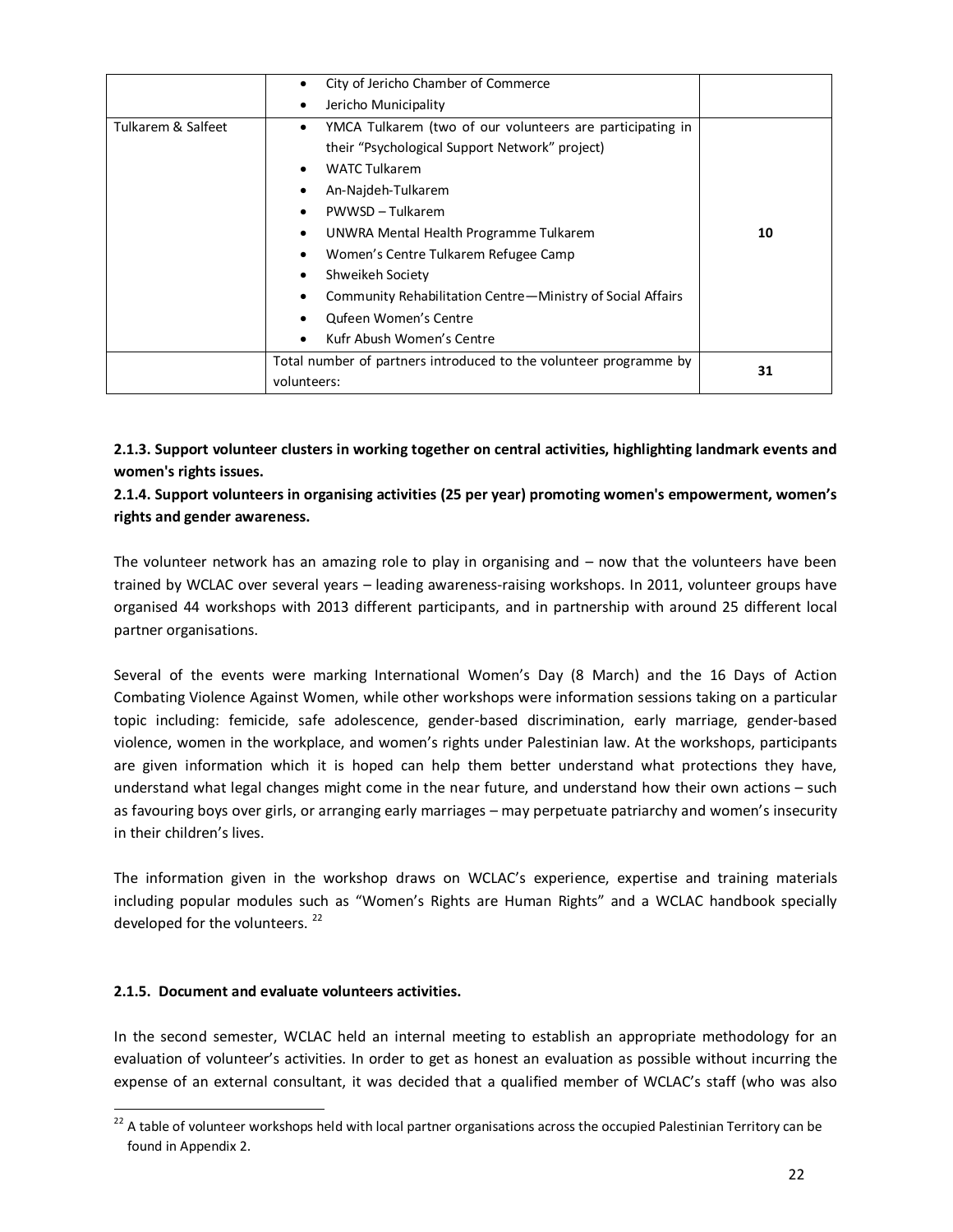external to the volunteer program) would be appointed to perform the evaluation. Broad-based feedback was also an important component of the methodology. To this end, the evaluation team met with the partner organizations as well as with most of the volunteers over the course of 8 meetings in Tulkarem, Bethlehem, Hebron, Jericho (4 of the meetings were held with partner organisations and 4 meetings were held with volunteers).

The results of the evaluation demonstrated the high commitment of the volunteers to the vision and mission of WCLAC, as well as the cause of women's rights in general. Volunteers were able to accurately analyze the situation in their local communities and respond appropriately to these needs by planning for and implementing activities that achieve a high level of community participation. Evaluators noted the creative and non-traditional nature of many activities as a strength. Examples included art exhibitions and hospital visits, in addition to more traditional workshops. Volunteer groups also had the capacity to build successful and effective partnerships with local community-based organisations (CBOs) and other community groups, especially in remote and marginalised areas of the West Bank. Finally, the evaluators found that effective and continuous follow-up from the coordinator contributed significantly to the success of the volunteer program.

The evaluation highlighted two areas of improvement for WCLAC to address moving forward. First, volunteers noted the need for continuous training on women's rights and violence against women, specifically on topics related to women's rights and the Palestinian law, as well as violence against women. Volunteers bring with them a range of skills, but the evaluation highlighted a need to fill in knowledge gaps and build the capacity of volunteers who lack certain skills. In past years, WCLAC held one yearly training course; volunteers reported that one course was insufficient to meet their needs. Second, volunteers felt neglected by WCLAC's senior management, reporting that adequate attention is not paid to the their work, especially in work done in remote areas of the West Bank. A specific example cited by volunteers was in regard to their work to bring individual femicide cases into the public sphere, which they felt were not sufficiently supported by WCLAC staff.

The evaluation team recommended that WCLAC management take concrete steps to demonstrate their support for the volunteer groups by accompanying them to remote communities, in order to understand the nature of the work in these areas. To address gaps in knowledge, it was recommended that WCLAC provide advanced and continuous training on topics identified by both the volunteer coordinator and the volunteers themselves. The evaluation team also recommended that WCLAC involve volunteers in developing the Centre's yearly activities. Because of their extensive work in local communities and strong partnerships with grassroots organisations, volunteers may be in a position to make recommendations to WCLAC with regard to developing partnerships with local organisations. The evaluators recommended that WCLAC support the volunteers in planning at least two days of recreation and team-building activities that bring together volunteers from all four regions of the West Bank. Finally, financial incentives for the volunteers should be increased from \$200 in order to help cover expenses related to their work. While this increase was not included in WCLAC's 2012 budget, it should be considered in the future.

#### Volunteers receive training in "Most Significant Change"

Transferring skills gained through a partnership project with Oxfam Novib and their other Palestinian partners, the WCLAC Volunteers Coordinator has this year been training volunteers on recently learnt techniques for monitoring and evaluation based on "most significant change". Two groups of volunteers, each from different clusters in the North and South, benefited from 2 days of training on this evaluation methodology. The methodology endeavours to recognise positive change in the work or experience of project implementers and beneficiaries through gathering narratives of successful change, rather than abstract quantitative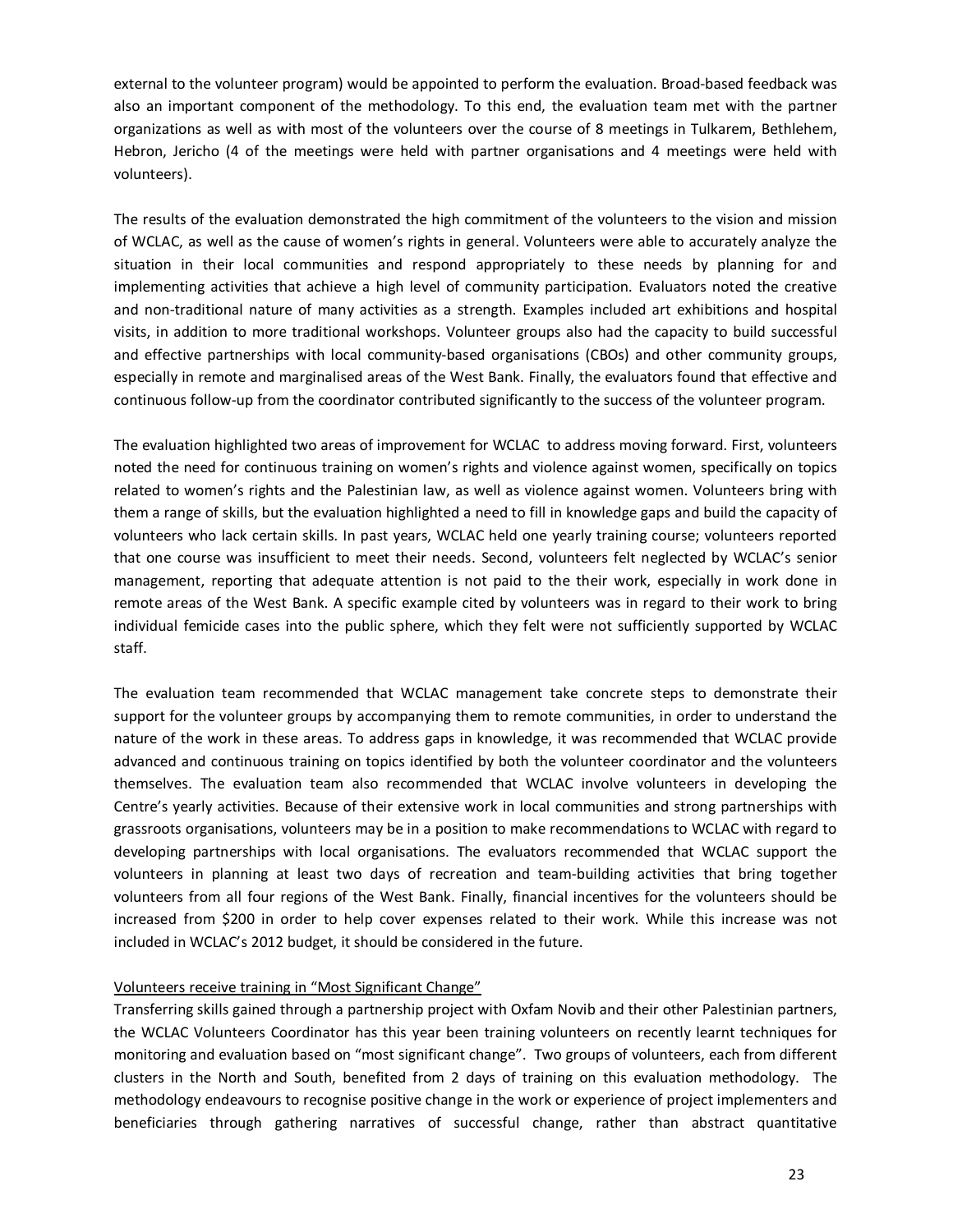measurements. The training events comprised a total of 34 people, of which 20 were volunteers, 3 were WCLAC staff and 11 were from WCLAC's grassroots service provision partners.

## **2.2.Work with and through national and Arab-regional bodies to promote women's rights, to publicise women's rights issues and to disseminate gender-specific and gender-aware information.**

## **2.2.1. Work with Media Forum, to develop new sources of funding, and to promote media awareness and accurate media coverage of women's rights issues.**

The Media Forum was established by WCLAC in 2005 and works to increase journalists' awareness of violence against women and to promote media coverage of women's issues and women's perspectives. Under its strategic plan for 2010-2012, WCLAC planned a limited engagement with the Media Forum during 2010, with a view to approaching donors to find specific funding for an expanded Media Forum project. WCLAC's commitment to changing social attitudes by promoting better understanding of gender and women's rights among media professionals is now being channelled through activities such as the "Women's Rights are Human Rights" modules with reach out to media students, as well as workshops on specific legal reform issues which WCLAC has held with various members of the Media Forum. However, in the period during which the Media Forum has not had budget for regular activities, other organisations with a media-focused mandate have been increasing their work on gender issues; accordingly, during the coming year WCLAC will be assessing whether the same need for the Media Forum exists, or if WCLAC's energies can better be directed in other directions, or in partnership with media organisations which are engaging with gender issues.

#### **2.2.2. Actively participate in NGO Forum on Violence Against Women.**

In February, the Forum held a press conference to denounce sexual assaults on children. This followed high profile news stories concerning two separate incidents of young girls being raped then murdered. The Minister of Women's Affairs joined the panel in which the representative of Al-Muntada (the Forum) gave details of the scale of the phenomenon of sexual assaults on children in Palestinian society. Forum members also held 11 regular meetings during the reporting period, with discussions including a review and revision of the Forum's bylaws, and planning and preparation for events of the 8 March, International Women's Day. The event was a well-attended women-led march towards Qalandia to protest at the closure of the city of Jerusalem and the particular impact of closures on women.

In August, Al-Muntada met with the Judge of Judges (Chief Justice of the Shari'a Court) to thank him for passing three administrative orders that reduce the vulnerability of women by ensuring access to accurate information in cases of inheritance, polygamy and divorce.<sup>23</sup> While these orders do not overturn gender equality within Shari'a, WCLAC sees the court's step toward reducing women's vulnerability as a success.

As part of the 16 Days of Action to Combat Violence Against Women, WCLAC, in cooperation with Al-Muntada, implemented a moot court on the subject of honour killing at the security academy in Jericho. WCLAC also participated in a press conference organised by Al-Muntada to mark the 16 Days of Action entitled "No to Killing, Yes to Life: Together to Have a Palestinian Criminal Law". Representatives from Al-Muntada, the police and the Central Bureau of Statistics spoke on the subject of violence against women and femicide.

 $^{23}$  For a description of the administrative orders, see page 4 of this report.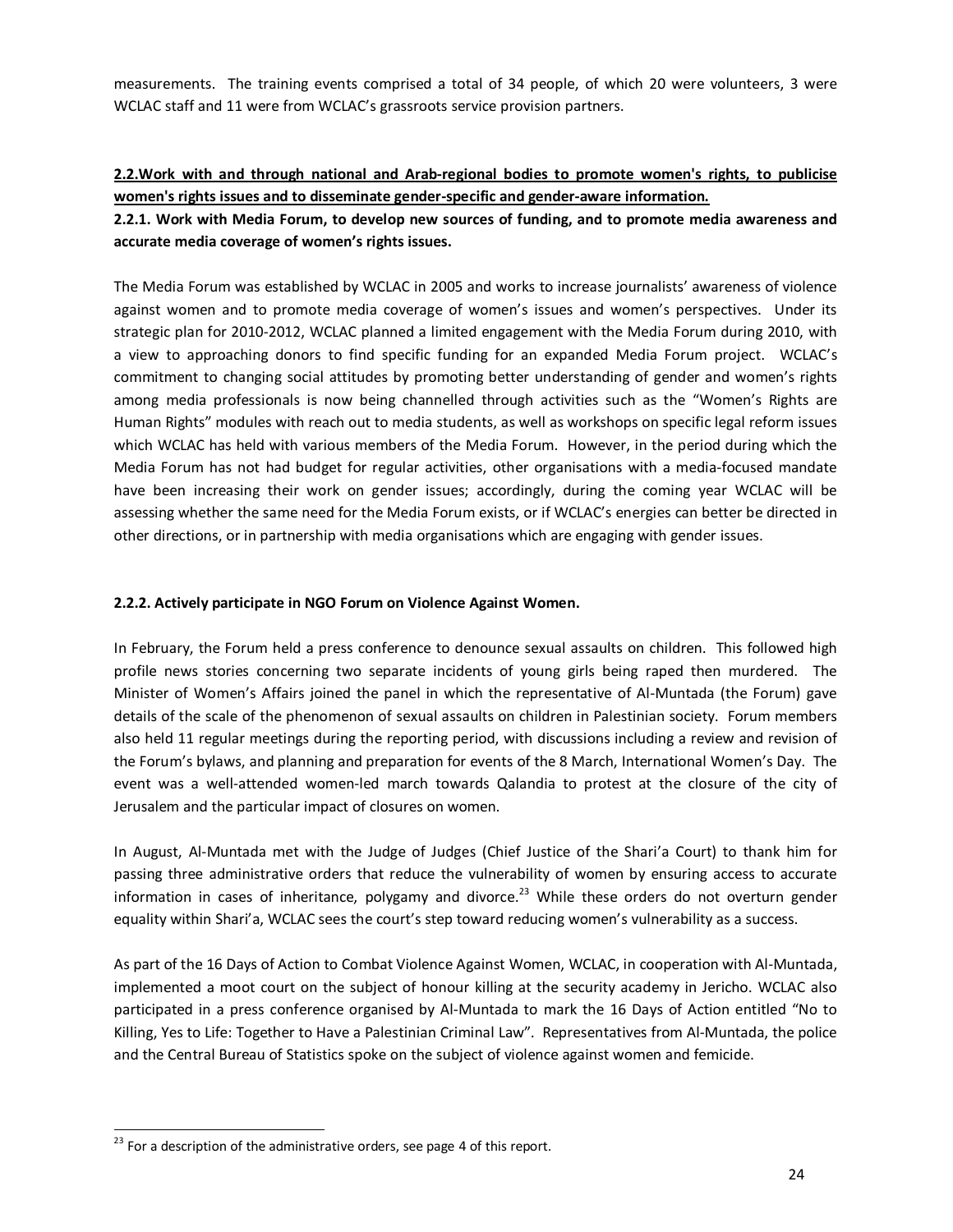Other awareness raising activities carried out by Al-Muntada in 2011 included: distribution of a factsheet about cases of violence against women in the West Bank (including the type of violence and number of instances); production of audio spots to raise awareness about violence against women, which aired on local radio; and the creation of a new website (under construction). $^{24}$ 

In terms of working to improve the efficiency and effectiveness of the Forum, a new, independent coordinator was recruited to the lead the work of the Forum. In the past, the coordinator was provided by the Forum's host organization (elected by the Forum's members every two years). Now, with the leadership of a dedicated coordinator, WCLAC looks forward to seeing the work of Al-Muntada move forward with increased success.

## **2.2.3. Support and participate in selected coalitions working on issues concerning the legal or social status of Palestinian women.**

For the Criminal Law Coalition, see report of activity 1.1.1. For the Personal Status Law Coalition, see report of activity 1.1.2. For the Committee on the Family Protection from Violence Law, see report of activity 1.1.4.

## Council of Palestinian Human Rights Organisations

This Coalition was formed in 2008 with WCLAC, Al Haq, Centre for Rehabilitation of Tortured Victims, Defence for Children International, Mandela and the Jerusalem Centre for Legal Aid. Its mission is to identify human rights violations and to monitor and report them to the relevant authorities, to visit Palestinian prisons, to issue reports of violations and to receive complaints from citizens.

A two-day workshop was held in Bethlehem in January to build on the previous year's discussions of conditionality and donor influence of policies. Topical and administrative issues were also discussed. The former included the Goldstone Report, political detention and the use of civil and military courts. The latter included discussing membership of the council and the housing of the secretariat. The secretariat is housed by organisations in Gaza (Al Mezan), East Jerusalem (JLAC) and Ramallah (Al Haq).

The Council published position papers on the three topical issues mentioned above. In addition to publishing statements on the well-known website 'ReliefWeb', the council also managed to have one statement published online in the British paper the Guardian – this was a response to the widely publicised comments made by Richard Goldstone, apparently regretting his association with the report.<sup>25</sup>

Part of the aim of the Council is to magnify the voice of Palestinian civil society by uniting and unifying positions on key issues. One common position reached is that civilians should not be tried by military courts.

In December, WCLAC, along with other members of the Council, participated in a conference in Cairo on the topic of human rights in the Arab Spring. WCLAC's general director presented a paper about violence against women during the Arab Spring at the conference.

## Other National Coalitions

WCLAC remains a member of a number of Palestinian civil society coalitions, including:

 $24$  To obtain a copy of the factsheet, please contact Al Muntada directly

<sup>&</sup>lt;sup>25</sup> See for example: http://www.guardian.co.uk/commentisfree/2011/apr/07/richard-goldstone-report-gaza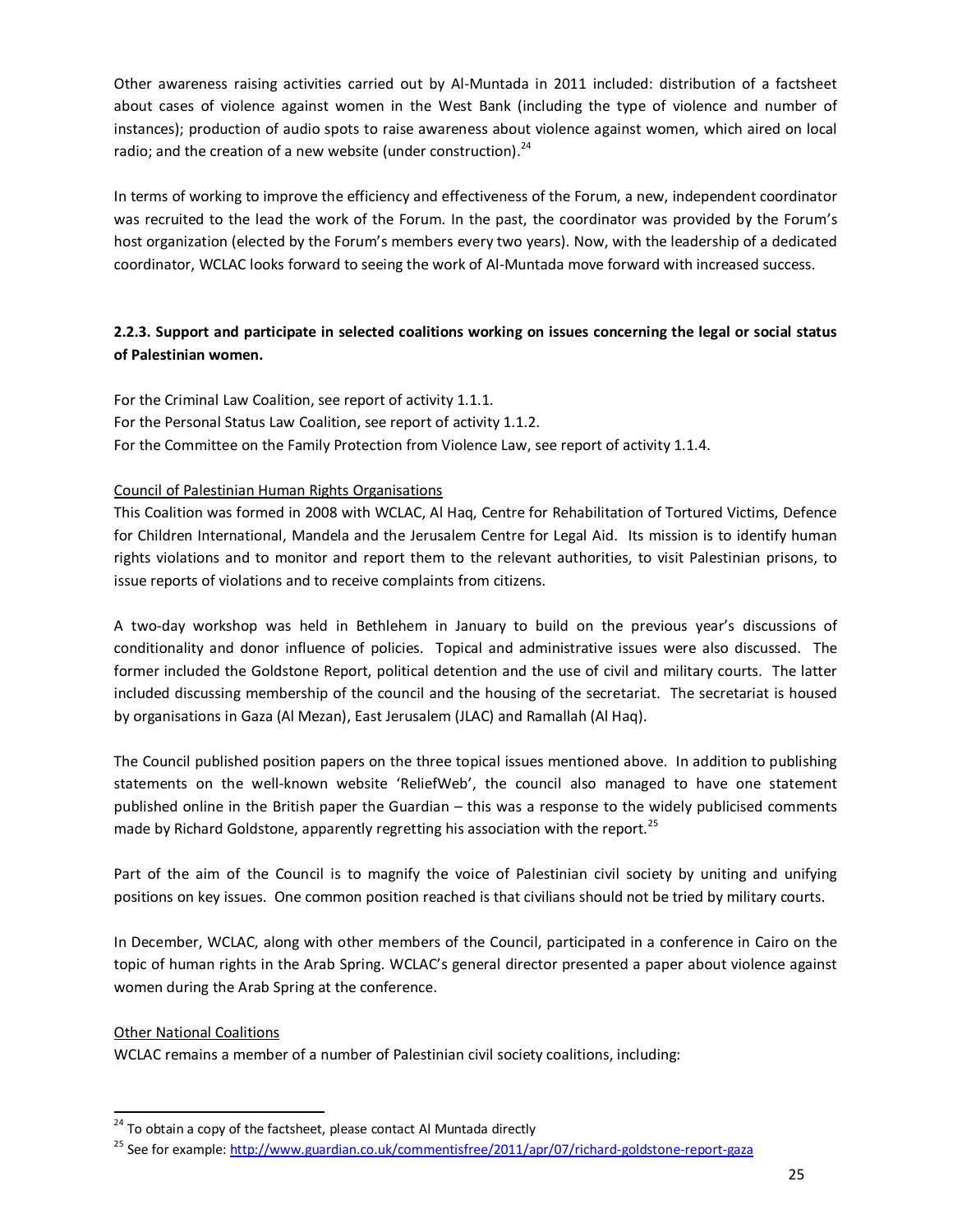- · *Palestinian Forum for Safe Abortion*: WCLAC attended 4 meetings with this forum in 2011 and participated in the development of a strategic plan. The forum is also working to develop an informational brochure on safe abortion.
- · *Coalition Against Capital Punishment:* Inactive this year, partly because the current draft of the Criminal Law would successfully abolish capital punishment.
- · *The Rights of the Child Forum*: Inactive this year
- · *Jerusalem Coalition*: WCLAC attended 20 meetings this year with this useful forum for joint advocacy work, project planning and information sharing.
- · *National Committee to Support Women in the Workforce*: Newly formed in 2011 to work on improving policies that control the entry of women into the workforce, providing women with equal employment opportunities and combating discrimination against women in the workforce. Members include the Ministry of Labour, International Labour Organisation and other governmental and nongovernmental organizations.

#### International Coalitions

WCLAC is a member of several international groupings whose value is in solidarity, sharing information, training opportunities, sharing best practices and spreading advocacy messages.

· *SALMA Network*

WCLAC participated in the network's Annual Meeting at which the role of women in the Arab Spring and the protection women during the transition to democracy was discussed. Participants also discussed the role of youth in the Arab Spring and ways in which youth can be engaged in the future work of SALMA. International mechanisms including international humanitarian law and CEDAW were considered as part of a strategy to protect women. In a side meeting, members of SALMA and AISHA met to discuss possible future collaboration between the two networks. Nine organisations from the following countries participated in the Annual Meeting: Lebanon, Jordan, Morocco, Yemen, Tunisia, Egypt, Palestine (West Bank, Gaza and Palestinian organizations inside Israel).

In addition to the Annual Meeting, SALMA Network held a 3-day conference on women and democratic transformations. The conference included live testimonies from women about their experiences during the Arab Spring in Egypt, Yemen, Syria, Tunisia, Bahrain, and Libya. The conference also included discussion on ways in which women can participate in the transitional period and influence constitutional changes while still having their rights protected.

· *AISHA Network* 

After several dormant years, and following a successful network meeting in late 2010, AISHA network met in 2011 to discuss how it can be more effective during the changes resulting from the Arab Spring. Representatives from 6 countries (Palestine, Egypt, Jordan, Tunisia, Syria, Lebanon) developed an action plan for 2012 and issued the following recommendations: Arab countries should condemn violence against women and emphasize the principle of equality when drafting new constitutions. AISHA networked also called for the Arab League to withdraw their reservations on CEDAW.

## · *Euro-Mediterranean Human Rights Network*

WCLAC participated in the Gender Working Group (comprised of civil society representatives from countries within the Network and university professors) meeting in Spain and delivered a brief paper on the situation of Palestinian women. WCLAC also participated in the National Conference of Jordan organized by Amman Centre for Human Rights and sponsored by the Gender Working Group. WCLAC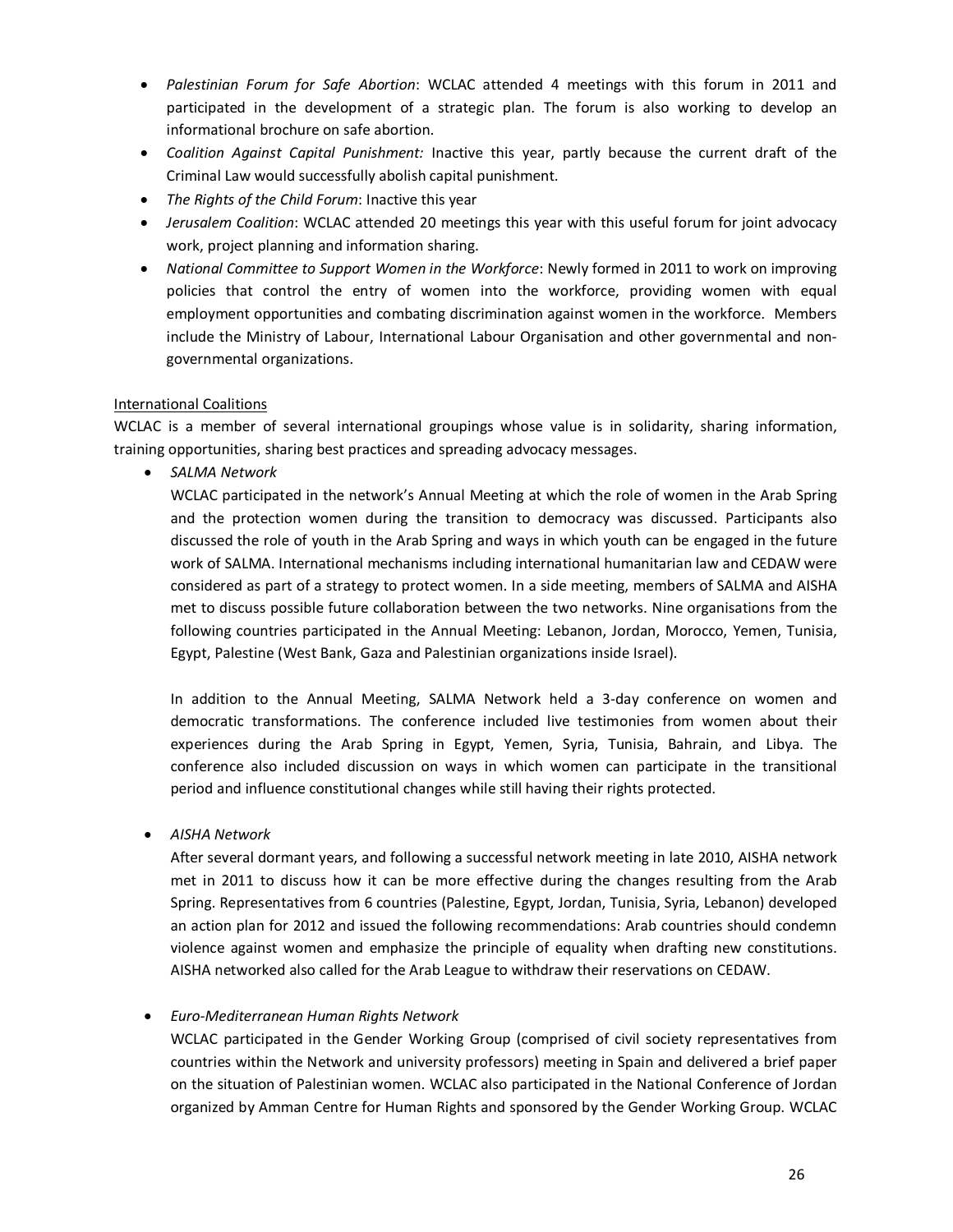presented a paper on political developments in Arab countries during the Arab Spring. Palestine will have its National Conference in early 2012.

· *Jusour* 

This newly formed network is lead by the Teacher's Creativity Centre and focuses on the political participation of women. WCLAC participated in the first meeting and looks forward to activities planned for 2012, including finalizing the strategic plan.

## **2.2.4. Represent WCLAC's vision and policy positions to the Board of Directors of the Alimony Fund.**

WCLAC has participated in 11 regular meetings with the board of directors of the Alimony Fund, with discussions including sources of income for the fund. Striving to secure sufficient funding remains an issue. In a positive step towards ensuring independence, the Fund now has a new office, meaning it is no longer within the offices of the Shari'a Courts. The board discussed ways to increase accessibility to the Alimony Fund's services for women in remote areas; one step might be to open an office in the North of the West Bank, for example in Nablus. A 3-day strategic planning session was held early in the second semester of 2011. In addition to finalising its 3 year strategic plan, the Fund developed clear bylaws and regulations. By the end of 2011, it had completed a financial audit of the past four years. Because it faces a funding shortfall in the coming year, the Fund has asked for the Palestinian National Authority's financial support.

**2.3. Raise awareness of women's rights within key target groups who can support an end to negative practices in their own lives and among their peer groups, or through their careers.**

**2.3.1. Lead awareness-raising workshops on women's rights for targeted groups and institutions (e.g. service providers, student groups, mid-level and high level decision makers, PLC members,).**

## Awareness-raising with partner groups

WCLAC has a variety of training tools and approaches for working on different topics and with different target groups. As well as the workshop series for vulnerable women (primarily housewives) reported in 2.3.2., WCLAC responds to opportunities and requests for information sessions throughout the year from institutions, NGOs, CBOs and groups of individuals perhaps in the first stages of self-organising.<sup>26</sup>

## WCLAC's awareness-raising events of 8 March (International Women's Day)

WCLAC issued a postcard, designed by one of WCLAC's volunteers, which featured a painting of four women with different disabilities. We distributed the postcards to partners and to women with whom WCLAC works, particularly reaching out to show solidarity with women with disabilities and mothers of children with disabilities.

## · *March to Qalandia*

WCLAC also participated in the march towards Qalandia checkpoint, organised by the General Union of Palestinian Women. The theme of the March was showing solidarity between women in East Jerusalem and women in the rest of the West Bank in reaction to the ongoing restrictions on residency rights and freedom of movement.

· *TV show and workshops on disability rights and women's particular needs* 

<sup>&</sup>lt;sup>26</sup> A table of awareness-raising workshops held with partner organisations across the occupied Palestinian Territory can be found in Appendix 3.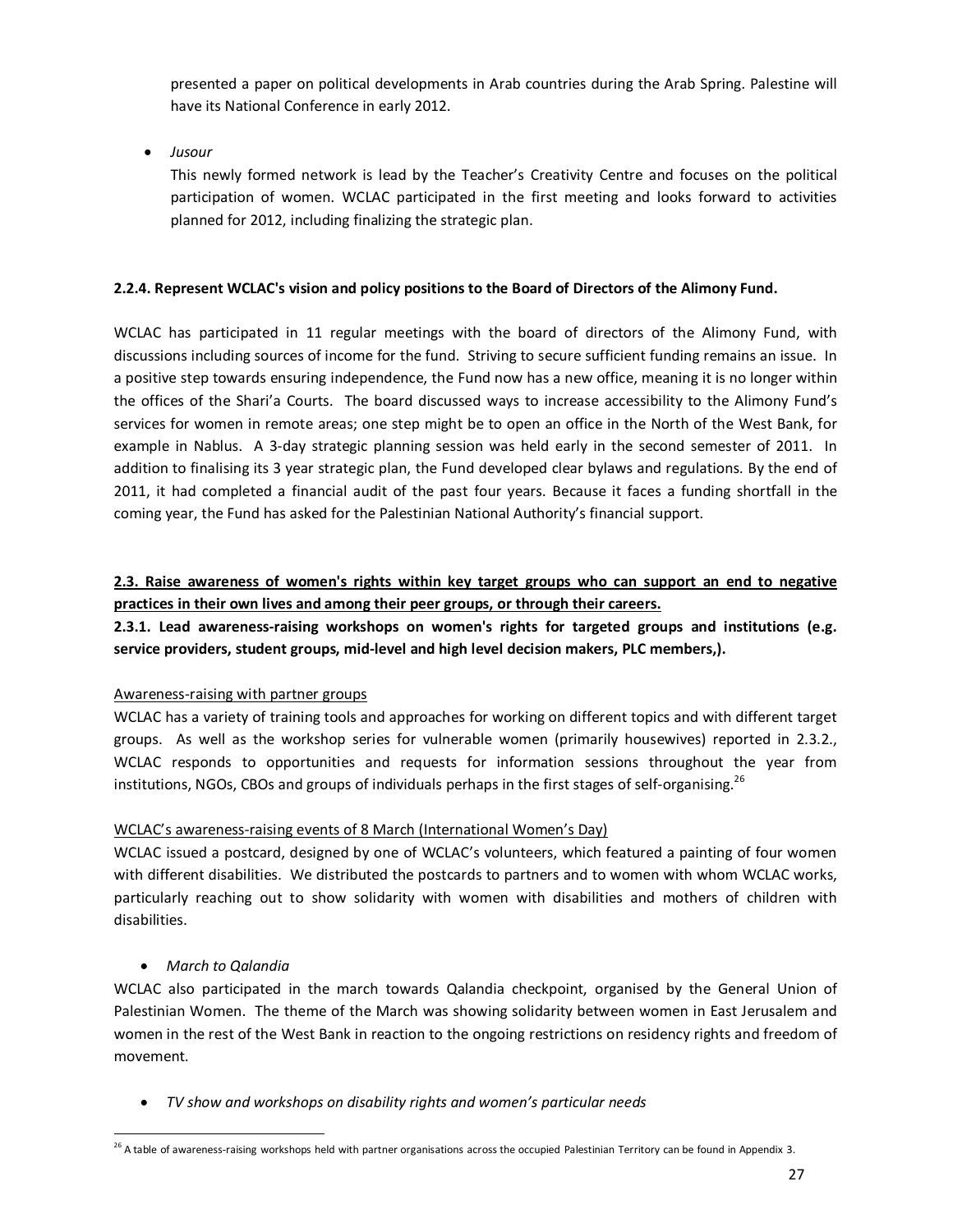WCLAC made arrangements with the Palestinian national television service to run a special show addressing challenges faced by women with disabilities, paying particular attention to rights, violence and social stigma. The show also featured interviews with high-ranking PA officials including the Minister of Social Affairs, as well as key people from civil society such as the Director of Stars of Hope – a Palestinian feminist organisation focusing on the rights of women with disabilities. The show publicised the steps that WCLAC has taken to increase accessibility for disabled staff and for disabled women to access WCLAC facilities. Feedback from the show was positive, with many requests for the show to be rebroadcast. So far, the show has been rebroadcast 5 times on Palestinian television.

Also for International Women's Day, WCLAC held full day workshop in Hebron and Jericho, under the title "The many challenges faced by women with disabilities, and how we can respond to them." In Jericho, the Governor was able to open the event, while at both venues, a good number of local community members and leaders, disabled women among them, participated. For part of the workshops, WCLAC showed a film produced by Stars of Hope, called "Forgotten Women", which highlights issues faced by women with disabilities in Palestine. WCLAC lawyers presented a paper, drafted by the head of WCLAC's Service Unit, detailing the often unimplemented obligations of Palestinians under the Palestinian Law on the Rights of Disabled People (1999).

## · *Awareness-raising on domestic violence with YMCA Vocational Training Centre, Jericho*

WCLAC showed a video of a play titled "Enough", which was followed by a discussion of domestic violence and about the meaning of the International Women's Day. The event was attended by 74 of the students at the vocational training centre – a mix of young men and women.

· *Awareness-raising on domestic violence with the Psychological Development Society, Jalazoon Camp* WCLAC showed a video of a play titled "Enough", which was followed by a discussion of domestic violence and about the meaning of the International Women's Day. The event was attended by 92 female students from Jalazoon High School. The Director of the school was impressed by the discussion and expressed interest in holding another event to address issues of sexual violence.

## · *Co-operation with UNWRA in Shu'afat, Qalandia and Aqabeit Jaber*

Three workshops showing the film "Enough" and addressing issues of domestic violence. The number of participants was 24, 20 and 50 housewives, respectively (total: 94).

## · *Raising awareness of incest for UNWRA School Counsellors*

Using the film "Minna wa Fina", WCLAC raised and discussed issues of incest within Palestinian society with 18 School Counsellors working in UNWRA schools.

## · *Activities of WCLAC's Jerusalem staff*

WCLAC took part in events in partnership with four Jerusalem-based community based organisations. With the Women's Forum of Sheikh Jarrah, 33 women participated in a celebration of the 8 March and shared experiences which linked Palestinian womanhood to life under occupation. With the Centre for Community Work in the Old City, WCLAC joined over 200 people for a celebration of International Women's Day which honoured WCLAC and other organisations as service providers targeting women. In partnership with the Arab Association for the Physically Disabled and Stars of Hope, WCLAC co-organised an event honouring Jerusalemite women with disabilities.

· *Activities in partnership with Hebron-based organisations*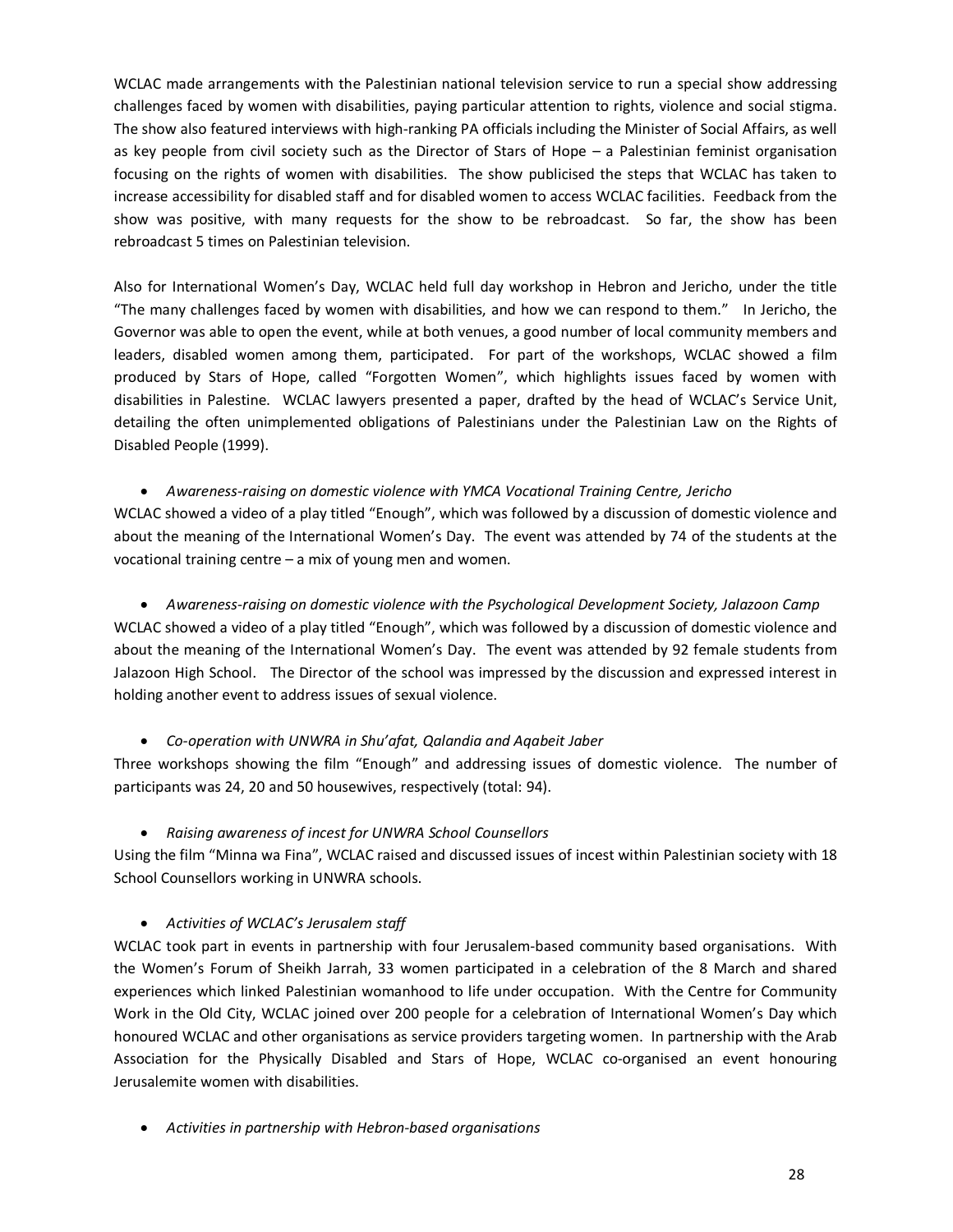WCLAC's Head of Services met with two groups, the first being a group of trade unions, the second a group of Governmental and NGO staff, and presented a paper detailing the often unimplemented obligations of Palestinians under the Palestinian Law on the Rights of Disabled People (1999). In total the events were attended by well over 50 people.

## WCLAC's awareness-raising events marking 16 Days of Action to Combat Violence Against Women

To mark the 16 Days of Action, WCLAC chose to focus its awareness-raising activities around the theme of protection from violence, specifically highlighting our work on the draft Law on Family Protection from Violence and the development of a referral system for women victims of violence (Takamol Project).

## · *Activities of WCLAC's Jerusalem staff*

To prepare for the 16 Days of Action, WCLAC's Jerusalem staff met with 18 Jerusalem-based organisations to coordinate activities. In cooperation with Tantura Theatre, 120 people (12 men) attended a play about women's right to inheritance held at Hind Husseini College in Jerusalem. Following the play, WCLAC presented a paper on the topic, facilitated a discussion and answered questions from the audience. WCLAC also gave one-time counselling to individual women after the show. Hind Husseini College, with the participation of WCLAC and many Jerusalem-based organisations, also hosted a study day about human rights for 120 participants (4 men). WCLAC presented a paper about women's rights and violence against women. In partnership with 18 Jerusalem-based organisations, WCLAC participated in sit-in to raise awareness about violence against women. WCLAC worked together with Abbad Al Shams to show a film called "Figs and Olives" (produced by Shashaat), which tells the story of an old woman who refuses to move from her home in the Old City of Jerusalem. Following the film, WCLAC facilitated a discussion with the attendees (18 housewives and working women) about issues raised in the film, including the struggles of women in Jerusalem.

· *Awareness-raising on domestic violence with the Women's Centre and the Rehabilitation Centre of Deir Ammar Refugee Camp, Ramallah*

Awareness-raising session addressing the issue of domestic violence and protection mechanisms available to Palestinian women, including the Takamol referral system and the draft Law on Family Protection from Violence. The session was attended by 15 staff and board members from the two centres.

· *Awareness raising on domestic violence with the Women's Centre and the Rehabilitation Centre of Al Amari Refugee Camp, Ramallah*

Awareness-raising session addressing the issue of domestic violence and protection mechanisms available to Palestinian women, including the Takamol referral system and the draft Law on Family Protection from Violence. The session was attended by 18 housewives from the camp.

· *Awareness raising on domestic violence with the Women's Centre of Aqabeit Jaber Refugee Camp, Jericho*

Awareness-raising session addressing the issue of domestic violence and protection mechanisms available to Palestinian women, including the Takamol referral system and the draft Law on Family Protection from Violence. The session was opened by the governor of Jericho and attended by 16 women from the camp.

· *Awareness-raising on domestic violence with staff from safe homes at Mehwar, Bethlehem*

Awareness-raising session addressing the issue of domestic violence and protection mechanisms available to Palestinian women, including the Takamol referral system and the draft Law on Family Protection from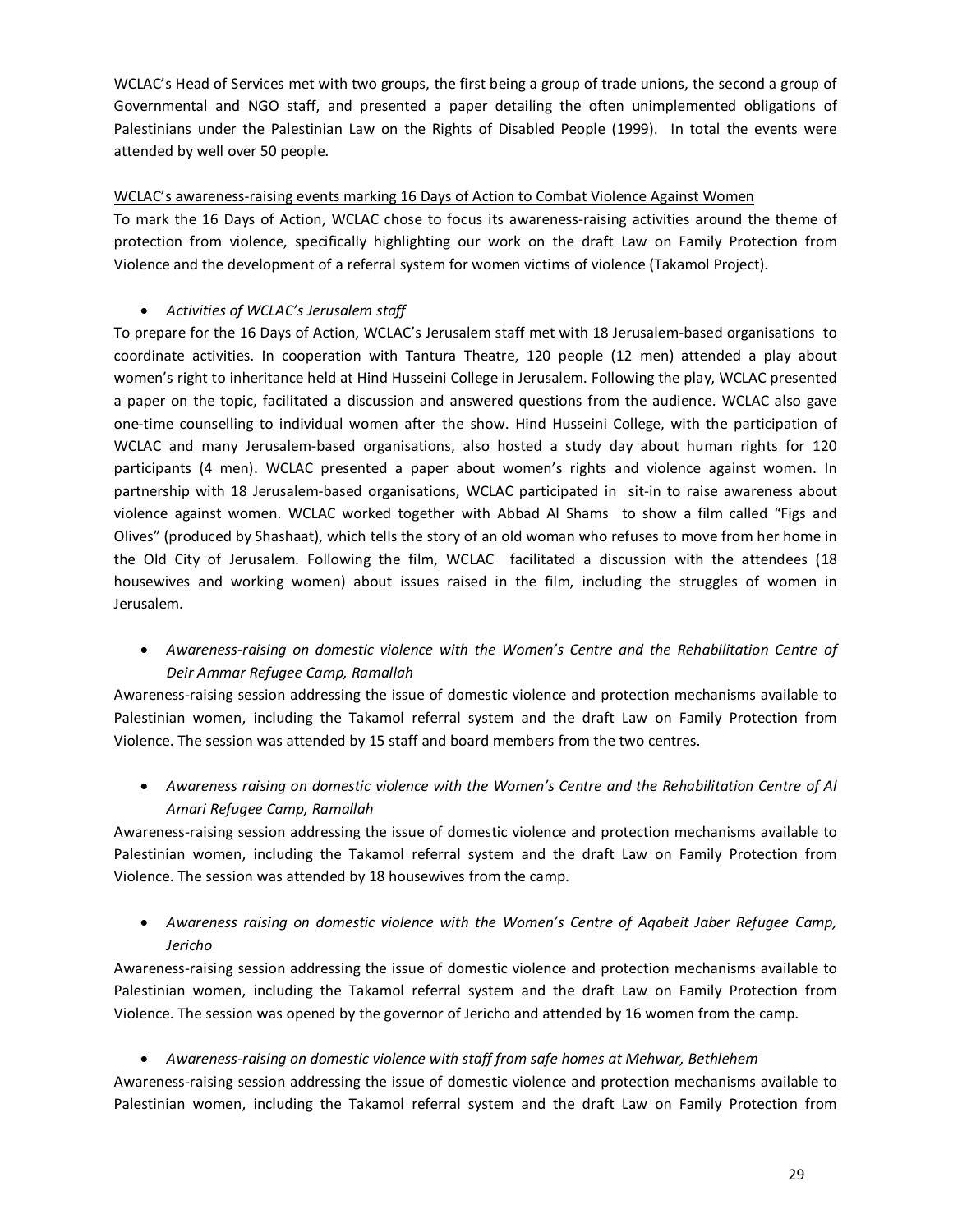Violence. The session was attended by 30 participants, all staff of governmental and non-governmental safe homes throughout the West Bank.

· *Awareness-raising on domestic violence with health, education and social services UNRWA staff, Bethlehem*

Awareness-raising session addressing the issue of domestic violence and protection mechanisms available to Palestinian women, including the Takamol referral system, the draft Law on Family Protection from Violence, the Personal Status Law and featuring a keynote speech from WCLAC's General Director on the Criminal Law applied in Palestine, including problems and achievements. The session was attended by 13 members of UNRWA staff (5 females and 8 males).

· *Awareness-raising on with Community Development Center in Al Jalazon Refugee Camp, Ramallah* Awareness-raising session addressing the issue of domestic violence and protection mechanisms available to Palestinian women, including the Takamol referral system and the draft Law on Family Protection from Violence. The session was attended by six women from the camp.

· *Awareness-raising on domestic violence with the Secondary Girls' School in Al Jalazon Refugee Camp, Ramallah*

Awareness-raising session on the topic of sexual harassment and violence against women. Attended by 35 9<sup>th</sup> grade female students.

**2.3.2. Hold awareness raising workshops across the West Bank with women, particularly working women and housewives without knowledge of women's rights, who might spread information among their peers and benefit from identifying rights breaches in their lives or in the lives of their families and peers.**

#### Service Unit awareness-raising workshop series for vulnerable women

These activities consist of running a series of around 6-10 workshops with a medium-sized group of housewives or other women drawn from a particular sector of society or united by a common experience. The reason for targeting relatively homogenous groups of women as beneficiaries is that by giving a series of talks to a particular group, the direct beneficiaries can then disseminate the information informally to their families, colleagues and/or communities knowing that other people in their community have similar information and that they are not speaking as a lone voice. With a series of typically between 6 and 10 workshops (and at least 20 hours), participants can build a sense of camaraderie and WCLAC can try to respond to key questions, concerns or mis-understandings that arise throughout the course or that especially relate to that particular group.  $27$ 

Participants reported that they enjoyed the awareness-raising sessions, but in the future would like to include their male relatives so that there is not a gap between their knowledge and that of their families. Women appreciated the opportunity to share their own stories in a supportive environment and have pledged to pass what they have learned to their sisters, friends and in-laws. WCLAC's counsellors and lawyers provided onetime consultations after the awareness sessions as requested.

#### Awareness raising through media

 $27$  A table of workshops held by WCLAC Service Unit in 2011 can be found in Appendix 4.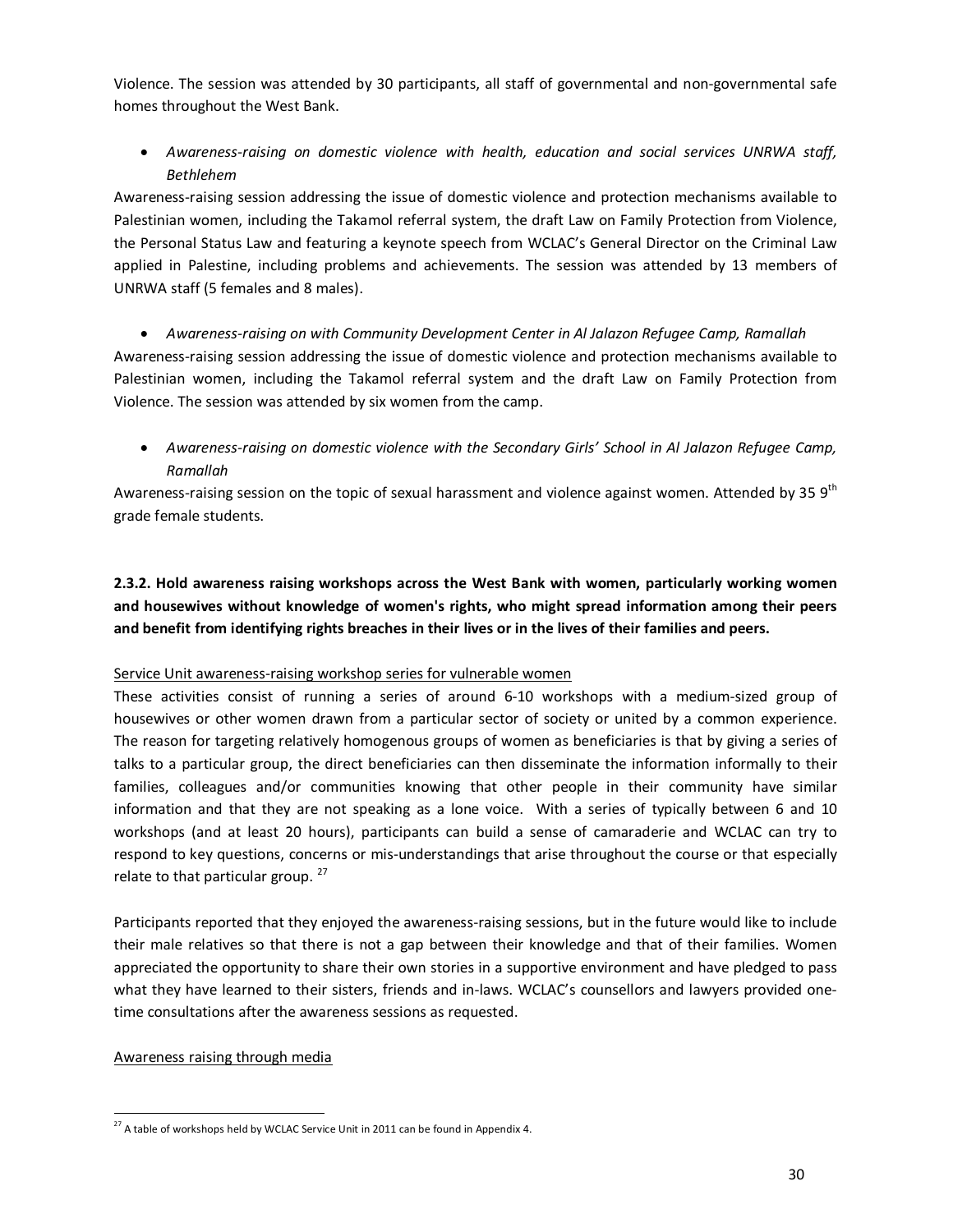WCLAC attracts significant Arabic language local media coverage and its representatives make frequent appearances on radio and television channels reaching audiences across the Arab region. In 2011, WCLAC continued to be a primary address for media professionals seeking information on topics including: women's rights, violence against women, sexual violence, the Criminal Law, femicide, equality between men and women, women's inheritance rights and the rights of divorced women and widows.

During the reporting period, WCLAC staff participated in 45 media interviews, including, notably, the live TV broadcast during which it was announced that the President would use his presidential powers to amend the Criminal Law by presidential decree. WCLAC's advocacy work on this issue was also referenced in foreign media such as the Haaretz news website. Other media outlets in which WCLAC staff have participated in interviews include, Radio Alam (Hebron University Radio), Ma'an News Network, Birzeit Radio (Birzeit University Radio), Al Hayat Al Jadidah Newspaper, Radio Palestine, Palestine Sattelite Channel, Radio Ajiyal, Al Quds Newspaper, Al Hureiya Radio, Nawras Radio, Al Khalil Radio and Raba' Radio.

#### Other awareness-raising and networking activities

In addition to media professionals, WCLAC was (and continues to be) a place where university students, researchers and other NGOs came to find information and training on topics including: domestic violence, women's rights, feminism, court procedures, the situation of Palestinian women under occupation, femicide, women's empowerment, the Palestinian women's movement and the status of women under Palestinian law. WCLAC's experience administering a shelter for women victims of violence means it is also a place where NGOs and others sought training and awareness materials concerning shelters, safe homes and other mechanisms for protection from violence. During the reporting period, over 100 people came to WCLAC seeking information, including:

- A post-doctoral student from Sorbonne University preparing research on feminism and civil society in Palestine.
- Masters degree students from Ireland doing research on the peace process between Palestinians and Israelis and the role of women in peace-building.
- A Spanish volunteer at WTAC doing research about the Palestinian women's movement, with a particular focus on the relationship between the women's movement and the national movement in Palestine.
- A number of students seeking information about WCLAC's work.
- 74 students who were doing research on women's rights and violence against women in Hebron.
- 9 students conducting research with the help of WCLAC's Jerusalem office.

## **2.3.3. Hold workshops to promote gender-sensitive professional practice among law and social work university students and Shari'a court counsellors.**

**2.3.4. Hold workshops on women's rights with youths and university students of any discipline.**

#### Workshops for service providers

WCLAC held a 3-day training course entitled "Concepts and Mechanisms of the Counselling Service in Shari'a Courts" for a cohort of 25 Shari'a Court counsellors and judges (11 women and 14 men) representing all of the governorates. The course covered topics including: counselling skills for dealing with women exposed to violence, the Personal Status Law (session presented by the Chief Justice of the Shari'a Court), the Criminal Law, communication skills and the Takamol referral system (developed by WCLAC and Juzoor). Participants expressed a desire for more extensive training from WCLAC on these and other issues related to women.

#### Workshops for students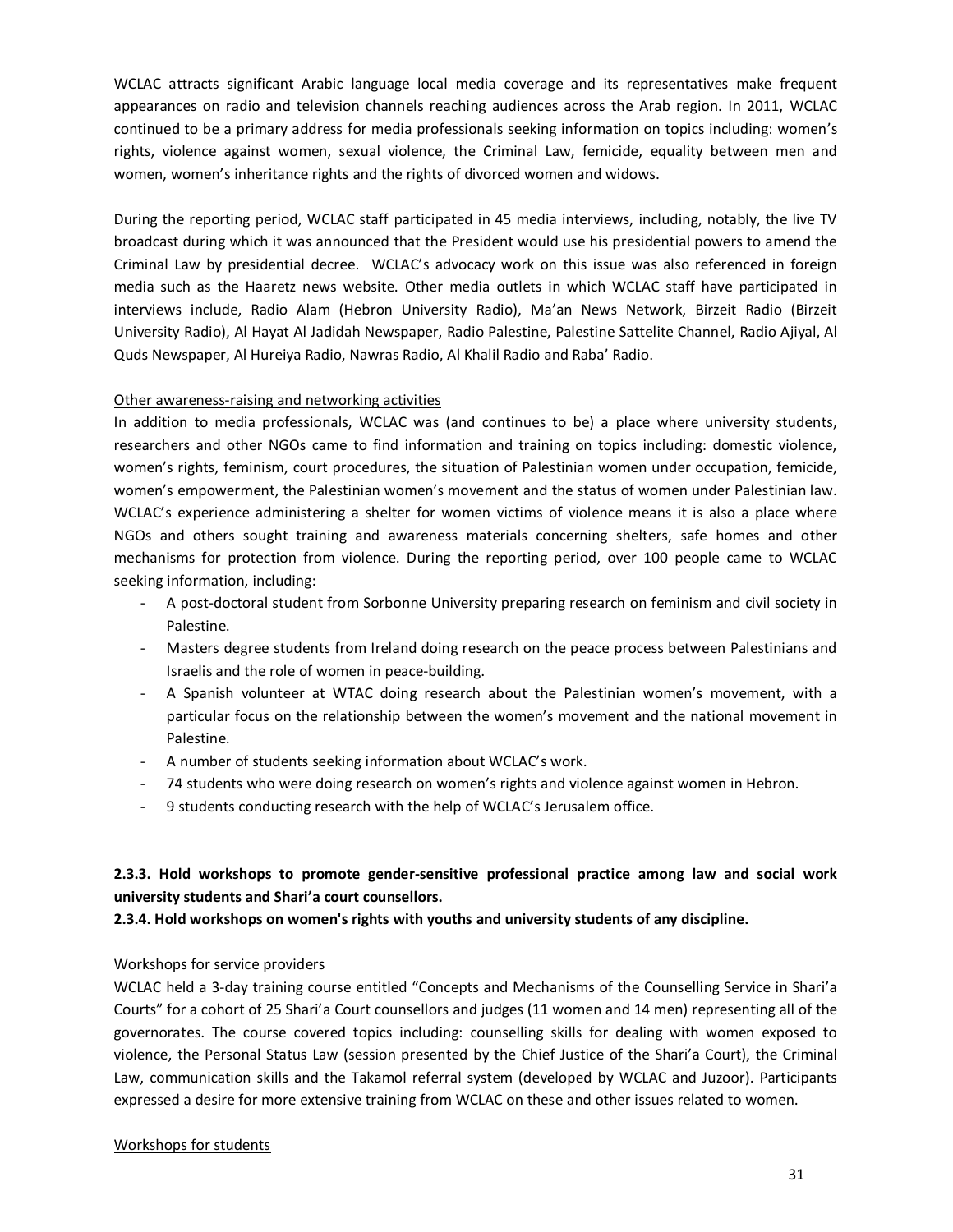Working with university students WCLAC works with our own, adaptable module called Women's Rights are Human Rights. The core course requires 20 hours, which can be done in 4 days, or spread through a greater number of shorter sessions. The curriculum begins with an introduction to understanding gender and its roots in culture, as well as linking these to violence, before considering both global rights and laws in Palestine, for example, examining the Universal Declaration of Human Rights and discussing the key Palestinian legal areas on which WCLAC works: the Criminal Law, the Personal Status Law and Law on Family Protection from Violence. A new element to the curriculum—the referral system for women victim of violence as developed by WCLAC and Juzoor in the Takamol Project—was introduced into the curriculum in the second semester.

In each course, methods, case studies and areas of particular interest are tailored to the needs and expectations of the group.

In 2011, WCLAC led eight "Women's Rights are Human Rights" courses:

- · Hebron University: 9 sessions with 24 social work and media students (19 female; 5 male); based on interest, WCLAC gave an addition session, introducing the integrated referral system for women victims of violence (as developed by WCLAC and Juzoor through the Takamol Project)
- · Al Quds University: 5 sessions with 25 law and social work students (22 female; 3 male).
- · Tireh College: 4, day-long sessions with 21 social work students and trainee primary school teachers (all female).
- · Birzeit University: 4, day-long sessions with 26 students of diverse disciplines (18 female; 8 male).
- · Palestinian Academy for Security Science, Jericho: 4, day-long sessions with 21 students (11 female; 10 male).
- Al Ahlayeh University of Bethlehem: 5, day-long sessions with 27 social work and law students (16 male; 11 female)
- · Arab-American University of Jenin: 4, day-long sessions with 25 students of diverse disciplines (15 female; 11 male)
- · Modern Community College: 4, day-long sessions with 38 law and nursing students (20 male; 17 female)

WCLAC considers the inclusion of men in discussions of gender and women's rights to be an important way to ensure that they actively support women's rights and understand their role as duty bearers (as fathers, husbands and brothers) who help shape the rights environment for Palestinian women. With this in mind, WCLAC conducted a 3-day summer camp for young men from Al Jalazon Refugee Camp and Dheisheh Refugee Camp on subjects including: the Universal Declaration of Human Rights, gender, the Personal Status Law and the Criminal Law. This summer camp was WCLAC's first activity designed specifically for young men, rather than women, children, or mixed-gender groups. The camp was held in Beit Jala for 40 participants, mostly university students.

A notable success has been the increased interest and commitment to these courses by male students. For example, while the course has been run in Hebron before, this year was the first in which so many male students have enrolled on the course and participated fully through to the end.

An anecdotal indicator is that a lot of the students participating in the course, end up doing more to continue their relationship with WCLAC – as volunteers, supporters, or seeking interviews with WCLAC staff to contribute to articles or research papers, through which the students are challenging the status quo and advocating for positive change to improve the protection of women's rights. A prime example of this is six of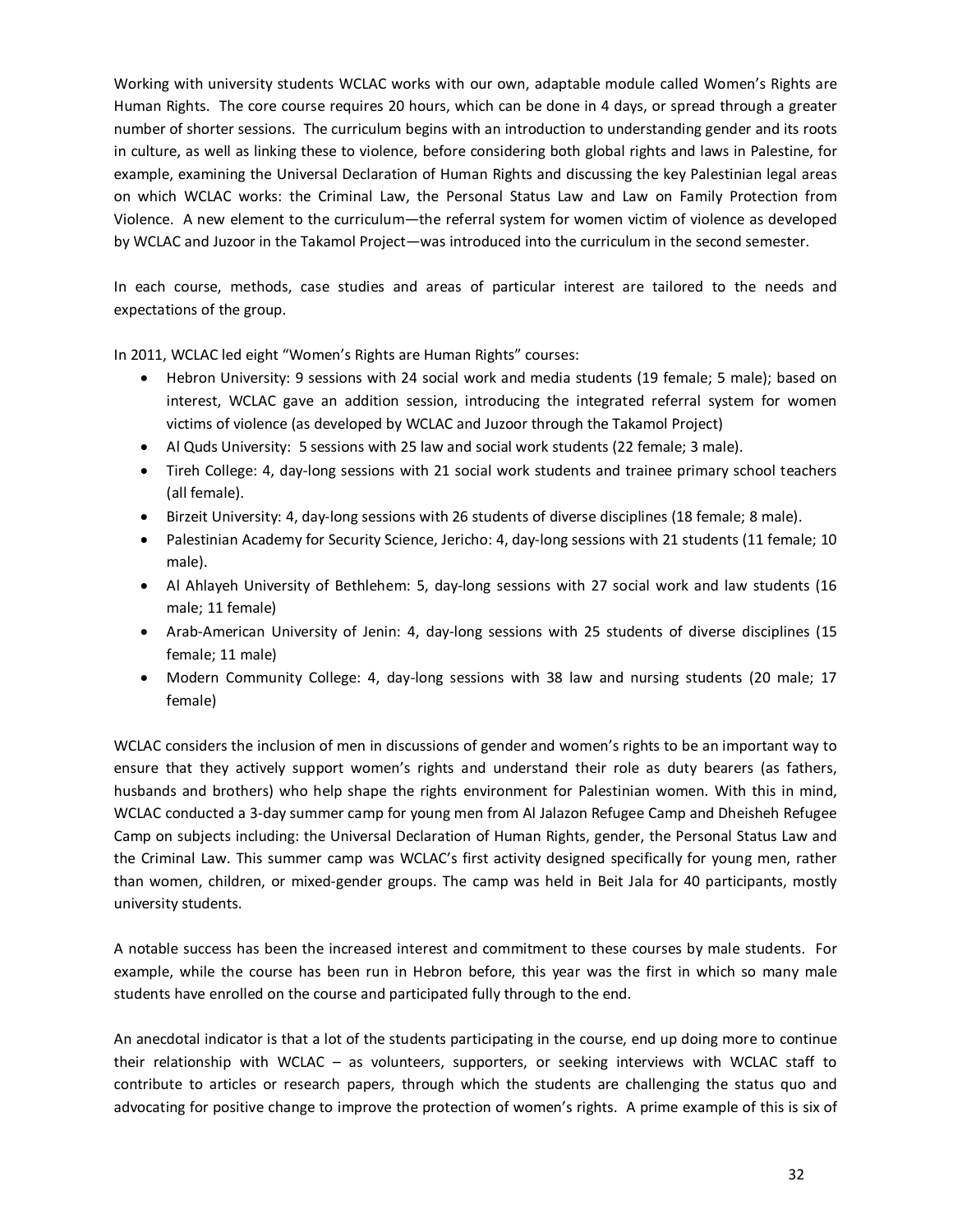the social work students from Hebron University choosing to do their 150 hour internships with WCLAC, both gaining experience in a feminist organisation and contributing to supporting WCLAC's work.

*Strategic goal 3: To extend, improve and provide services to women suffering discrimination or violence.*

## **3.1. Provide professional protection, legal and social services to women who are victims or at risk of violence, abuse and gender-based discrimination.**

**3.1.1. Provide legal services (in Shari'a and Civil courts) and social services to women.**

As the backbone its work, WCLAC continues to provide legal and social services to women through a team of lawyers and social workers based in East Jerusalem, Ramallah and the south of the West Bank (one team of staff working in WCLAC's Hebron office and in the Bethlehem area). These services include taking cases to court, giving legal advice in one-off advice sessions, mediating discussions between family members or finding financial social support for women in need.

In the reporting period, WCLAC provided legal and social counselling to a total of 456 women. Of those, 411 case files were opened in the reporting period, while 45 were files that were continued from the previous reporting period.

There were also a further 382 one-off consultations for clients (Jerusalem: 131; Ramallah: 108; south of the West Bank: 143).

| Total client numbers (by location) |                                                                           |                  |                      |                         |  |  |  |  |  |  |
|------------------------------------|---------------------------------------------------------------------------|------------------|----------------------|-------------------------|--|--|--|--|--|--|
| Location                           | Total no. of clients seen<br>No. of new clients<br>No. of clients carried |                  |                      |                         |  |  |  |  |  |  |
|                                    | forward from 2010                                                         | during reporting | during the reporting | during reporting period |  |  |  |  |  |  |
|                                    |                                                                           | period 2011      | period 2011          | 2011                    |  |  |  |  |  |  |
| East Jerusalem                     | 11                                                                        | 92               | 103                  | 68                      |  |  |  |  |  |  |
| Ramallah                           | 20                                                                        | 143              | 163                  | 97                      |  |  |  |  |  |  |
| South WB                           | 14                                                                        | 176              | 190                  | 149                     |  |  |  |  |  |  |
| Total:                             | 45                                                                        | 411              | 456                  | 314                     |  |  |  |  |  |  |

The following tables show the details for the whole of WCLAC's service unit. Note that one client can have more than one case, and that several cases could involve just one antagonist, so totals do not necessarily equal the total number of clients. Details by location are also kept on record. A brief analysis follows.

<span id="page-32-0"></span>

| Type of service provided                                     | Social              | Legal   | Social and Legal     |       |                      | Emergency | <b>Total</b> |
|--------------------------------------------------------------|---------------------|---------|----------------------|-------|----------------------|-----------|--------------|
| Number:                                                      | 88                  | 131     | 186                  |       |                      |           | 411          |
| Type of legal representation Support for self-representation |                     |         | Court representation |       | No court proceedings |           | <b>Total</b> |
| Number:                                                      |                     | 219     |                      |       | 94                   |           | 478          |
| Type of legal case                                           | Alimony/Maintenance | Divorce |                      | Dowry |                      | Other     | <b>Total</b> |
| Number:                                                      | 201                 | 95      | 33                   | 39    | 45                   |           | 413          |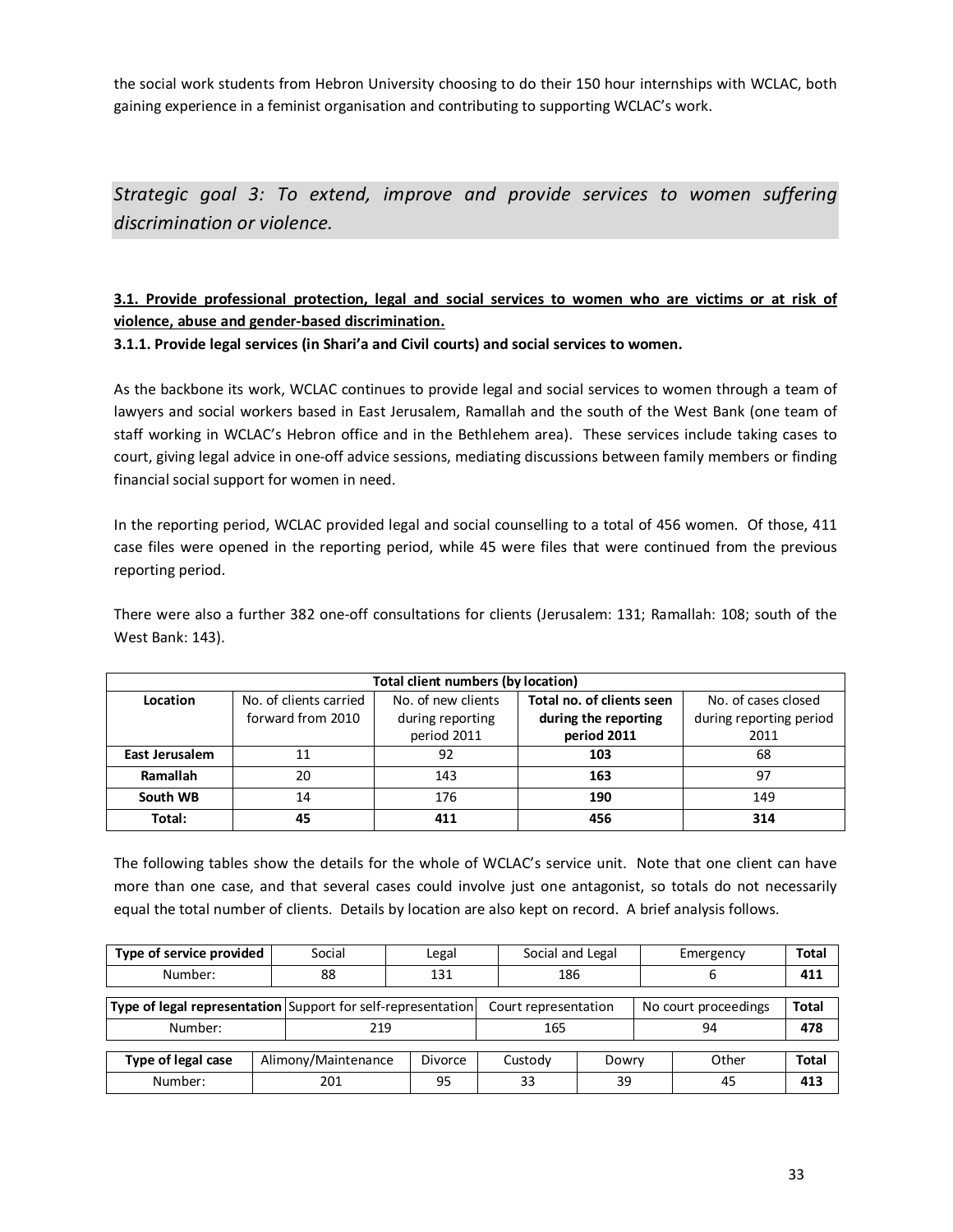| Type of                   |                                  |        | Denied Economic,          | Psycho-  |                    |                | Domestic               |           | Family          |                     |              | Sexual violence         |            |              | Physical               |              |    | Runaway from              | <b>Total</b> |  |
|---------------------------|----------------------------------|--------|---------------------------|----------|--------------------|----------------|------------------------|-----------|-----------------|---------------------|--------------|-------------------------|------------|--------------|------------------------|--------------|----|---------------------------|--------------|--|
| social case               |                                  |        | Social or human           | logical  |                    |                | violence               |           | problems (e.g.  |                     | (domestic or |                         |            |              | violence<br>home       |              |    |                           |              |  |
|                           |                                  | rights |                           | violence |                    |                |                        |           | with in-laws)   |                     |              | other)                  |            |              |                        |              |    |                           |              |  |
| Number:                   |                                  | 135    |                           |          | 158                |                | 20                     |           | 21              |                     |              | 15                      |            |              | 173                    |              |    | 4                         | 526          |  |
| Source of                 | <b>Individuals</b>               |        | Government                |          |                    | Courts         |                        |           | Referred by     |                     |              | Awareness-              | <b>NGO</b> |              | Police                 | <b>Total</b> |    |                           |              |  |
| referral                  |                                  |        | bodies                    |          |                    |                |                        |           | previous client |                     |              | raising session         |            |              |                        |              |    |                           |              |  |
| <b>Total</b>              | 167                              |        | 4                         |          |                    | 106            |                        | 58        |                 |                     | 22           |                         | 50         |              | 4                      | 411          |    |                           |              |  |
| <b>Age of Client</b>      |                                  | $20$   |                           |          | $20 - 29$<br>30-39 |                |                        | 40-49     |                 | $50+$               |              |                         |            | <b>Total</b> |                        |              |    |                           |              |  |
| Total                     |                                  | 28     |                           |          | 161                |                |                        | 54<br>153 |                 |                     | 15           |                         |            | 411          |                        |              |    |                           |              |  |
|                           | Kinship relation of "antagonist" |        |                           | Husband  |                    | Blood-relative |                        |           | In-laws         |                     |              | Non-relative            |            |              | Ex-husband             | <b>Total</b> |    |                           |              |  |
| <b>Total</b>              |                                  |        |                           |          | 295                |                |                        | 25        |                 |                     |              | 38                      |            | 28           |                        |              | 34 |                           | 420          |  |
|                           |                                  |        |                           |          |                    |                |                        |           |                 |                     |              |                         |            |              |                        |              |    |                           |              |  |
| <b>Years of Education</b> |                                  |        | $0$ yrs (no<br>schooling) |          |                    |                | 1-9 yrs (basic school) |           |                 |                     |              | 10-12 yrs (high school) |            |              | 13-14 yrs<br>(college) |              |    | 15-16 yrs<br>(university) | <b>Total</b> |  |
| <b>Total</b>              |                                  |        | 1                         |          | 117                |                | 147                    |           |                 |                     | 94           |                         | 52         |              | 411                    |              |    |                           |              |  |
|                           |                                  |        |                           |          |                    |                |                        |           |                 |                     |              |                         |            |              |                        |              |    |                           |              |  |
| Work by sector            |                                  |        | Does not work             |          | Private sector     |                |                        |           |                 | Governmental sector |              | <b>Total</b>            |            |              |                        |              |    |                           |              |  |
| <b>Total</b>              |                                  | 297    |                           |          | 59                 |                |                        |           | 55              |                     |              |                         |            | 411          |                        |              |    |                           |              |  |

| <b>Marital Status</b> | $\sim$<br>Single     | Engaged | Married                        | Separated | Divorced     | Widowed | Total |
|-----------------------|----------------------|---------|--------------------------------|-----------|--------------|---------|-------|
| Total                 | 1 <sup>c</sup><br>τu | 10      | $\overline{\phantom{0}}$<br>64 | 249       | $\sim$<br>bb | --      | 411   |

| Geographical        | Refugee | Village | City | <b>Total</b> |
|---------------------|---------|---------|------|--------------|
| distribution,<br>bv | camp    |         |      |              |
| place of living     |         |         |      |              |
| Total               | 46      | 146     | 219  | 411          |

## **Analysis**

The total number of clients, at 411, is higher than expected, showing the continued demand for our services. This is a good indicator of trust from clients, many of whom say that they prefer our services because they know that all our lawyers and social workers are women, and that they do not need to spend money – thereby risking repercussions from the leaders of their family – to pay for the services.

The source of referrals shows a good balance of former clients who were happy with our service, of individuals who know how to access our services, and of institutions – for example Shari'a Courts – who trust WCLAC well enough to refer clients to us regularly.

Most clients were young adults; put together with Palestine's high marriage rate and traditions of marriage at a relatively young age, this suggests that many women are experiencing difficulties either in entering marriage or in the first few years of married life. However, the high number of middle-aged clients (between 30 and 39 years of age) indicates that difficulties can also emerge well into married life. These difficulties often relate to the social and economic stresses inherent to living within an economy strangled by occupation, and are exacerbated as children in the family mature and family expenses are increased by the growing cost of food, education, clothing and more besides.

The high number of alimony and maintenance cases suggests that WCLAC is a primary service-provider for women divorcing or separating from their husbands. This is further confirmed by the high proportion of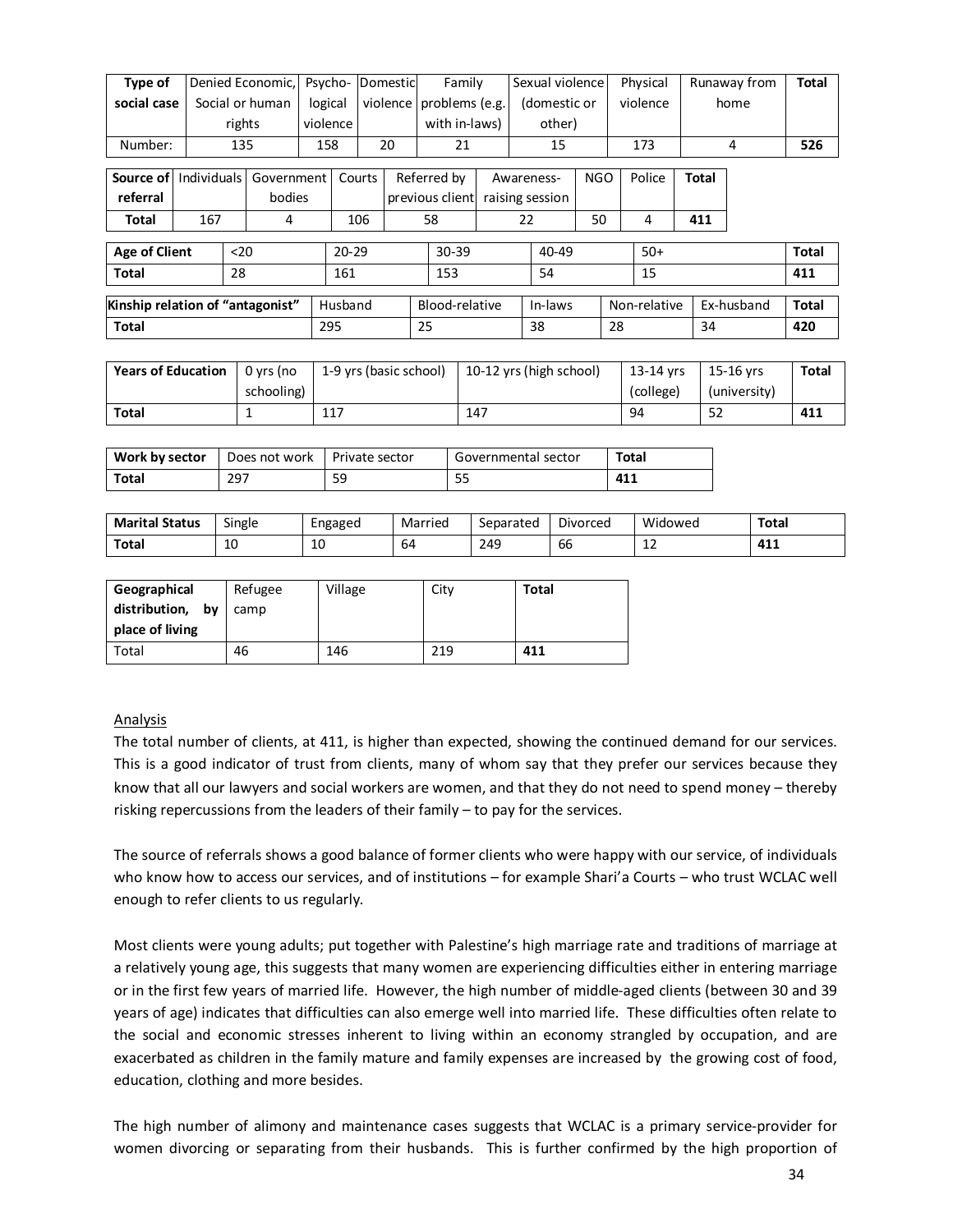women who classify themselves as separated from their husbands upon arrival at WCLAC seeking legal services. We see that these women want to live with dignity and self-determination, without having to sacrifice their human rights simply in order to survive within a patriarchal society in which the law typically favours men, and in which only 14 percent of women are in the workforce (giving them the possibility of direct access to income).

The nature of suffering that WCLAC's clients report is shocking, with over 40% reporting experiencing denial of rights, and/or physical or psychological violence. Equally tragic is the fact that 20 of the 226 clients received this year (9 percent) report attempting to take their own life. All 20 of these women were aged between 20- 30 years old.

## **3.1.2. Provide emergency protection for women at risk of violence through managing and referring people to the emergency shelter.**

WCLAC's work providing essential emergency overnight shelter and round-the-clock support to women escaping high risk of, or on-going, domestic and gender-based violence continued in the first few months of the year to build on progress made in 2010. In a step to ensure the cleanliness of the shelter and to improve the level of comfort and facilities, WCLAC – in consultation with the Ministry of Social Affairs – closed the shelter for renovations in early March, with plans to close for just one month.

However, whilst consulting with, and maintaining strong support from, the Ministry of Social Affairs (MOSA) at a national level, WCLAC's work has been impeded by the actions of local police and the local office of the Ministry of Social Affairs. This has consisted of their advising WCLAC to build a razor-wire-topped wall around the compound (which is currently fenced), and to install security cameras. WCLAC resists these demands on account of the importance of the facility being perceived as a space providing comfort and shelter, rather than being prison-like. Moreover, there is no budget for the proposed changes and infrastructural changes need to be accepted not just by WCLAC but also by the charitable association from which the site is leased.

WCLAC has continued its dialogue with the local Governor, the local Police Department, and the MOSA at local, governorate and national office levels. At the end of the reporting period, the shelter was still being prevented from providing emergency protection from gender-based violence to women in dire need. WCLAC has been supported by MOSA's central office in negotiating with the local police and the local MOSA office to respond to their demands whilst maintaining what it – as a feminist organisation with a vision for women's freedom from the risk of violence – believes is both achievable in the current circumstances and best for the women who turn to WCLAC for support.

WCLAC is frustrated at intransigence demonstrated on the part of the local police and the local MOSA office but has a constructive agenda for resolving this critical standstill in essential service provision. Actions currently being taken include maintaining the strong and supportive relationship with MOSA's central office and pushing for the matter to be resolved by the Minister of the Interior. We believe that at a higher political level, WCLAC will meet with more pragmatism which will override the objections of local functionaries in favour of enabling WCLAC to continue its positive contribution to Palestinian society. Other frontline service providers are also calling for the re-opening of WCLAC's shelter, with the directors of the MOSA-run shelters in Bethlehem and Nablus expressing this need and noting the negative impact on women's security while WCLAC's emergency shelter is not able to function.

Before the work of the shelter was embargoed by certain local authorities, the shelter was functioning well, with 8 young women (aged between 21-32 years old) being admitted. Referrals came from governorates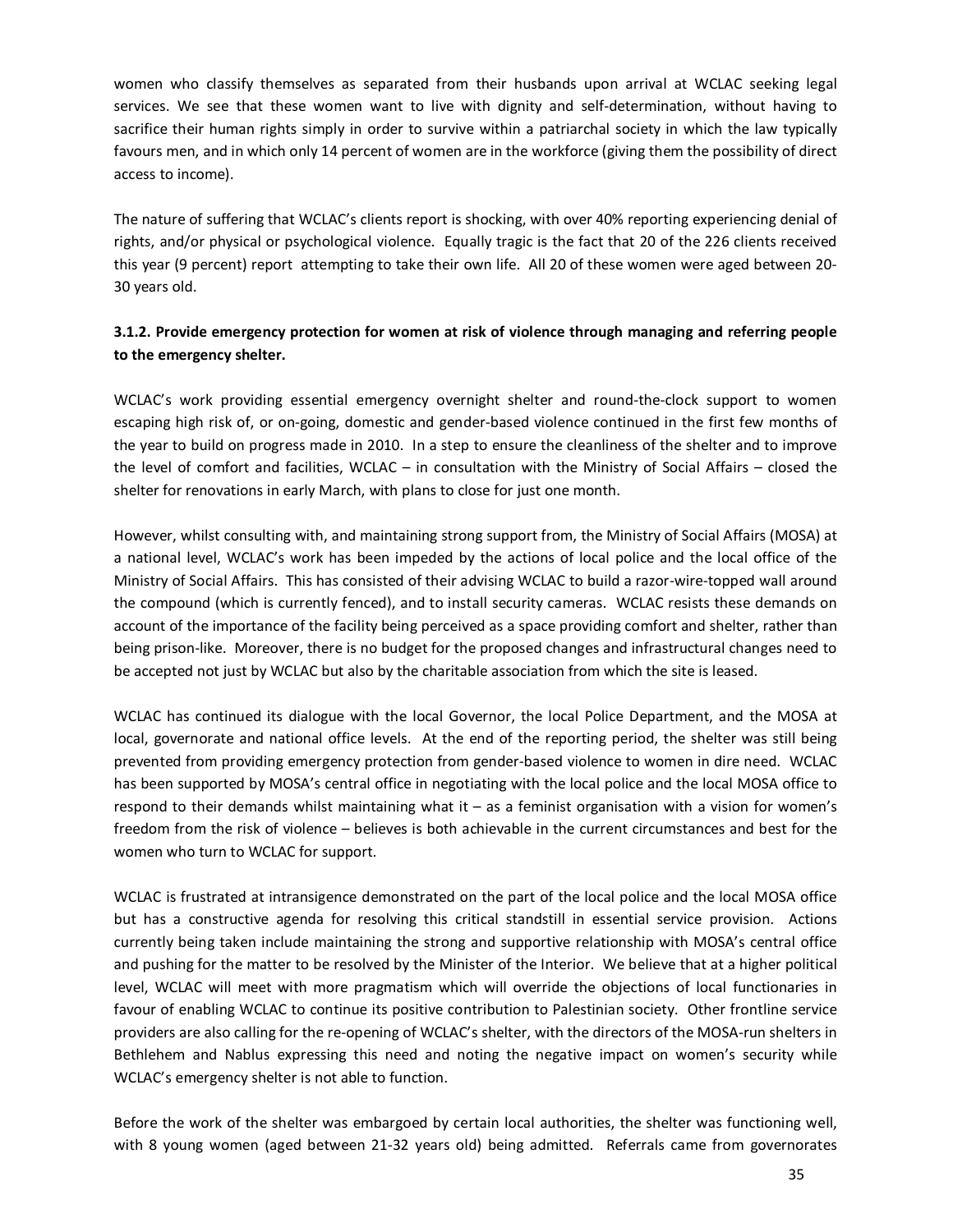across the West Bank, from different agencies including key state actors for protection: the Ministry of Social Affairs, the Police and the Offices of Governors from various governorates. The destinations of women clients leaving the shelter include several being able to return to living with family members, following mediation or a joint intervention by WCLAC and state-partners. As a positive step forward this year in service provision for women victims of violence, WCLAC shelter clients have now been referred to the recently opened women's shelter in Nablus, run under the auspices of MOSA, as well as to the long-standing Mehwar shelter in Bethlehem Governorate.

Since the closing of the shelter in March, WCLAC has used to the time to improve and develop internal procedures. WCLAC has also continued to participate in meetings with the protection committee, organised by MOSA and including representatives from the WCLAC, Nablus and Bethlehem shelters. At these meetings, shelter representatives exchanged best practices and laid out plans for continued cooperation.

## **3.1.3. Build the capacity of WCLAC's Service Unit.**

WCLAC values support for our lawyers and social workers as an integral part of our work, and of the methodology we share with partners seeking to implement service provision for women. WCLAC continues to use an external lawyer to provide legal supervision to WCLAC's lawyers, particularly lending expert advice on civil cases (complementing WCLAC's leading expertise in Shari'a cases). He worked for 16 hours with WCLAC's lawyers, focusing on legal provisions around sexual violence and rape of women. He also provided training to WCLAC lawyers on the process of gathering and examining evidence and the work of medical examiners.

To support the social workers, WCLAC restarted a formal partnership with the Palestinian Counselling Centre (PCC); they provided three types of support:

- · 12 hours of supervision discussing areas of concern with the whole WCLAC social work team together;
- · Eight hours of one-to-one supervision for the new social workers recently having started with WCLAC;
- · 12 hours of one-to-one supervision for WCLAC senior social workers who are supervising other staff themselves.

Siwar—a Palestinian, Haifa-based organisation—conducted a two-day training course for the shelter staff and shelter volunteers on working with victims of sexual violence.

## **3.1.4. Develop strategic relations for the shelter with relevant institutions including local authorities, security forces, traditional authorities, the justice sector and MOSA.**

Despite the temporary impasse with certain local authorities regarding the security provisions for the shelter, WCLAC has maintained close and mutually supportive relations with the Ministry of Social Affairs, particularly at national level, as well as with other key stakeholders.

Eight meetings with senior individuals from key stakeholder institutions were particularly notable; for example, meetings with:

- · Minister of Social Affairs
- · Judge of Judges (Chief Justice of the Shari'a Courts)
- · Head of the Police Family Protection Units

These were in addition to meetings with several health organisations.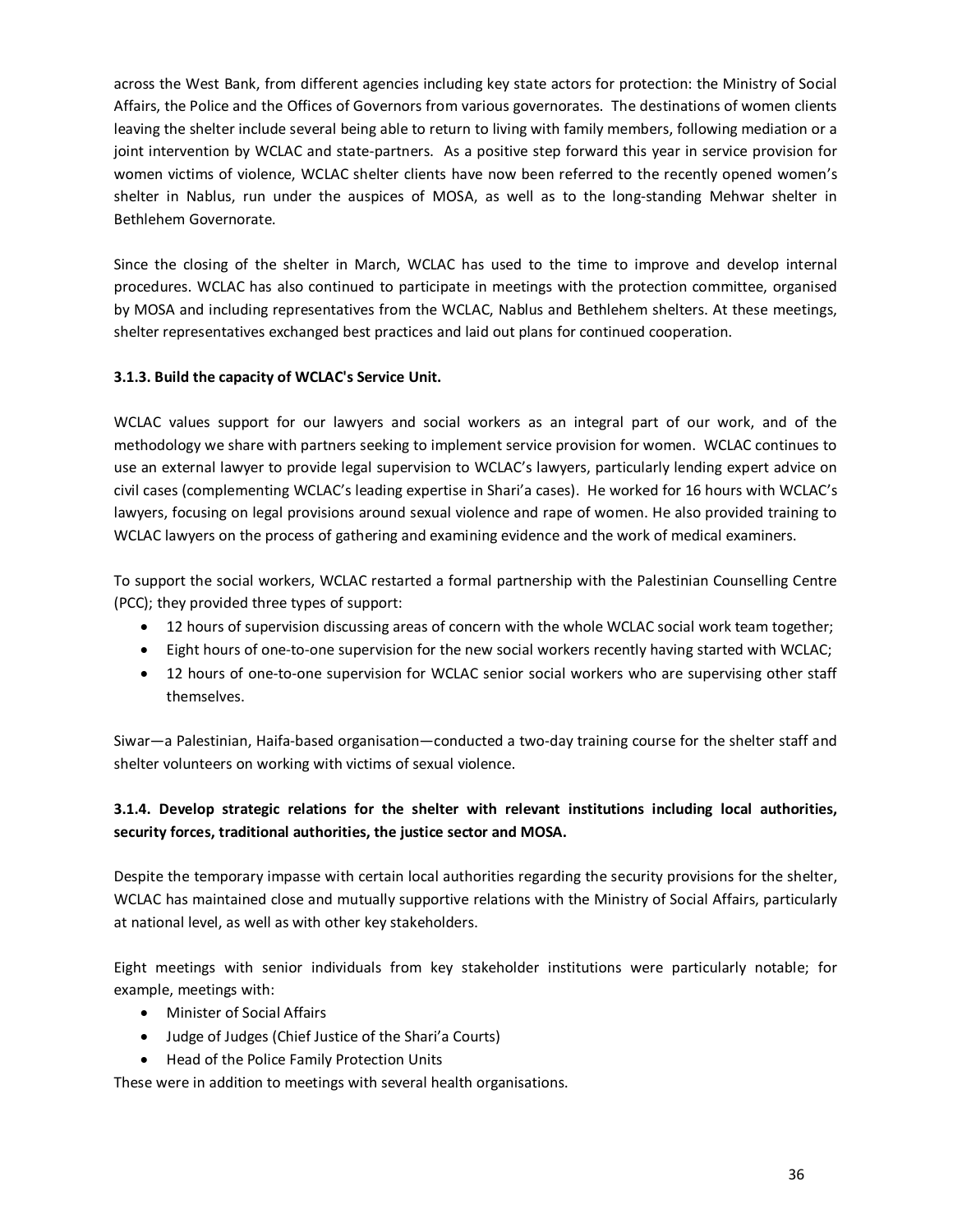WCLAC also held a one-day workshop with all the key partners who engage directly with WCLAC's emergency protection shelter. The meeting informed partners of the current status of the shelter – being closed by local authorities demanding infrastructural changes to the shelter compound – and sought support from partners with any leverage to facilitate a swift and favourable resolution to the crisis.

## **3.2. Extend women's service provision and referrals to less well-served parts of Palestine through partnering, and building the capacity of, selected grassroots organisations. 3.2.1. Identify a new grassroots partner organisation.**

WCLAC initially sought a partner in Jenin, the largest town in the very north of the West Bank. This would geographically complement WCLAC's existing partners in Tulkarem (just north and west of Nablus) and in Salfeet (just south and west of Nablus). WCLAC made a case for Jenin as a suitable location, it being a central town and transport hub for the many villages in the surrounding area of the Jenin Governorate. However, even using WCLAC's mapping of social service providers in the governorate and advertising in local papers, it was not possible to find a suitable organisation meeting the criteria WCLAC has set for a project partner. Accordingly, maintaining the same strategic interest in the far north of the West Bank, WCLAC cast a wider net in search of a suitable partner, and looked particularly at Tubas – as the principal town of the Tubas Governorate neighbouring Jenin, and central to a number of remote villages and other isolated communities.

Through a number of meetings, WCLAC initiated a new partnership with the Tubas Charitable Society (TCS).<sup>28</sup> TCS was founded in 1966 to serve families in Tubas town and the surrounding villages of the governorate. Tubas Governorate comprises 21 population centres and has a population of 56,000 people.

The Society has 17 permanent staff (a mixture of full-time and part-time) and two staff on temporary projectbased contracts. Recently, WCLAC and TCS recruited two lawyers, two social workers, an administrative assistant and a public relations officer. The lawyers and social workers have completed their practical training with WCLAC's service unit, and the administrative assistant began training with WCLAC's team in financial procedures. WCLAC also invited TCS's new service team to participate in a training session that WCLAC conducted for UNRWA staff working in the same field. Finally, WCLAC conducted a one-day workshop with all three grassroots partners, including TCS, in order to facilitate coordination, referral of cases and the exchange of best practice.

In order to help TCS to plan for their work in the field of social and legal service provision, WCLAC contracted a researcher to conduct a study on the services available to women in the Tubas governorate. The researcher has begun the data collection and research process; the results will be available in early 2012.

The society has its own fixed assets, including its office building and the land surrounding it, donated by the municipality, with funds for the office construction being donated. Funds are currently being sought to finance the construction of a vocational training centre, also on Society-owned land, as the current vocational training facility is rented. The Society is well rooted within the local community, being widely supported in

<sup>&</sup>lt;sup>28</sup> Since WCLAC's communications with the Tubas Charitable Society are in Arabic, it was not until part way into the partnership that WCLAC learnt the organisation has a particular English translation of its name. At first, WCLAC translated the organisation's name as the Tubas Benevolent Society (TBS). WCLAC has now begun to use the same name used by the partner, *viz.* Tubas Charitable Society (TCS). Emails annexed to this report, written during the reporting period, still carry the earlier rendering of the organisation's name.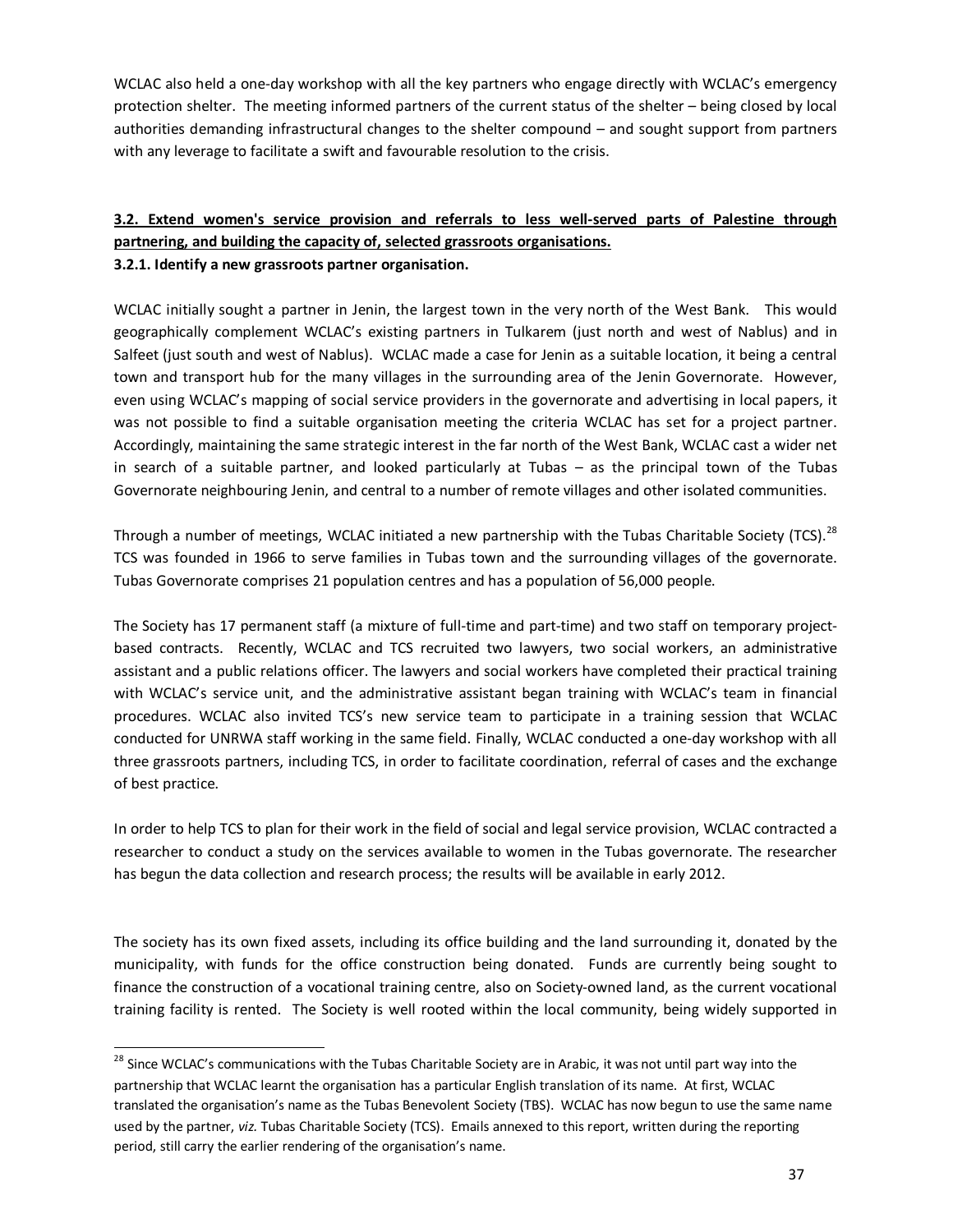general, and having support from the municipality, the governorate and local grassroots organisations. The Society is a member of the Family and Child Protection Network, and has a strong relationship with DCI-Pal (Defence for Children International – Palestine Section).

#### **3.2.2. Build the capacity of the Board and the Admin Teams of the selected grassroots partner.**

Throughout 2011, WCLAC worked with TCS on the following: building the capacity of its board and administration teams; developing organisational bylaws and written administrative and financial procedures; developing strategic relations with potential donors; developing strategic programmes and actions plans; and overseeing the procurement of new equipment (details described below: 3.2.3. through 3.2.6.)

WCLAC has also continued its partnerships with Women for Life and Al-Najdeh-Tulkarem in 2011, although the intensity of support is being gradually phased out in these more mature partnerships. WCLAC held meetings with Al-Najdeh-Tulkarem reviewing the annual action plan, supporting the induction of new staff (particularly addressing administrative issues), and addressing issues such as training, publicising Al-Najdeh-Tulkarem and discussing strategy for the future of WCLAC's relationship with Al-Najdeh-Tulkarem.

With Women for Life, WCLAC held meetings to review management and planning matters, as well as meetings with staff, the board and stakeholders within local leadership to help maintain a strong mandate for Women for Life locally. In addition, WCLAC helped review their plan for awareness-raising activities on inheritance issues as part of Women for Life's partnership with the Palestinian Working Women's Society for Development.

## **3.2.3. Work with the partner organisation to develop and see the adoption of organisational bylaws and written administrative and financial procedures.**

WCLAC met with Al-Najdeh-Tulkarem five times and – as close support is being phased out – held just two meetings with Women for Life to address purely administrative development issues. The additional meetings with Al-Najdeh-Tulkarem proved useful for giving hands-on training for the new accountant, while with both groups, attention was paid to building financial report writing capacity and ending the financial year.

Towards the end of the year, WCLAC conducted a training course with TCS to develop organisational structure, job descriptions, by-laws and procedures for human resources and finance. The eight-session course for the staff and board began in December and will continue into 2012. By the completion of the course, TCS will have developed clear job descriptions as well as practical administrative and financial procedures.

## **3.2.4. Support WCLAC's three key grassroots partners in developing strategic relations with potential donors.**

WCLAC supports the partners to raise the profile of their organisation with activities to mark landmark events such as International Women's Day (8 March) and the 16 Days of Action Against Gender Violence. Women for Life held an "open house" on 8 March, with local authorities and community leaders visiting. They took a particular theme of highlighting the difficulties faced by women with disabilities. Women for Life then organised an open discussion on women's right to inheritance on the occasion of the 16 Days of Action. WCLAC participated in this activity by presenting a legal paper on inheritance rights.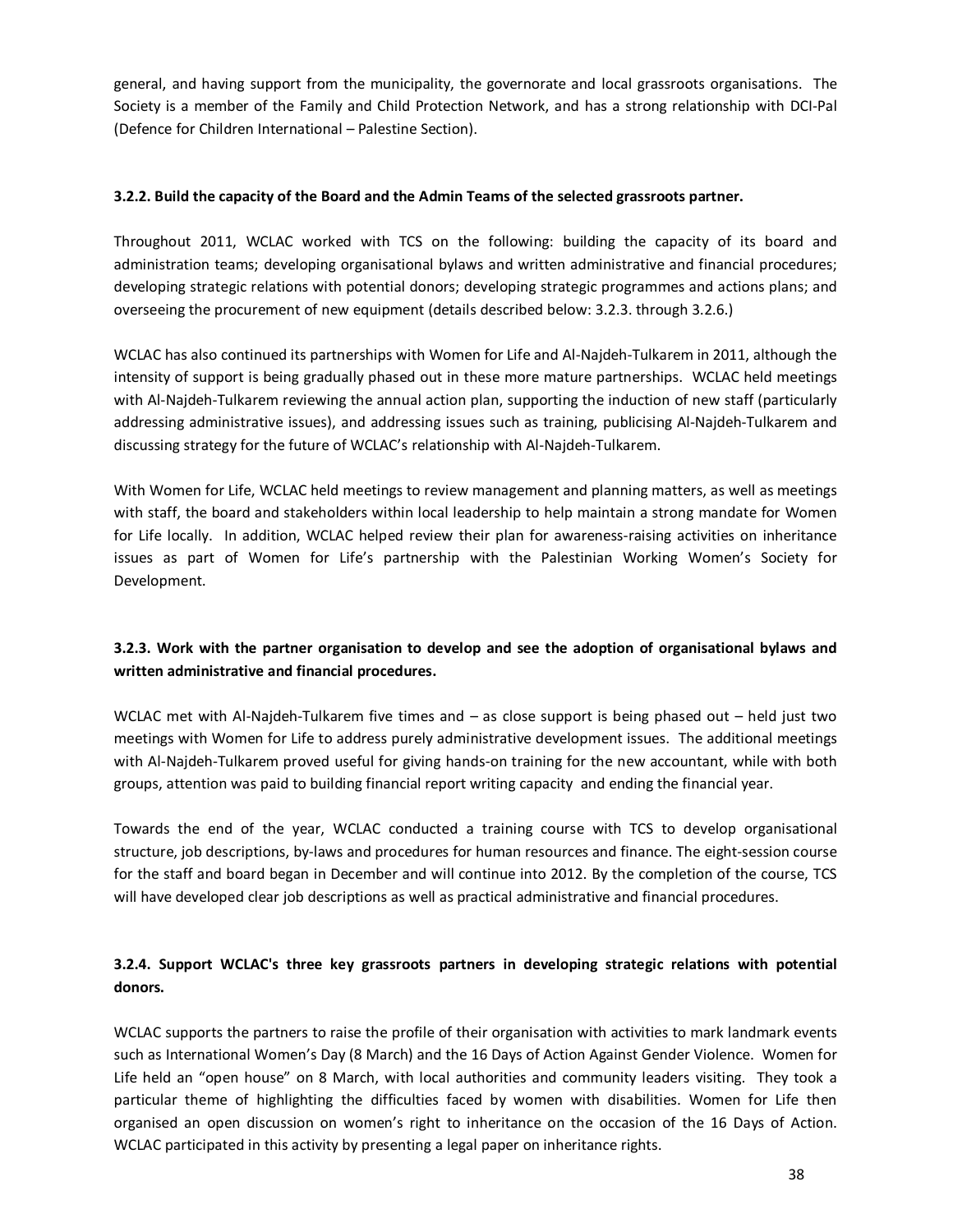Al-Najdeh-Tulkarem held a fun day and a reception to mark International Women's Day on 8 March. The reception attended by 112 people was hosted at the Al-Najdeh-Tulkarem office, with a view to strengthening local relationships. They also organised at a special fun day for women and children at the Tulkarem amusement park. In November, Al-Najdeh-Tulkarem organised a workshop on the role of youth in combating violence against women to mark the 16 Days of Action, in which 120 people participated. WCLAC submitted a paper on the rule of law and violence against women, as well as the role of youth in creating a legal movement and conducting advocacy on the subject of combating violence against women. The workshop was implemented in conjunction with Al Quds Open University in Tulkarem.

With regards to strategic fundraising, WCLAC is concerned by the difficulties Al-Najdeh-Tulkarem has faced in trying to raise funds independently and has met with the partner to discuss the issue. One likely obstacle is that Al-Najdeh-Tulkarem is a branch of a larger organisation, and therefore does not have its own legal identity. Meanwhile, Women for Life show aptitude in raising funds and developing new partnerships and projects; WCLAC is working with Women for Life to try to ensure that capacity for growth remains in balance with their, and our, shared strategic vision.

Towards the end of the year, WCLAC held two meetings with all three grassroots organisations in order to build a joint project proposal on counselling and mediation that can be submitted to donors. To overcome the difficulties facing Al-Najdeh-Tulkarem in fundraising, WCLAC has encouraged them to submit joint proposals with Women for Life or TCS as a sub-contractor.

## **3.2.5. Support the grassroots partners in developing and following strategic programmes and action plans.**

Both Women for Life and Al-Najdeh-Tulkarem seem competent at implementing legal and social support work and awareness-raising activities. So far this year, WCLAC undertook one field trip accompanying Al-Najdeh-Tulkarem on an awareness-raising workshop. The lawyer leading the workshop was adept at covering the topic and meeting the needs of the participants. WCLAC also accompanied Women for Life on a training session that they provided for local police.

WCLAC met with both Women for Life (11 meetings), Al-Najdeh-Tulkarem (six meetings) and Tubas Charitable Society (seven meetings) to review their action plans and to help partners in linking new project design to their existing strategy, both by balancing staff commitments and by trying to build synergies between projects. An evaluation of WCLAC's support, as well as the partners' activities within the local communities, has been designed and will be conducted at the beginning of 2012. Evaluation meetings with partners will also be held at this time.

#### Supervision and training

Working to maintain high standards of service provision, WCLAC gave 11 supervision sessions (39 hours) to the lawyers and social workers of Al-Najdeh-Tulkarem, addressing issues including: professionalism; linking legal support to social support and vice versa; referring emergency cases; managing stress; and discussing actual case studies. One challenge in this activity arose due to the different levels of experience between the social workers and the lawyers. The staff of Al-Najdeh-Tulkarem also participated in training WCLAC conducted for the Nablus shelter staff.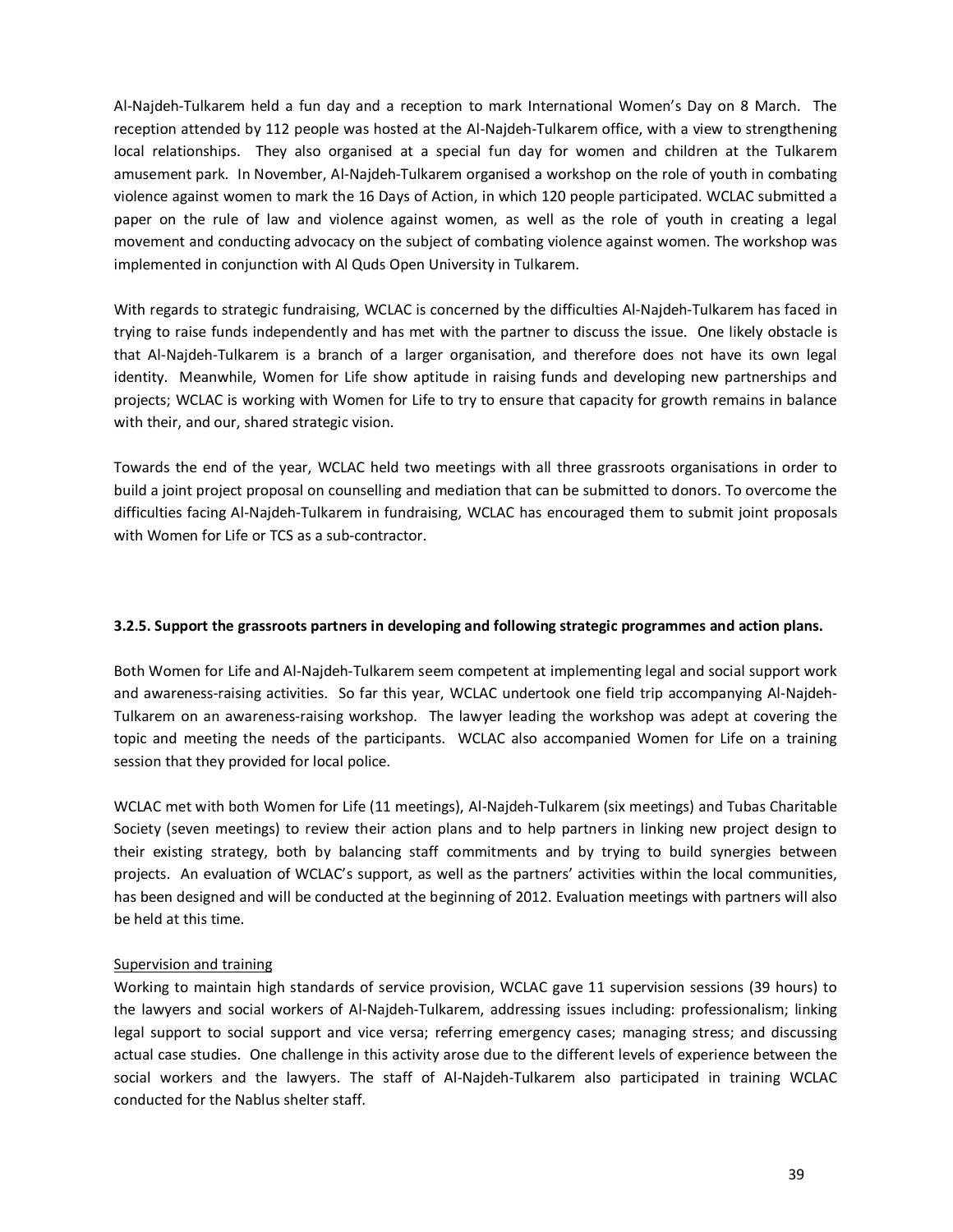WCLAC gave advocacy training sessions with members of the staff, board and general assembly of Al-Najdeh-Tulkarem, with 15-20 participants attending each of four sessions. The topics addressed were: gender, criminal law, personal status law and family protection law.

In October and November, WCLAC provided seven training sessions for Tubas on strategic planning. At the end of the training, Tubas staff and board members were able to complete a vision, mission and a one-year strategic plan for the organisation. Because they have never had a plan of this type before, WCLAC felt that the first plan should cover one year only.

## **3.2.6. Fund and oversee the procurement of new equipment or meeting other expenses (e.g. personnel development, administrative costs) that fall within budget and meet prioritised needs of the organisation.**

WCLAC undertook an inventory of the Tubas Charitable Society's needs in terms office equipment ranging from desks to computers. In the second half of the year, we supported TCS in the procurement of the required equipment and furniture.

## **3.3. Build the capacity of state and non-state service providers, by raising their awareness of women's rights and of best practices in dealing with women, particularly women victims of violence.**

## **3.3.1. Hold workshops in West Bank and Gaza which share information and best practices with police officers, social workers, social service professionals and female students.**

The workshops addressing this activity are planned for 2012. It is intended as a strategic follow-up activity, maintaining WCLAC's engagement with the health, social and security sectors subsequent to WCLAC's leadership of the Takamol project which is due to be completed at the end of 2011. However, as in 2010, WCLAC has responded to immediate requests for training from the Ministry of Social Affairs to share best practices in meeting the needs of women victims of violence.

## Practitioner-to-practitioner training: training MOSA protection shelter social workers

WCLAC provided eight days of training for staff of the women's shelter in Nablus, at the request of MOSA and the Nablus shelter itself. Each day was presented by a different member of WCLAC staff, presenting different parts of a unified approach to meeting the needs of women escaping violence. Particular topics included:

- · Gender-based violence;
- · Discrimination against women within Palestinian laws;
- · Ethics of service provision;
- · First contact with clients, planning an intervention and following up with clients;
- · Professional responsibilities staff relations and staff-client relations;
- · Legal procedures;
- · Awareness of psychological needs and support;
- · Case studies from WCLAC's experience.

## Feminist debates – a course for students on international feminism

In November 2010, WCLAC began a project comprising a 12-lecture series in Nablus on debates in international feminism. WCLAC completed this in the first semester of 2011. The course was part of a project being led by the Palestinian Women's Research and Development Centre (PWRDC), under the title "Feminist Debates". WCLAC's lectures were open to students of any discipline attending Al-Najjah University and Al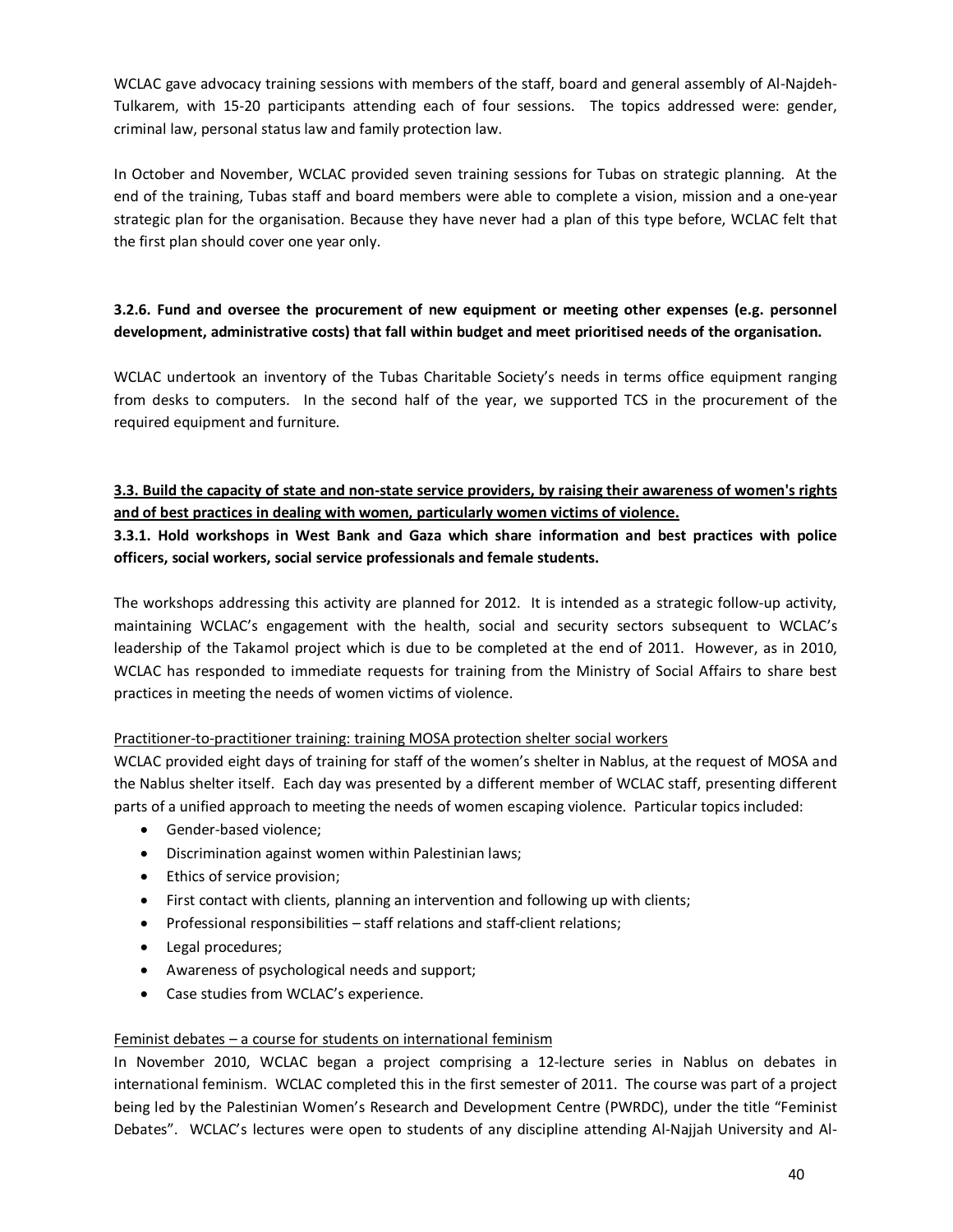Quds Open University, and covered themes such as: feminist theory, history of the international women's movement and linking international feminism to Palestine. Of the 30 students on the course, one third were men – a positive indicator for WCLAC's belief that a strong core of Palestinian men are committed to building a better society, in which human rights and self-determination are enjoyed by all Palestinians.

The course was a significant success, with the partner PWRDC and the participants happy with the project. Several participants have expressed an interest in volunteering with WCLAC, in supporting the volunteers' work, or in participating in future events. PWRDC have expressed an interest in repeating the project with WCLAC in different university towns in Palestine.

## Providing technical support to UNWRA by training Community-Based Organisations and UNWRA frontline staff on Gender-based Violence.

WCLAC has implemented a series of five training sessions in the northern, central, and southern regions of the West Bank. Each course was five days long, with different days being led by different member of WCLAC staff. Three of the trainings were for the staff of CBOs working with UNWRA in the refugee camps (77 participants) and the remaining two targeted UNRWA frontline staff (42 participants). The trainees come from 15 different refugee camps: Qalandia, Shu'afat, Amari, Jalazoon, Deir Amar, Dheisheh, Arub, Fawwar, Balata, Alfara, Askar, Nour Shams, Jenin, Tulkaram and Aqabeit Jaber. The topics covered included: an introduction to understanding gender; gender-based violence; professional ethics and values; receiving clients and understanding their problems; professional interventions with clients in need; providing protection; and introducing the referral system for women victims of violence and understanding its protocols.

## Training manual

WCLAC completed and published a training manual that focuses on gender-based violence and women's rights. WCLAC has printed 200 copies of the manual which are being shared with 70 selected partners, with plans to distribute more.

## **3.3.2. Undertake gender audit of four major civil society organisations in Palestine to support them in integrating gender-sensitivity into their programmes.**

WCLAC is an implementing partner of Oxfam Novib, working in partnership with the Women's Studies Centre to undertake gender-audits of the following organisations (also Oxfam Novib partners):

- · Palestinian Medical Relief Society
- · Palestinian Agricultural Relief Committee
- · Centre for Democracy and Workers Rights
- · Early Childhood Resource Centre

Gender audits of PARC and PMRS were completed in 2010. This year, gender audits of CDWR and ECRC were also completed. The draft reports were completed and submitted to the organizations for review and feedback. WCLAC took the feedback and incorporated it into a final report, which was re-submitted to the two organizations; executive summaries were submitted to Oxfam Novib.

**3.4. Contribute to improving overall delivery of legal, health and social services for women victims of gender-based violence and those at risk of violence. (Takamol Project).**

**3.4.1. Network among national and regional stakeholders from the legal, health and social sectors to share best practices and lessons learnt.**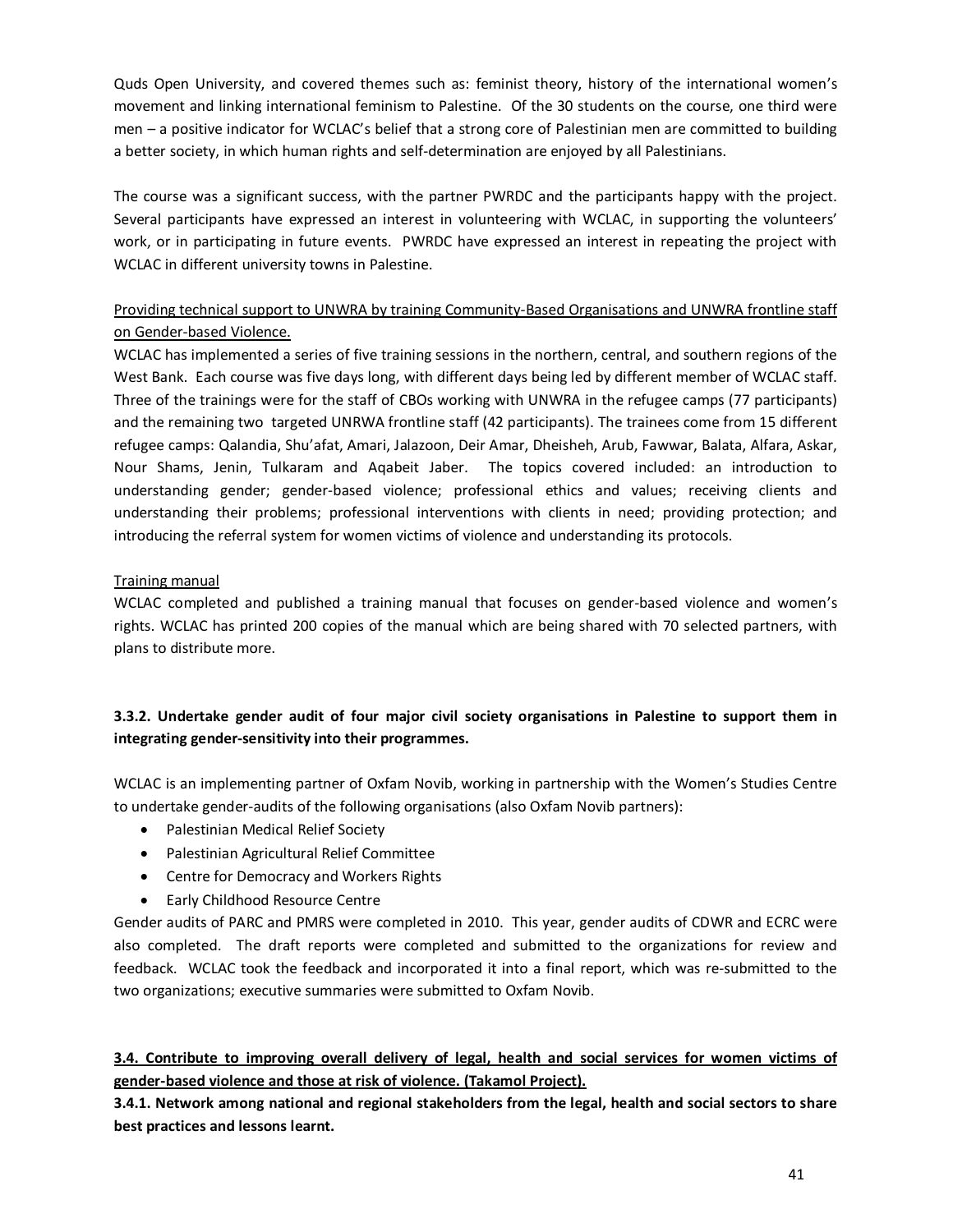During the reporting period, the Takamol project team held 31 meetings with diverse stakeholders including:

- · Palestinian Authority Ministries such as the Ministry of Social Affairs (MOSA), the Ministry of Women's Affairs (MOWA) and the Ministry of Health (MOH); as well as meeting with particular units working on gender issues or specifically with women and children.
- · Governorates of Ramallah and Jericho these are the governorates in which it is planned that the integrated referral system will be piloted.
- · The Chief Justice (Shari'a) consolidating a positive relationship between WCLAC and the Shari'a courts, a relationship which also includes training Shari'a court counsellors on gender issues.
- The Police
- · UNWRA
- · Palestinian Red Crescent Society
- · Key players in the legal sector, such as the Head of Public Prosecutions in the Ramallah Governorate
- · Steering committee
- · Management committee

Many of these meetings introduced and advocated for the signing of a Memorandum of Understanding (MOU) on the adoption of the referral system. Of particular importance to the pilot has been the support from the pilot governorates of Ramallah and Jericho, while MOSA and MOWA have also showed support; the signing of MOUs gained significant media coverage. The Police and the Red Crescent Society have been cooperative, and the Chief Justice (Shari'a) has pledged the cooperation of the Shari'a courts. UNRWA has said that they will build on Takamol's protocols as they build a referral system within the camps. Relations with the Ministry of Health have been more difficult and the Takamol project team has had to struggle for ways to ensure an appreciation of the importance of this referral system in increasing protection for women. The Minister of Health has stated that the referral system is not a priority for the Ministry. Steps towards overcoming this obstacle include ensuring the support of other Ministers as well as finding allies within the key directorates of the Health Ministry.

WCLAC has also worked with regional stakeholders, as a member of the Euro-Mediterranean Human Rights network and the SALMA coalition among other regional groupings. The SALMA coalition provides a useful forum through which to present lessons learnt in the Palestinian context and to benefit from feedback and the cross-fertilisation of ideas with input from what is taking place in other countries. WCLAC has been asked to make a presentation on the Takamol project at the next regional SALMA meeting, based on the experience of developing a regarding referral services for women victims of violence in OPT. The forum should assist in finding potential technical experts for this work.

#### **3.4.2 Assess needs and map national resources in order to inform creation of the new referral model.**

The needs assessment was completed by the end of 2009, and it was presented to the local stakeholder through a national workshop. The tool has proved useful to WCLAC in recruiting a new partner organisation (Tubas Charitable Society) in the north of the West Bank.

**3.4.3 Design an integrated legal-health-social service referral system model and accompanying tools for women victims of violence.**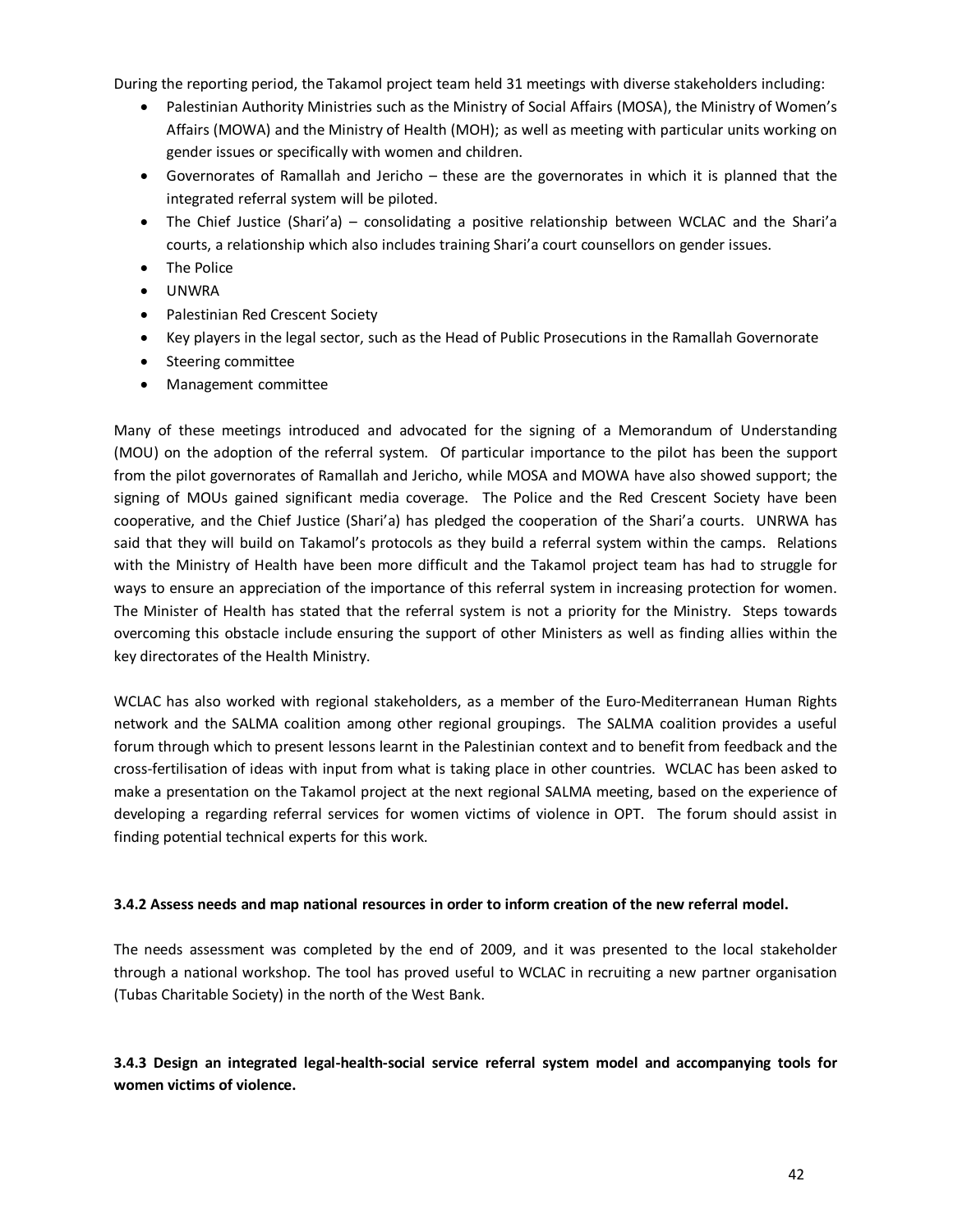Using the results and recommendations from the mapping exercise of service providers, WCLAC and Juzoor developed the structure and tools for a referral system, ready for piloting in the Ramallah and Jericho governorates.

By early 2011, substantial progress had been made towards a pilotable draft system. However, it was felt that the draft protocols should be reviewed another time by the stakeholders, getting feedback from the diverse sectors with a stake in the project, and seeking to reinforce their support for the pilot and the finished product.

Workshops were held with the following groups:

- · Family Protection Units (of the Police force)
- · Ministry of Social Affairs
- · Inter-sectoral (Police, Social affairs, Health etc…)

The workshops provided valuable feedback. An issue of note arising in one of the workshops was of the need for a particular shelter for sex-workers needing protection as they often require a different sort of care to those seeking refuge from domestic violence. Another was the call to ensure adequate services are available to people with disabilities.

A positive indicator among health workers was their strong representation at the inter-sectoral workshop, with participants coming from different areas of the West Bank – an encouraging sign as forging links and securing support for the project within the health sector has been a challenge for the project. Another positive was the presence not just of female professionals but also of males (around one third of the participants were men) – an encouraging sign that improving protection and service delivery for women is not just seen as a niche side-interest for women, but as duty to which all Palestinians are beholden.

Workshop participants recommended establishing a database of cases of violence against women, and developing and advancing a national plan for combating violence against women and seeing media professionals take a strong role in combating the cultural practice of violence against women. They also noted the importance of security checking women in certain circumstances for their safety and that of other clients.

Ultimately, the workshops helped reinforced the national and multi-sectoral nature of the referral system and led to the output of a well supported and finalised set of protocols for use in piloting the referral system. The workshops received media coverage which helped to promote the project. Ma'an and WAFA news agencies covered the project, and stories were published in Al-Quds, Al Ayam, Al Hayyat and in Women's Voices newspapers.

## **3.4.4 Pilot the new referral system in one geographic area of the West Bank and evaluating it in a joint process with stakeholders.**

The governorate of Ramallah was chosen for the pilot, with a view to ensuring support from national government and central ministries. However, in order to have a larger sample, more feedback and better results, it was agreed that the Jericho Governorate also be included in the pilot. Before the pilot began, a training session was held for 42 participants drawn from Ramallah's and Jericho's service providers to ensure that they were familiarised with the referral system as well as with gender-based violence and the project's Code of Ethics. An additional 16 meetings with held with partner organisations to further prepare for the piloting phase.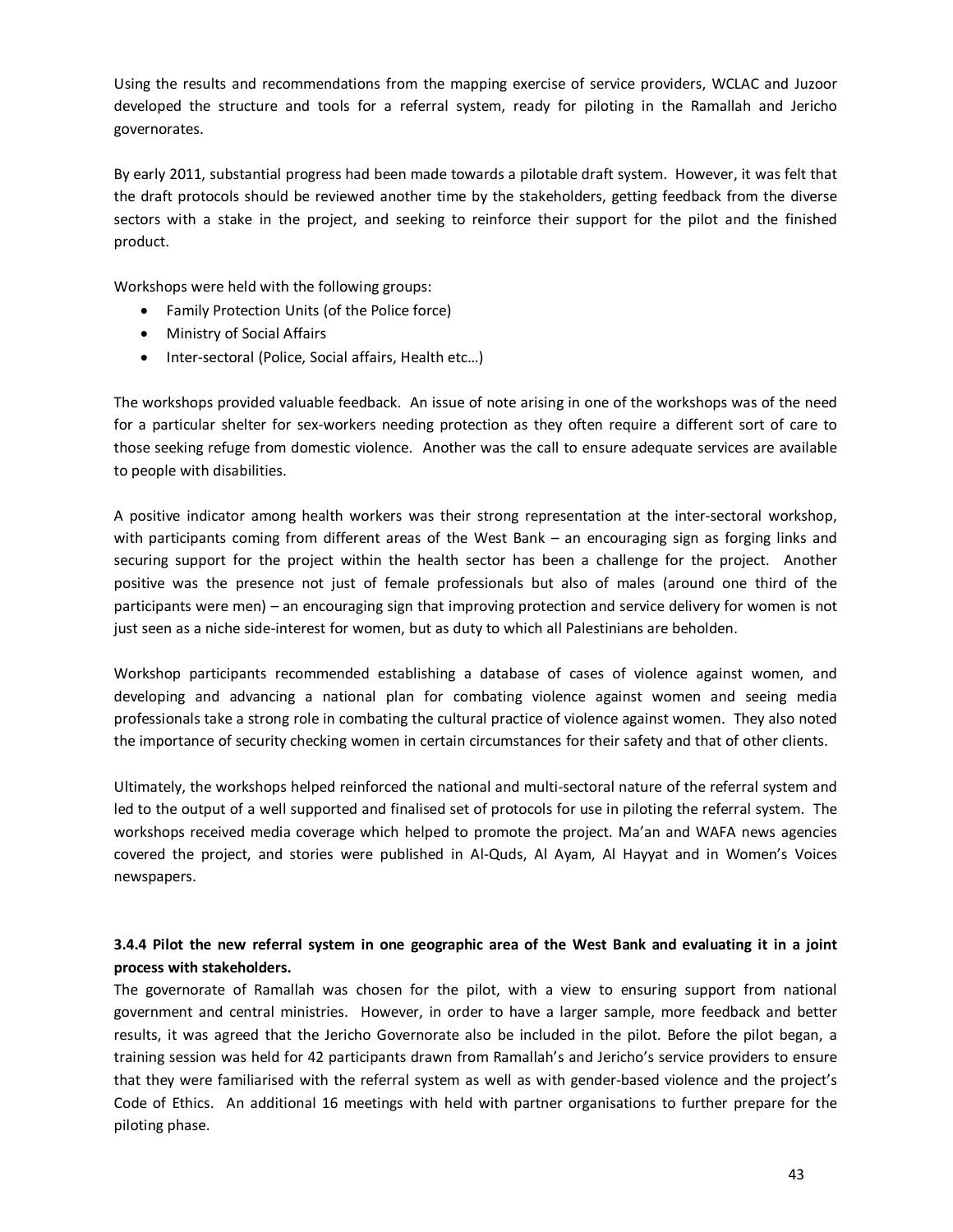Challenges to the project include the poor participation of the Ministry of Health at the workshop, on account of the Health Minister not considering this project to be a priority. Health sector professionals were concerned about a lack of legal framework for reporting cases of violence to the Police, which will inhibit the development of a comprehensive referral system.

However, the training, along with more general consultation with stakeholders, proved fruitful: a number of organisations agreed to use the referral system, either signing MOUs or giving other positive feedback. Those agreeing to use or support the referral system include Birzeit University, Medical Relief, UNWRA, the Alimony Fund, the Palestinian Working Women's Society for Development (PWWSD), the Shari'a Courts Family Reconciliation Departments, SAWA, Treatment and Rehabilitation Centre for Victims of Torture, the Health Works Committees, Family Protection Units in the Palestinian Police, the Office of the Governor of both Ramallah and Jericho Governorates, the Palestinian Red Crescent Society and the Ministry of Social Affairs (MoSA).

Several of these groups appointed – or have committed to appointing – focal points for introducing and monitoring the use of the referral system. These include SAWA, whose helpline receives calls from many women experiencing domestic violence, but whom they may not be able to refer on account of sort of help the women were seeking. The Red Crescent society noted the need for diverse staff, such as obstetricians, gynaecologists, emergency staff, administrative staff and nurses to be made familiar with the referral system. A workshop with some staff of the Alimony Fund established a link and a strong interest in the project, its protocols and its code of ethics.

#### **3.4.5 Evaluate the pilot in a joint process with stakeholders and finalise the system model.**

Following the completion of the piloting phase, a meeting was held in which relevant stakeholders discussed obstacles faced while implementing the pilot. 25 participants from WCLAC, Juzoor, the Ministry of Social Affairs, the Ministry of Women's Affairs, Medical Relief, SAWA, the Shari'a Courts Family Reconciliation Departments, the Palestinian Red Crescent Society (Jericho branch), the Police, and local consultants from UN Women (supporting departments within MoSA). Obstacles that were discussed include difficulty with filling out the forms; lack of clarity related to procedures, roles and responsibilities among partners; and an insufficient piloting period. The group's recommendations moving forward are to develop a compulsory referral system, modify the forms to make them more brief, and provide training in the branch offices of the larger organisations.

At the end of the meeting, the participants were divided into four technical committees tasked with amending the referral system based on the experience and input of the organisations that participated in the pilot. The four committees were: Social Technical Committee, Health Technical Committee, Police Technical Committee and Code of Ethics Technical Committee. Each committee met numerous times to revise the referral system's protocols. In December, a national workshop was held in which each technical committee presented its proposed amendments to the larger group. Following this national meeting, copies of the updated referral system was distributed to stakeholders for review and comment.

From the beginning, there has been recognition of the importance of support from the National Committee for Combating Violence Against Women—comprised of representatives from relevant governmental ministries and civil society organisations—if the referral system is to be successfully implemented on a national scale. In late December, the referral system was presented to the National Committee, who were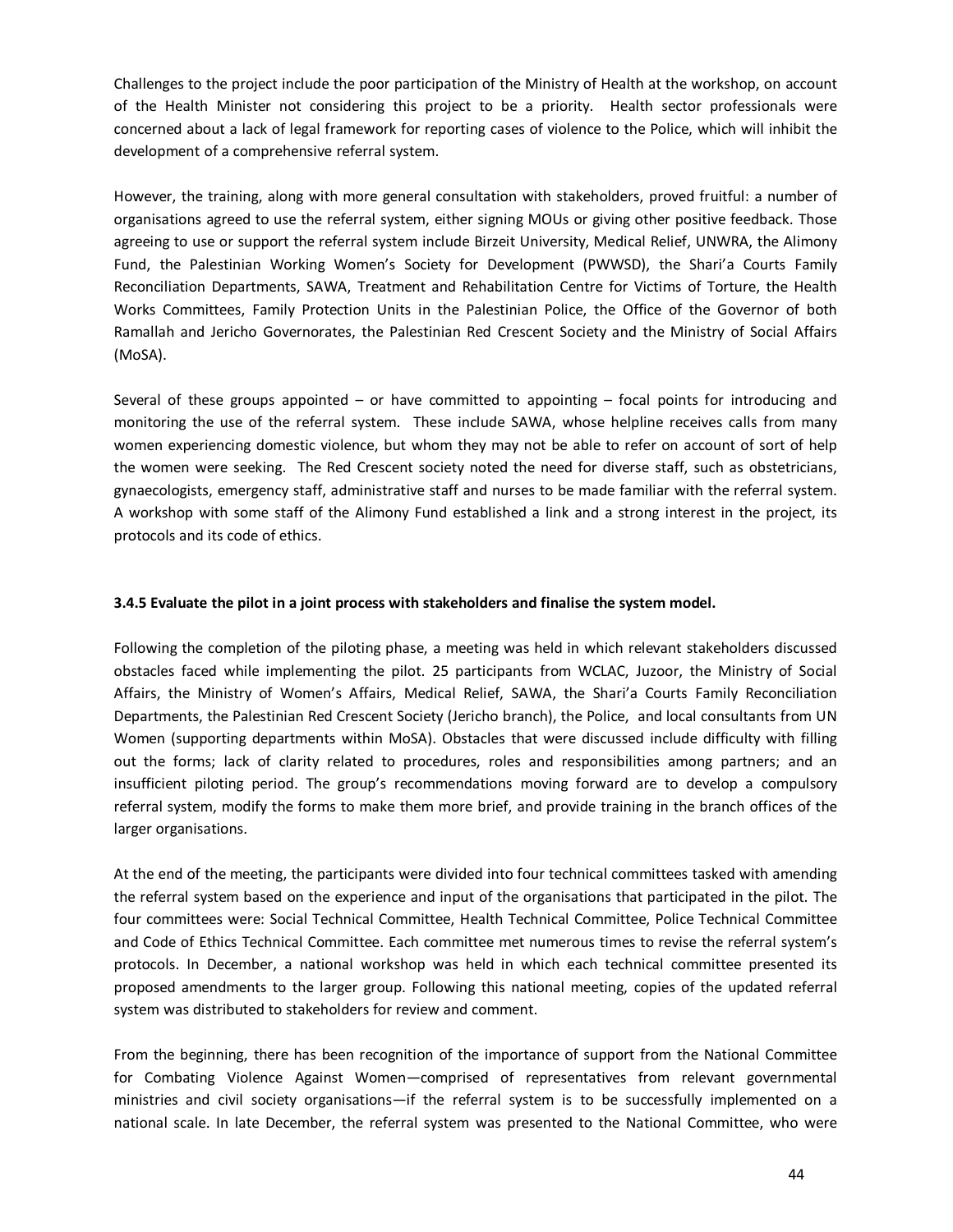asked to provide feedback. The referral system was subsequently accepted by the National Committee and will be presented to the full cabinet of ministers in 2012.

#### **3.4.6 Update curriculum modules for medical, midwifery and nursing schools.**

A major focus of the curriculum will be to engrain in health providers a sense of professional and ethical responsibility to provide high quality and appropriate services for victims and women at risk. The project team have identified the need to include the decision-makers of academic institutions in the curriculum development process. The team has held meetings with, for example, Ibin Sina College, Bethlehem University and Al Quds University all responded very positively to the curriculum, although Ibin Sina and Al Quds suggested dividing and integrating the curriculum into other modules such as Nursing ethics. Birzeit University did not show the same level of interest in the curriculum, saying that their module structure could not take an extra load. Meanwhile, Community Colleges reported that they could not use the English version of the curriculum; accordingly it is being translated into Arabic.

Training has been given on the curriculum to faculty professors as a training of trainers, so they can teach the curriculum accurately. Participants gave positive feedback stating that their expectations were met, and that they hope for more follow-up. Some participants requested more information addressing violence against women, as analysis of the issue was new to them. They felt there were diverse areas which need further exploration such as clinical training on this issue and a deeper and broader understanding of the laws and legislation on this issue in OPT.

In late December, a 3-day follow-up workshop was held with faculty professors from the previous training session in order to introduce additional material that had been added to the curriculum and provide training in the updated referral protocols. WCLAC notes a change in participants views toward addressing violence against women as many deans and colleges are introducing the curriculum into their teaching plans.

## **3.4.7 Update the curriculum of the police academy**

The curriculum development consultant has suggested that the major thrust of the curriculum for the police should be on changing attitudes and opinions within the police with regards to VAW. Respect must underpin the skills needed to deal professionally with victims and cases of violence against women. To this end, 15 meetings were held in which the consultant met with Takamol staff, the technical committee (responsible for supervising curriculum content) and the trainers. In order to incorporate police input, a draft of the curriculum was sent to the policy academy and feedback was incorporated into the final version.

It is an encouraging sign that the police faculty has agreed to develop a special course on VAW. The training department of the police has decided to focus this training on particular staff, notably those working in family protection units and investigation units, as well as the police responsible for dealing with juveniles and those working in the rehabilitation centres. Two five-day training sessions were held to reach 40 representatives (17 of which were female) of the police department as well as police academy staff. Participants received training on selected topics from the curriculum, including violence against women, forensics, criminal law, and the referral system, particularly as it relates to the family protection units within the police. Participants gave positive feedback and asked for more training in order to reach a broader proportion of the police in Palestine. They also recommended that that more case studies be included in the curriculum, as well as a chapter about the psychology of women who are subjected to violence.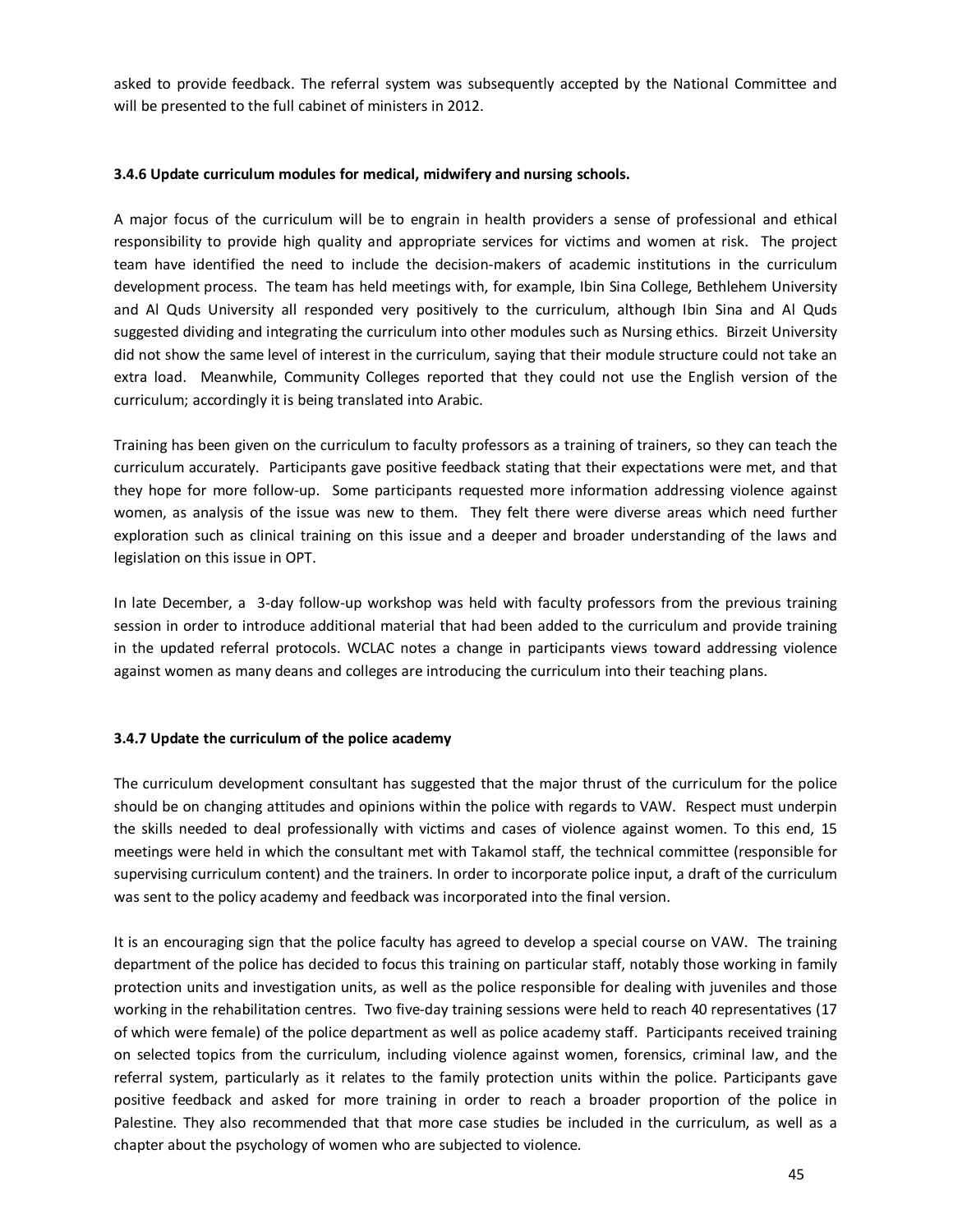EUPOL-COPPS invited Takamol project staff to develop curriculum related to women's rights and violence against women to fit within their broader curriculum on human rights. Takamol project staff held 8 meetings with EUPOL-COPPS and representatives of the police to design the curriculum. EUPOL-COPPS then held a 5 day training course for Palestinian police in which Takamol project staff conducted the women's rights and violence against women training module (1 day of the training).

#### **3.4.8 Conduct a lobbying campaign to formalise the referral system at the national level.**

The project team met with a number of different journalists to gain ideas for the media campaign. One journalist was contacted to write an article about the importance of the referral system in Palestine to be published in local newspapers and online. Meetings were also held with the WATAN Centre in order to explore the possibility of hosting a media campaign by them.

A 1-day workshop was conducted with 16 media professionals, representing governmental and nongovernmental media outlets, in which the Takamol project team presented a draft campaign strategy. Participants stressed the importance of encouraging youth participation in the campaign. In the second semester, a number of meetings were held with journalists, representatives from government ministries, and various news outlets to encourage the publication of stories about the referral system. In October, two articles describing the new referral system were published in Al-Quds and Al-Ayam newspapers.

Using the Training of Trainers approach, 5 training sessions were conducted for service providers throughout the West Bank, with a particular focus on governorates where the referral protocols were not piloted. In addition to the training on the protocols, an additional added value reported by participants was the networking and coordination that occurred amongst regional and national-level service providers.

## **3.4.9 Mid-term and final project evaluation**

Early in 2011, Takamol contracted an external evaluator to conduct the mid-term evaluation. It was conducted, and after meeting with stakeholders, the report was submitted. There was also a monitoring mission from the EU. The evaluator met with the management committee (made up of senior management and staff from WCLAC and Juzoor), and she also conducted many meetings with stakeholders including the police, service providers, UNRWA, MOSA, and other partners. The recommendations from her report were incorporated into the project's action plan.

Takamol has contracted an external evaluation consultancy company to conduct the final evaluation. The evaluation will be conducted and the final report will be completed in February 2012.

<span id="page-45-0"></span>*Strategic goal 4: To document violations of women's human rights and to disseminate this information through reports and position papers locally, regionally and internationally.*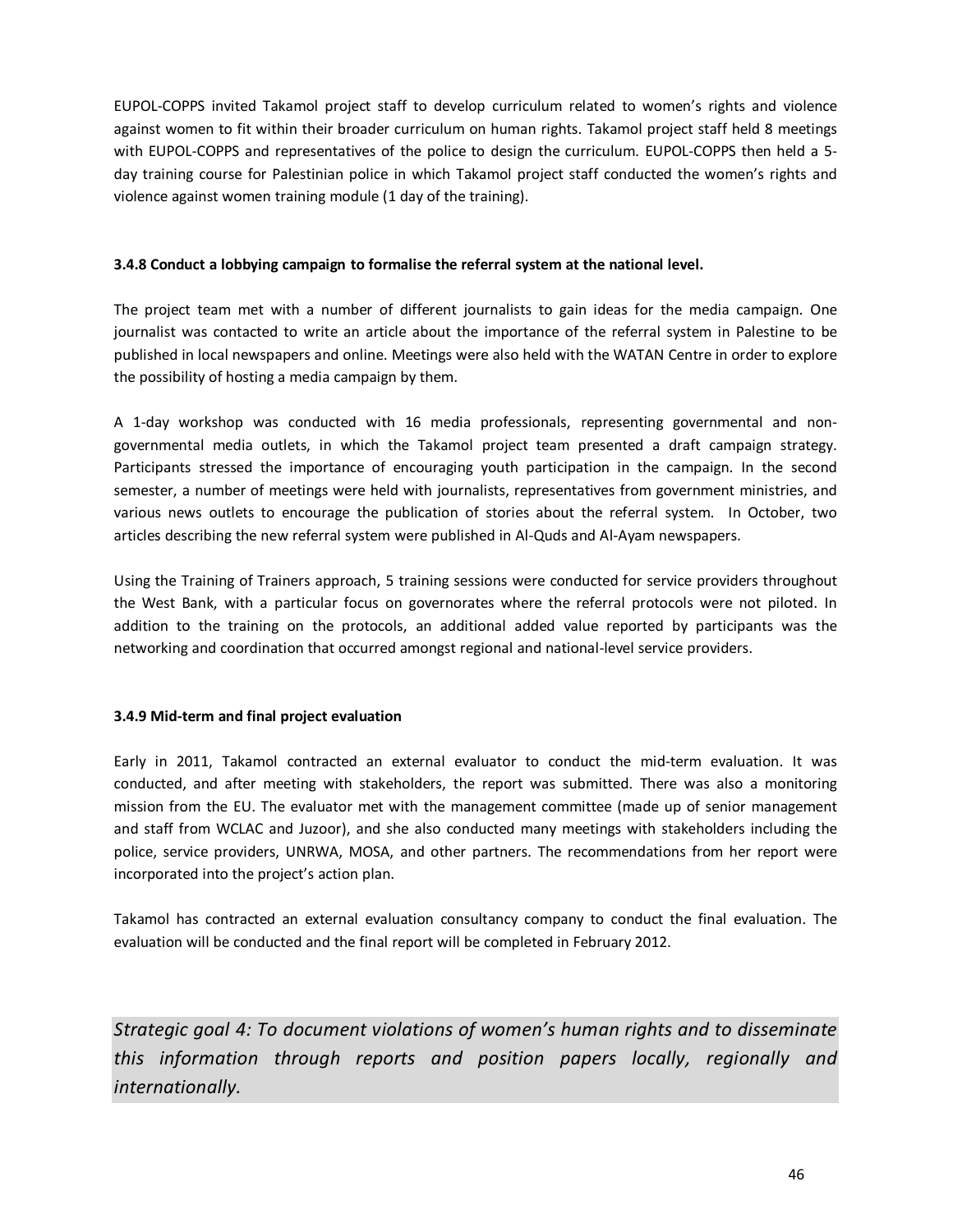## **4.1. Document and publicise the impact of violations of human rights and humanitarian law suffered by Palestinian women.**

**4.1.1. Document and report on cases of femicide in Palestinian society.**

WCLAC has documented the gender-based murder of Palestinian women since 2004, using the term femicide rather than the term "honour killing" which might infer some justification of what is, to WCLAC, the violent and needless death of a woman, often by a family member or intimate partner, and is in no way honourable. The documentation is used to give background to the statistics and to build a base of qualitative knowledge on an issue in which WCLAC and others believe the numbers significantly understate the scale of the problem.

In 2011, WCLAC documented two cases of femicide. One was a high profile case of Aya Baradaiya who was killed by her uncle and only found a year later – this case caused public outcry and provided the momentum for the presidential decree mentioned above in section 1.1.1. The second case was from a village in the Ramallah governorate.

WCLAC published a report providing aggregated details of around 30 cases documented by WCLAC in recent years. WCLAC received hard copies of the publication from the printers, and continues to distribute soft copies to partners, researchers and other interested parties.

## Analysis of court decisions in dealing with femicide cases

The analysis document was finalised and the study published in 2011. Following the Presidential degree removing articles of crimes of passion from the Criminal Law (see discussion of this activity under 1.1.1.), WCLAC decided to publish the study, which clearly shows which articles are actually being used by judges noteworthy since these are not the articles addressed by the presidential decree. WCLAC shared a draft of the document with the High Judicial Council asking for comments, which were incorporated into the study before publication. The study can be accessed on the website (www.wclac.org), along with other studies published by WCLAC.

## **4.1.2. Document and analyse violations against women in Palestine within a framework of international human rights law and international humanitarian law.**

During 2011, WCLAC documented 188 cases of violations against women (19 Jerusalem, 135 in the rest of the West Bank and 34 in the Gaza Strip). A strong focus for this year has been highlighting the particular ethnically-motivated discrimination against Palestinians living in or trying to access East Jerusalem. Also, working with women in Nabi Saleh, WCLAC is paying attention to Israeli violence towards the women of Nabi Saleh who are trying to resist the encroachment of the illegal Halamish settlement further onto their land and water resources.

WCLAC also printed the annual report (available in English and Arabic) covering cases documented during 2010, a special focus publication on forced eviction (available in English and in Arabic) and a publication focusing on the lives of women in the seam zone (available in English and Arabic).

WCLAC has also been producing "women's stories" – short documents (around 2 pages of A4) which are prepared for use for quick impact in face-to-face advocacy, and for powerful advocacy on the website giving personal stories, not just statistics and legal analysis. Five such testimonies have been prepared so far and posted on the website.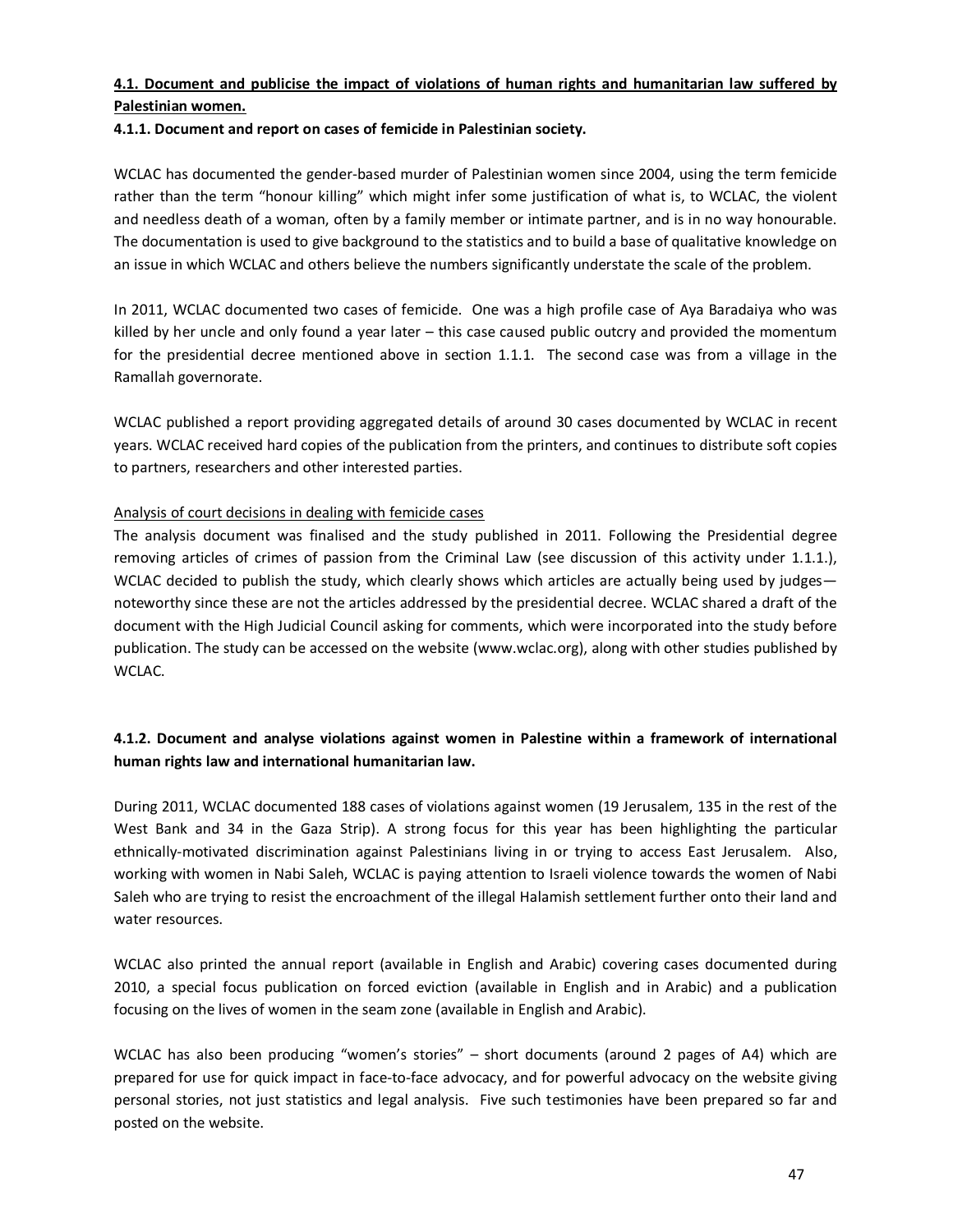WCLAC prepared a joint report with Defence for Children International (DCI) that focused on the impact of the occupation on women and children in East Jerusalem, which includes many first-hand accounts. The report is called "Voices from East Jerusalem: The Situation Facing Palestinian Children" and is available in print (coming soon to the website). WCLAC also began the research for a report entitled "Bedouins in the Occupied Palestinian Territories—The Silent Struggle", which investigates the violations towards Bedouin women at the hand of the occupation (nearly complete, expected publication in 2012).

## **4.1.3. Distribute, present and publicise reports and present WCLAC's findings and opinions to local and international audiences.**

As decided last year, WCLAC is focusing significant advocacy resources on targeted advocacy to small groups – individuals or delegations – of influential people with mandated power such as elected foreign politicians, or with the power to influence communities, such as media professionals, religious leaders and other community leaders.

WCLAC met with 54 delegations (usually of 1-5 people). As well as sharing examples and stories with delegations, both verbally and using WCLAC's published documentation, WCLAC takes delegates to affected areas—for example, Silwan, Nabi Saleh, Old City of Hebron, Beit Omar, Jordan Vally, etc.—to meet with women whose stories have been documented by WCLAC, and with whom WCLAC is working to empower so that they become advocates for their own cause. Delegations included Parliamentarians, foreign politicians, diplomats, media professionals, human rights advocates, donors, representatives of international human rights organizations, international university students, and members of churches.

In a joint activity with Project Engage (a US-based advocacy project), WCLAC carried the voices of the Palestinian women, whose cases we have documented, to a number of audiences in the USA. In addition to presenting to diverse civil society groups, a highlight of the wide-ranging speaking tour was accessing decisionmakers with presentations at the White House, State Department, Congress, and to members of the National Security Council.

## WCLAC's international advocacy website

Great progress has been made in refining and regularizing the updates of the international advocacy website which has an archive of WCLAC's publications and alternative reports which use International Humanitarian Law (IHL). The website can be found from WCLAC's homepage, or by going directly to www.wclac.org/ihl. The website already carries some testimonies from Palestinian women who tell their own story of how Israeli occupation affects their lives. WCLAC also collates articles and publishes links to stories [of particular interest](http://www.wclac.org/ihl)  by other organisations, authors and journalists addressing issues of Israeli violations of Palestinian's rights, and its particular impact on women.

WCLAC also publishes legal commentary on developments that specifically impact women by reacting to current events and providing a timely legal analysis. The website is also used to encourage participation in activities that raise awareness of women's rights, for example with international human rights days. WCLAC has also expanded its photo gallery, adding pictures that relate to relevant current events such as settler violence and the recent prisoner swap.

Also in 2011, WCLAC set up mapping tool using the Ushahidi platform that documents the impact of the Israeli occupation on Palestinian women. WCLAC is able to upload videos, photos, news articles, testimonies, and links to reports (both internal and external) directly onto the map, thereby creating a visual archive the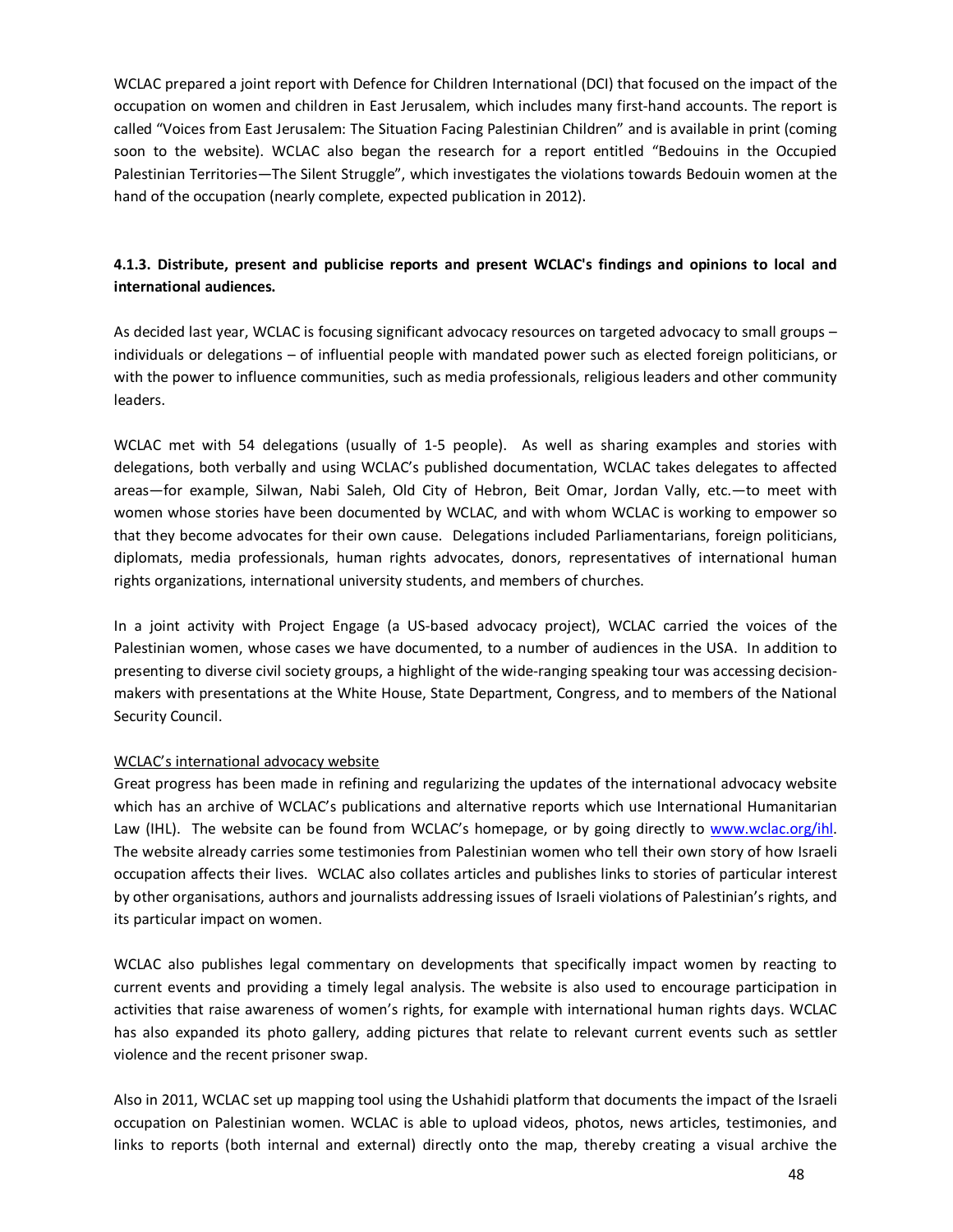occupation's impact on women. WCLAC began using social media, such as Facebook, and a newsletter as a way to advertise our work, encourage new followers, and to inform people of new developments related to WCLAC's work.

#### Presenting alternative report to CEDAW

In January, three WCLAC staff presented the CEDAW report at the United Nations office in Geneva, to the CEDAW Committee, reviewing Israel's adherence to its commitments under the Convention. WCLAC made a verbal presentation to the Committee members during their meeting with civil society. Staff also attended side meetings with assistants to the Special Rapporteurs on Violence Against Women and on the Right to Housing. One of the women whose stories WCLAC has documented, went with WCLAC staff to Geneva and was able to present her own story of the denial of rights in trying to live with her family in Jerusalem.

## Working with Special Rapporteurs

Based on encounters with the special rapporteur frameworks, WCLAC's staff recommend increased attention be paid to them by Palestinian civil society, including campaigning for the special rapporteurs themselves – even in a personal capacity – to come to see Palestine with their own eyes, and to witness even for one day, what many Palestinian people experience every day: settler violence, isolation, harassment, and myriad other problems relating to the occupation.

WCLAC has been appointed focal point for the Middle East and North Africa region for a project instigated by the special rapporteur for housing rights. During the reporting period, WCLAC conducted many interviews concerning housing rights in Palestine and participated in the electronic forum designed for the project. The first draft of the final report on housing problems in the MENA region, including Palestine, has been completed.

WCLAC, in cooperation with the Women's Affairs Technical Committee (WATC) and the Palestinian Women's Research and Documentation Center (PWRDC), invited the special rapporteur on violence against women to visit the West Bank in her personal capacity (rather than on an official visit). Whilst here, she visited the villages of Nabi Saleh, Bil'in, Nil'in, Asera Kablieh (near Nablus), Jalazon Refugee Camp (near Ramallah), the old city of Jerusalem, the old city of Hebron and the unrecognized villages in the Nakab. In each village, the special rapporteur met with local women, with a particular interest in those affected by the Wall, settlements and checkpoints. She also met with female ex-political prisoners, female women's rights activists and representatives from civil society including human rights organizations and women's organizations (including the staff and board of WCLAC). WCLAC also arranged for her to meet with representatives from the government, including the police and the Central Bureau of Statistics. Through these interactions, the special rapporteur was able to learn about domestic and Israeli violations of women's rights firsthand.

#### Presentation to the Commission on the Status of Women (CSW)

In March, three WCLAC staff participated in the events surrounding the meeting of the Commission on the Status of Women. During a parallel session for NGO's, WCLAC was able to make a presentation on the situation of Palestinian women, looking specifically at occupation related issues, but also addressing the issue of femicide. The event was valuable as a networking opportunity, and WCLAC made useful links with Equality Now, Human Rights Watch and the International Centre for Transitional Justice.

Presented testimony to the United Nations Special Committee to Investigate Israeli Practices Affecting Human Rights f the Palestinian People ad other Arabs of the Occupied Territories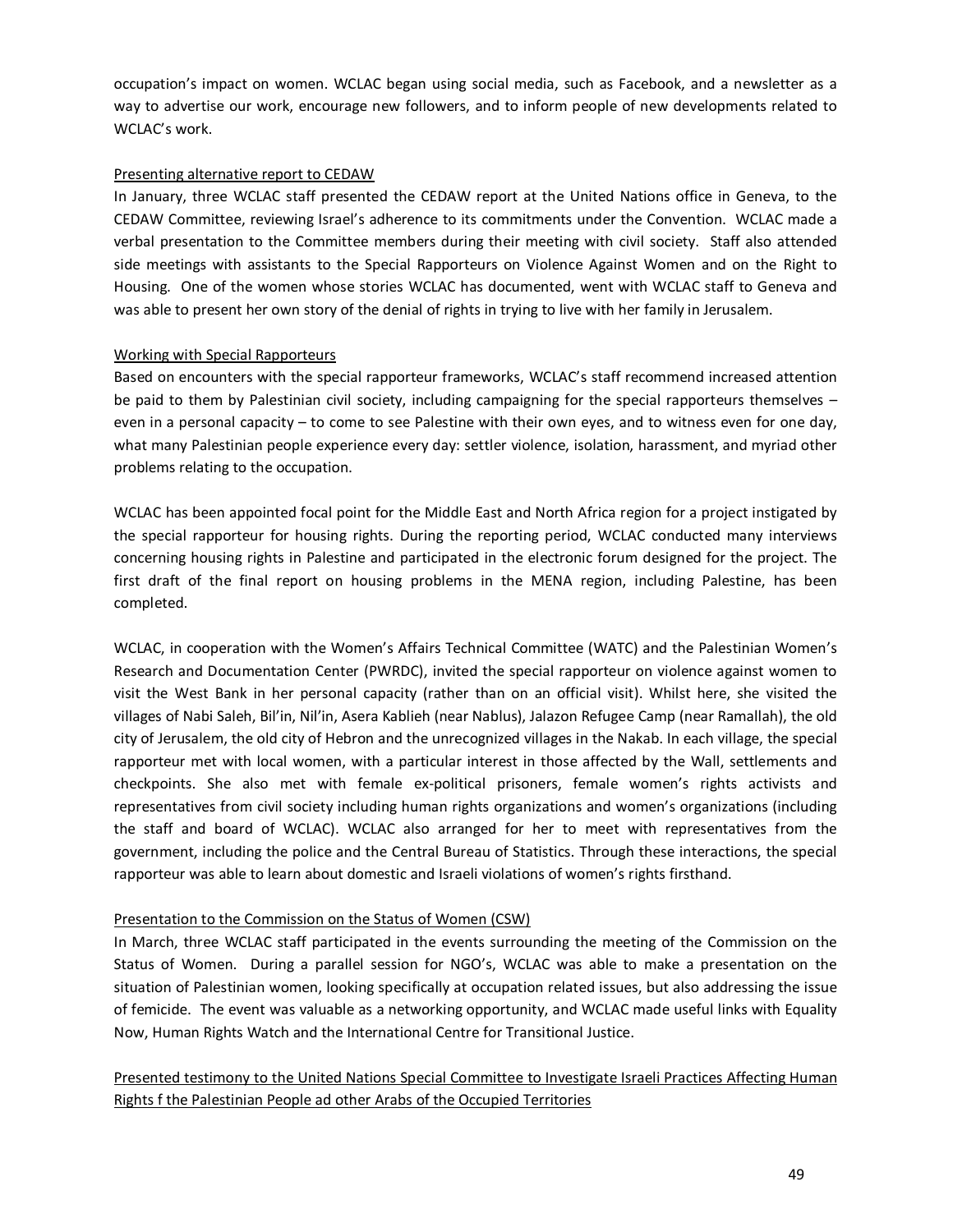In July, WCLAC staff presented oral and written testimony which focused on Israeli practices that obstruct freedom of movement in the West Bank and Gaza, taking Al Nabi Saleh as a model during a meeting in Amman.

## **4.2. Increase the capacity of field researchers and media professionals in Palestine.**

## **4.2.1. Train key people in identifying and analysing cases, and understanding and publicising key legal frameworks and writing reports.**

WCLAC gives on-going coaching and accompaniment to a team of field workers finding and documenting particular cases of Israeli rights violations against Palestinian women. WCLAC conducted 10 individual training sessions with the field workers in the West Bank to give them feedback about their work and improve the quality of documentation. WCLAC notes that, as a result of this coaching methodology, there is a marked improvement in the quality of documentation submitted by our fieldworkers. On account of Israeli restrictions to freedom of movement, WCLAC works closely by phone with the Gaza field worker, while with other field workers, accompaniment of field visits is also part of the coaching methodology.

One of WCLAC's advocacy team participated in a training course titled "From International to Local", which addressed specifically how to write alternative reports to the CEDAW committee, and how to use advocacy techniques to increase the impact of a report.

WCLAC held two workshops with Palestinian civil society organisations (including some of those who help contribute to the report) in order to give feedback on and share lessons learnt in the preparation of the report, and in presenting it. The workshops were held in Hebron and Nablus, with 60 people participating in total.

WCLAC also held two, two-day workshops in Hebron and Nablus with media professionals, to introduce them to the CEDAW processes and to WCLAC's alternative report, as well as to discuss the applicability of CEDAW and other laws to the Palestinian context. In total 34 people participated (Female: 18; Male: 16).

## *Strategic goal 5: To enhance WCLAC's own abilities, performance and sustainability.*

## **5.1. Develop the capacity of WCLAC staff**

## **5.1.1. Implement strategic training for staff and develop working practices which meets staff needs**

In line with its ongoing policy to develop staff capacity, WCLAC held a two day all-staff retreat with training on feminist analysis. The comprehensive staff needs assessment conducted in 2010 showed a need for increased English language training. To meet this need, classes were held in the Ramallah and Hebron offices for WCLAC staff. Certain staff were also able to attend external training events such as:

- · Three staff members attended a three-day training on the "Situation of Human Rights in the Palestinian Authority," led by Al-Haq. The same 3 staff members took another three-day training for activists in NGOs on "The Application of Human Rights and Humanitarian Law".
- · One staff member participated in training on issues related to gender-based violence.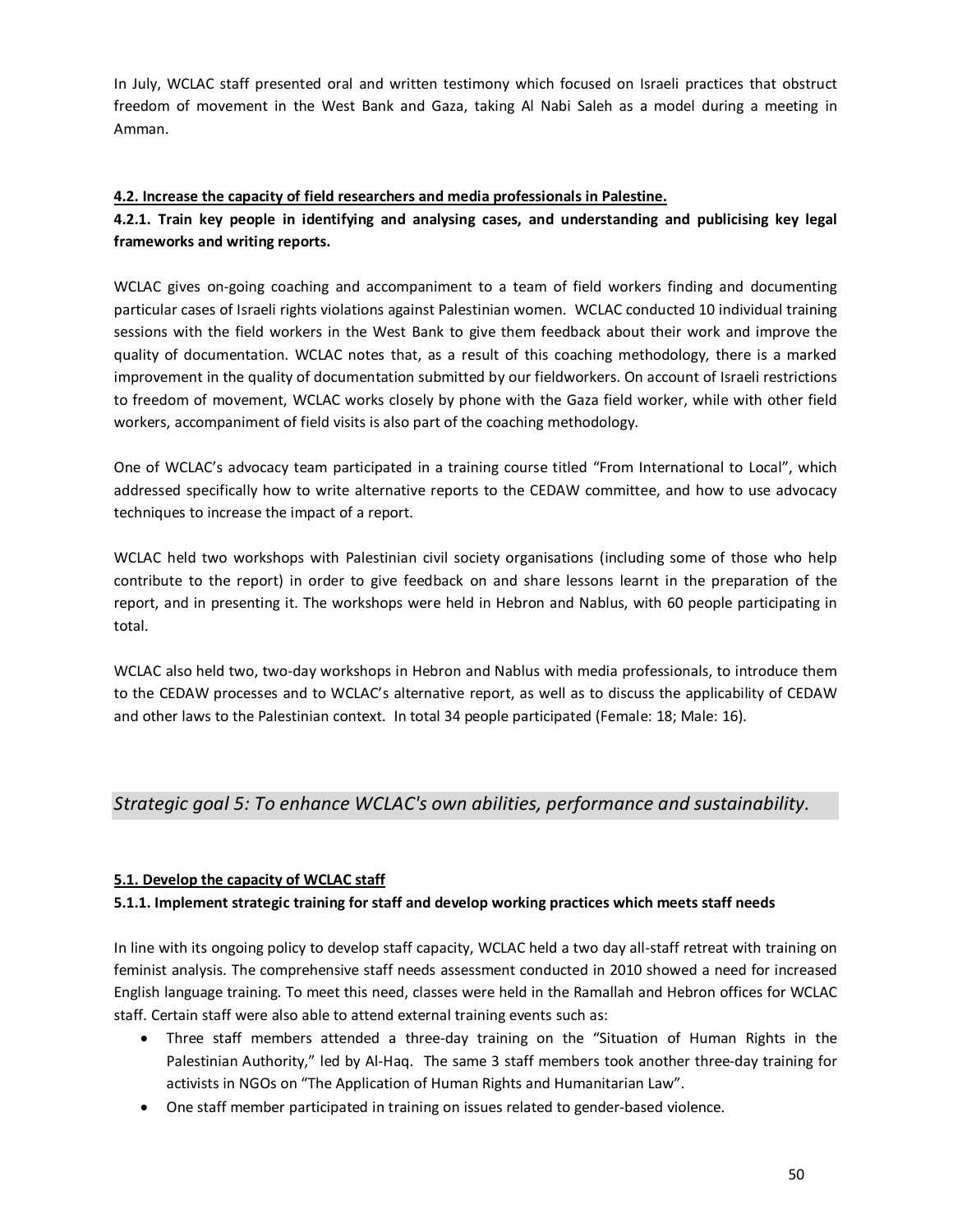- · Two WCLAC social workers took training in Denmark on helping clients at the WCLAC's emergency protection shelter with issues of: family intervention, dealing with children of victims of violence, and intervening with abusive males.
- · One administrative staff member took training in human resources which was carried out in Jordan and Tunisia.
- · Three staff members participated in a regional training workshop in transitional justice.
- · One staff member participated in a conference organized by NGO Development Center on "Reflections on the Situation of Palestinian Women's Rights in the Occupied Palestinian Territory", where she presented a paper analysing the situation of Palestinian women under international humanitarian law.
- · One staff member participated in a conference that was organized by Al Quds University entitled "Innovative Youth Initiatives" where she presented a paper on reviving the spirit of volunteerism and grassroots initiatives among youth in Palestine, particularly highlighting WCLAC's volunteer program.
- · One staff member participated in a 3-day training relating to an evaluation tool called the "Most Significant Change" organized by Oxfam Novib and held in Ethiopia. In turn, the staff member trained WCLAC staff, volunteers, and grassroots partners in the use of the tool, which is now being incorporated into the evaluation processes of WCLAC and its partners.
- · 2 staff members participated in training on transitional justice in Jordan.
- · 5 staff members participated in a basic training on visual media, next year more staff members will be trained.

Internally, WCLAC held monthly staff meetings in which the mission, vision and code of ethics were discussed with staff in order to get their input. The management team also developed the proposed incentive procedures, which have been submitted to the board for approval. The development of a staff performance tool is in process and will be completed in 2012.

## **5.2. Continue and enhance WCLAC's programme and information management, ensuring adherence to due financial and administrative process**

## **5.2.1. Develop an electronic catalogue for the WCLAC library**

During the reporting period, 211 people used WCLAC's Ramallah library and 68 the Hebron library, to access their range of English- and Arabic-language publications, which include reports by NGOs, as well as published books on gender issues in Palestine, and on feminism, gender and violence more generally.

WCLAC's library facilities are being improved, with media reports about VAW by Israelis as well as from within the Palestinian community, being systematically archived, and with the libsys library cataloguing system now installed, with two staff members having been trained on how to enter data and use the system. So far 200 books were catalogued and 100 were labelled and bar coded.

## **5.2.2. Enhance WCLAC's monitoring and evaluation (for programmes and personnel)**

At the end of the first semester WCLAC was still awaiting a finalized draft of the external evaluation of the implementation of WCLAC's 5 year strategy for the period 2005-2009. However, internal monitoring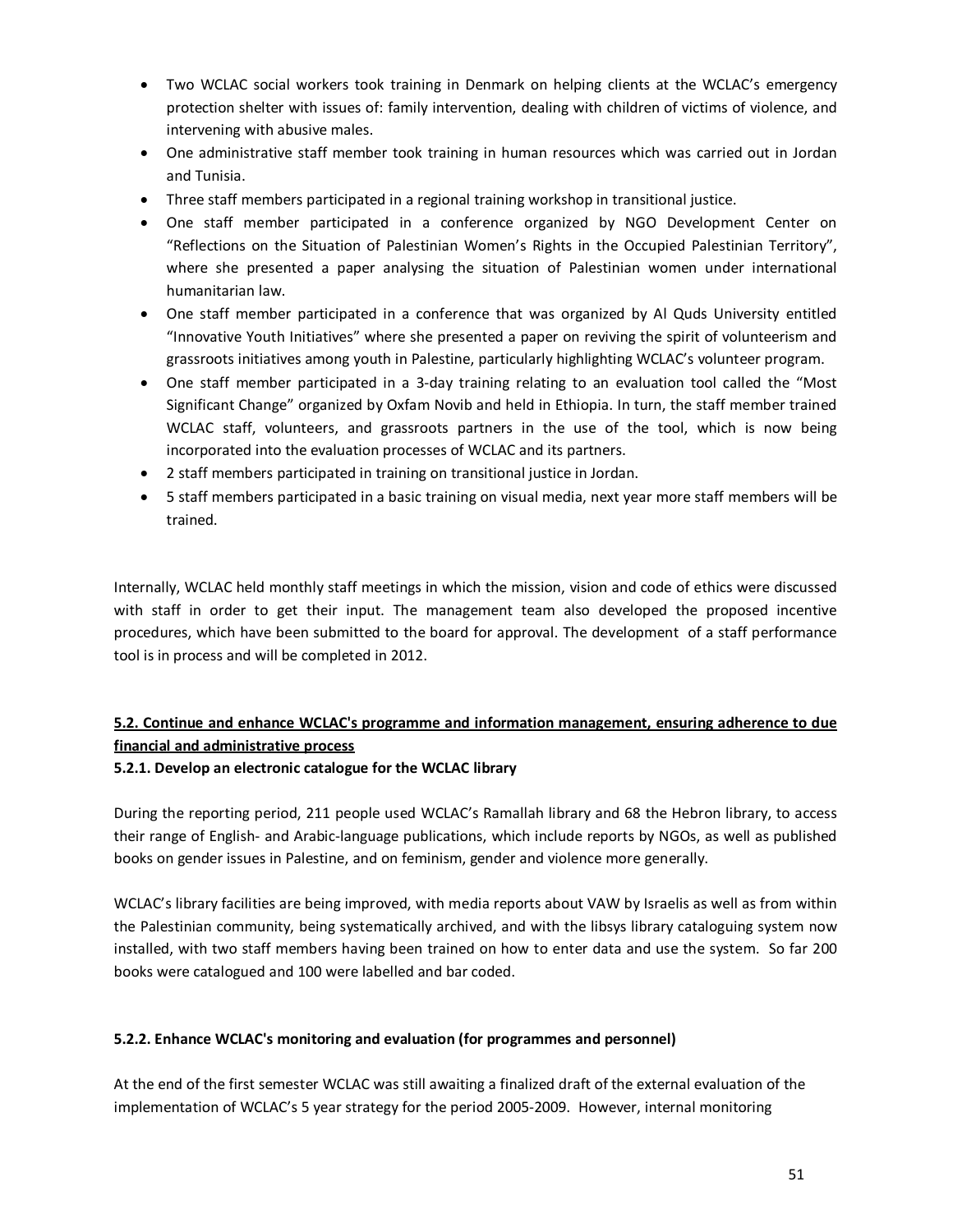mechanisms are continually being strengthened, with the Director of Programmes reviewing and evaluating monthly updates and quarterly reports from programme staff.

A governmental audit by the Administrative Bureau of the Palestinian Authority assessed WCLAC's work and administration as being "good", saying they could not mark it as "very good" because WCLAC lacks systematic evaluation of staff, and that even though systems of checks and balances are in place, WCLAC's administration does not have an internal auditor accountable to Board. The board has made recommendations to remedy these issues.

#### **5.2.3. Evaluate and update WCLAC protocols, policies and procedures**

WCLAC's Financial Rules and Procedures protocols were completed during the reporting period and are awaiting approval of the Board. The needs assessment of staff capacity building was also completed and has been used already to help develop capacity building components in WCLAC's project proposals. With the support of the Welfare Association, a consultant has been seconded to WCLAC and is working with Administrative and Finance Director on developing an integrated system of staff rules and procedures, evaluations, job descriptions and protocols for an equitable incentive system. The final draft of bylaws and financial procedures has been completed and submitted to the board for approval. A system to submit payment request forms has been developed and implemented with success.

## **5.2.4. Review and develop WCLAC's strategic plan, budget and annual work plans and administrative reports**

WCLAC held a general meeting for donors to share programme and financial updates in June. WCLAC has also completed the narrative, financial and audit reports for the year 2010, which have been shared with donors. In July, a financial review was conducted and subsequently approved by the General Director and the Board before being sent to donors.

## **5.2.5. Hold regular meetings of the board and of the general assembly and facilitate board members participation in events in which they could promote WCLAC**

WCLAC's board met 7 times during 2011, during which meetings the 2010 financial and narrative reports, as well as the 2010 audit report were approved. The Board conducted a budget review and received quarterly reports from the programme director and the finance and administration director. The Board reviewed job descriptions and the lines of responsibility of senior management, and also addressed issues including staff requests for salary adjustments. The General Assembly met once in which they approved the recommendations of the board of directors.

## **5.2.6. Expand the use of MIS to facilitate management and evaluation of more parts of WCLAC's programme**

Applying the MIS system on all programmes remains a challenge, both because of staff capacity in data entry and due to difficulties with the software itself. Finding technical support for software issues has become particularly difficult since the company that developed the software has gone bankrupt. However, WCLAC has been able to find a consultant familiar with the package who is able to provide some support. The Service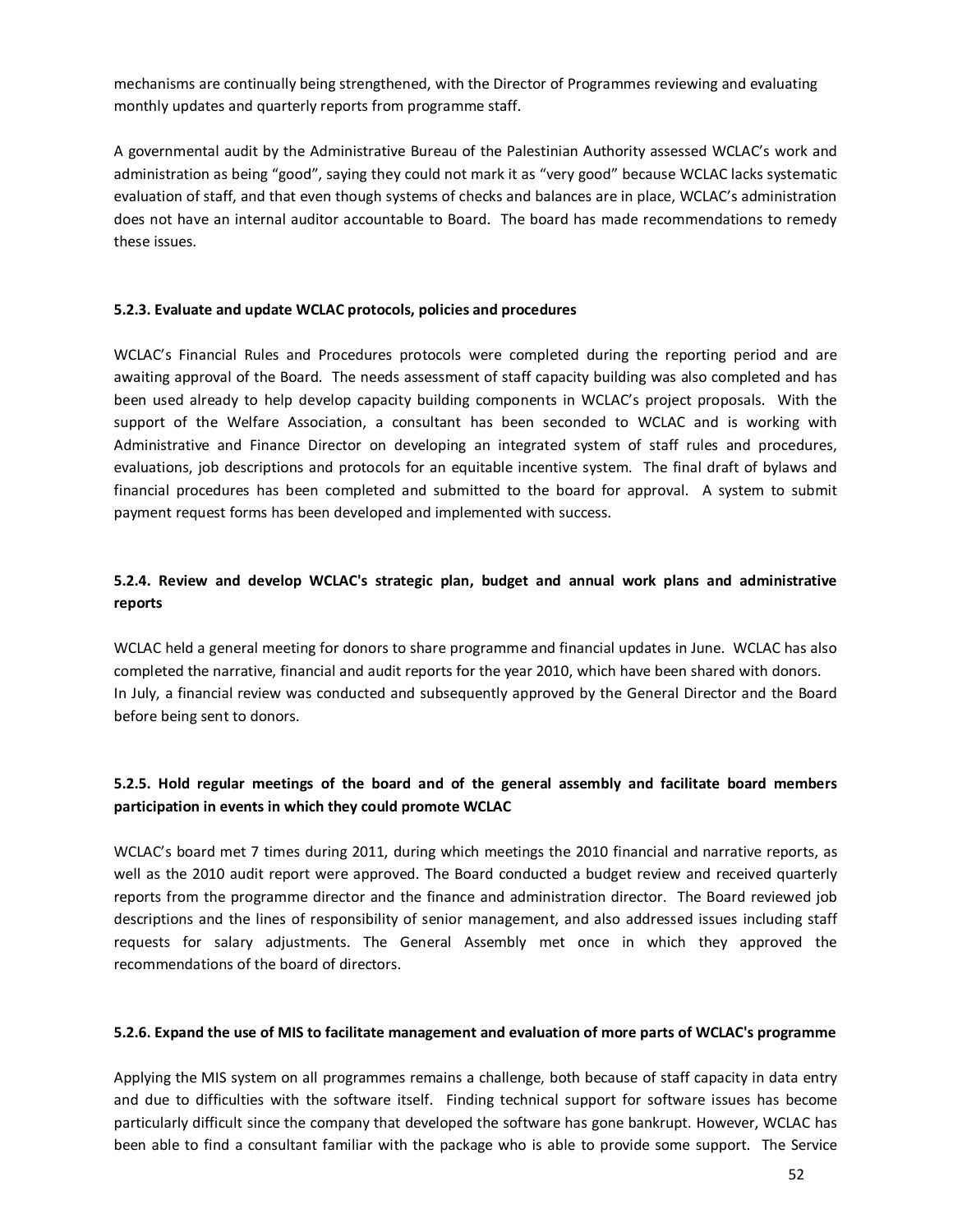Unit enters data into MIS with a view to maintaining files in a structured and easily analysed way. So far this year, data from 43 of the Service Unit's cases has been entered into MIS, while other from information is stored on excel. WCLAC anticipates that MIS will be fully integrated by June 2012.

## **5.2.7. Hold targeted evaluations of selected projects or objectives within WCLAC's strategic programme**

Welfare Association evaluated and audited the Jerusalem-focused project which they financed. It has been noted that WCLAC accomplished all the planned activities, but the evaluation report has not yet been completed.

A evaluation of WCLAC's strategic plan from 2005-2009 was conducted during 2010. It has been noted that WCLAC accomplished all the planned activities covered during the years of the previous strategic plan. The final report was issued to WCLAC in 2011, and it has now been distributed to donors.

## **5.3. Improve WCLAC's financial sustainability**

## **5.3.1. Maintain ongoing donor relations**

WCLAC has maintained close relations with the following financial supporters and international project partners – some of which have involved on-going funding partnerships, others smaller joint project work or simply discussions of prospective partnerships:

- · OXFAM-NOVIB (Dutch Organisation for International Development)
- · Norwegian Representative Office
- · Danish Church Aid
- · United Nations Population Fund (UNFPA)
- · Church Development Service (EED)
- · Welfare Association
- · Open Society Institute Middle East and North Africa (OSI Mena)
- · Foundation Open Society Institute
- · ACSUR Las Segovias
- · NGO Development Centre (NDC). (Through NDC's Human Rights/Good Governance programme WCLAC benefits from joint funds and indirect partnership with the governments of Switzerland, Denmark, the Netherlands and Sweden).
- · Caritas Switzerland
- · Drosos Foundation
- · United Nations Development Fund (UNDP)
- · French Consulate
- · European Union
- · United Nations Development Fund for Women (UNIFEM now UNWOMEN)
- · Kvinna till Kvinna
- · Broederlijk Delen
- · Icelandic Ministry of Foreign Affairs
- · Conemund
- · DCAF (The Geneva Centre for the Democratic Control of Armed Forces)
- · Biladi
- · British Consulate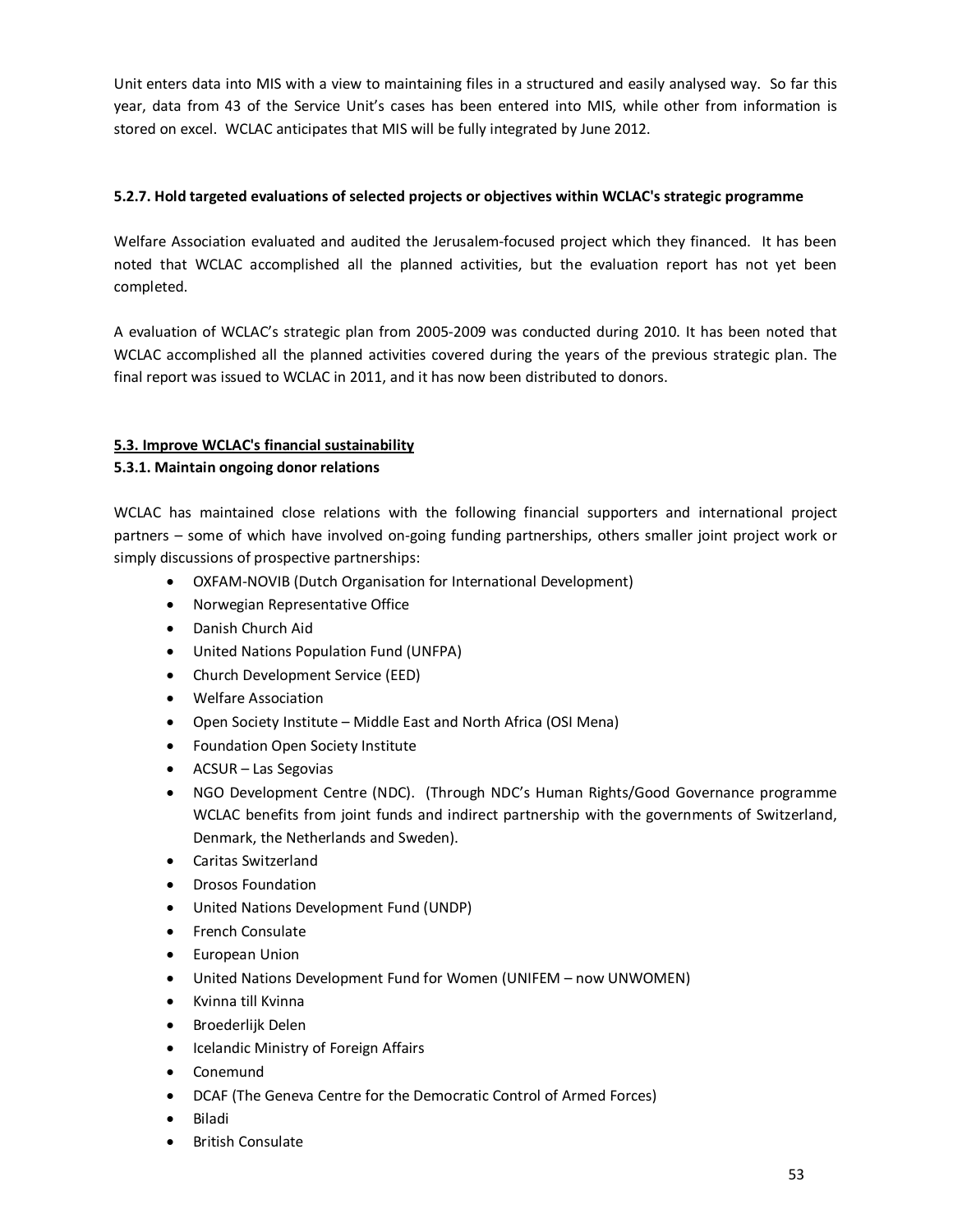This list does not include all the potential donors and project partners with which WCLAC maintains periodic contact with a view to information sharing or possible future partnerships.

## **5.3.3. Optimise the use of WCLAC resources, when possible and practicable, to add an additional income stream of locally generated revenue**

WCLAC's resource centre Dar Makhlouf, in Beit Jala (near Bethlehem), has now received its first overnight visitors and continues to host events both led by WCLAC or by other groups sharing WCLAC's vision and needing a large and characterful meeting space. Groups and individuals using the centre are asked to make a financial contribution to WCLAC which adds essential diversity to WCLAC's sources of revenue.

WCLAC's meeting rooms in Ramallah have frequently been used by WCLAC to host coalition meetings or large meetings with working groups (as in the case of the project being implemented with DCAF) or by student groups learning about women's rights. The rooms have also been used frequently by other NGO's, making a significant contribution (including a valuable diversity) to WCLAC's funding streams.

WCLAC has entered into an agreements with UNRWA whereby WCLAC staff perform training for UNRWA on subjects related to women's rights, providing a further stream of revenue for the Centre.

#### **5.4. Develop media mechanisms according to the Centre's needs**

## **5.4.1. Streamline and enhance WCLAC's media presence and media output, including its use of online media, and integrate it within the reporting system**

WCLAC has taken major steps forward this year in developing its online presence, with the development of a new website. The website – at the same address as before, and with sections in Arabic and English – uses a system which allows selected and trained WCLAC staff to upload information without an intermediary, something which was not previously possible. This has allowed WCLAC to increase the amount of information on the site, increase control of the site and increase the speed with which news stories or new materials can be uploaded.

During 2011, there were 100,000 visitors to the WCLAC website. The WCLAC media team has worked hard to make sure that all WCLAC publications, reports, brochures and activities are updated regularly and continue to work together as a team to maintain the website. There have been 500 names added to the WCLAC mailing list, and these people receive regular communications related to WCLAC publications, reports, and other activities. Also in 2011, WCLAC obtained a Library of Congress code.

#### **5.4.2. Prepare media materials and coverage, and events, for WCLAC's 20th Anniversary**

WCLAC has decided to mark its 20<sup>th</sup> Anniversary in a limited way, with a Code of Ethics which captures the spirit with which the organisation was founded and commits it to maintaining core values and ethical standards now and in the future. The Code of Ethics in the process of being drafted and will be included with the staff bylaws.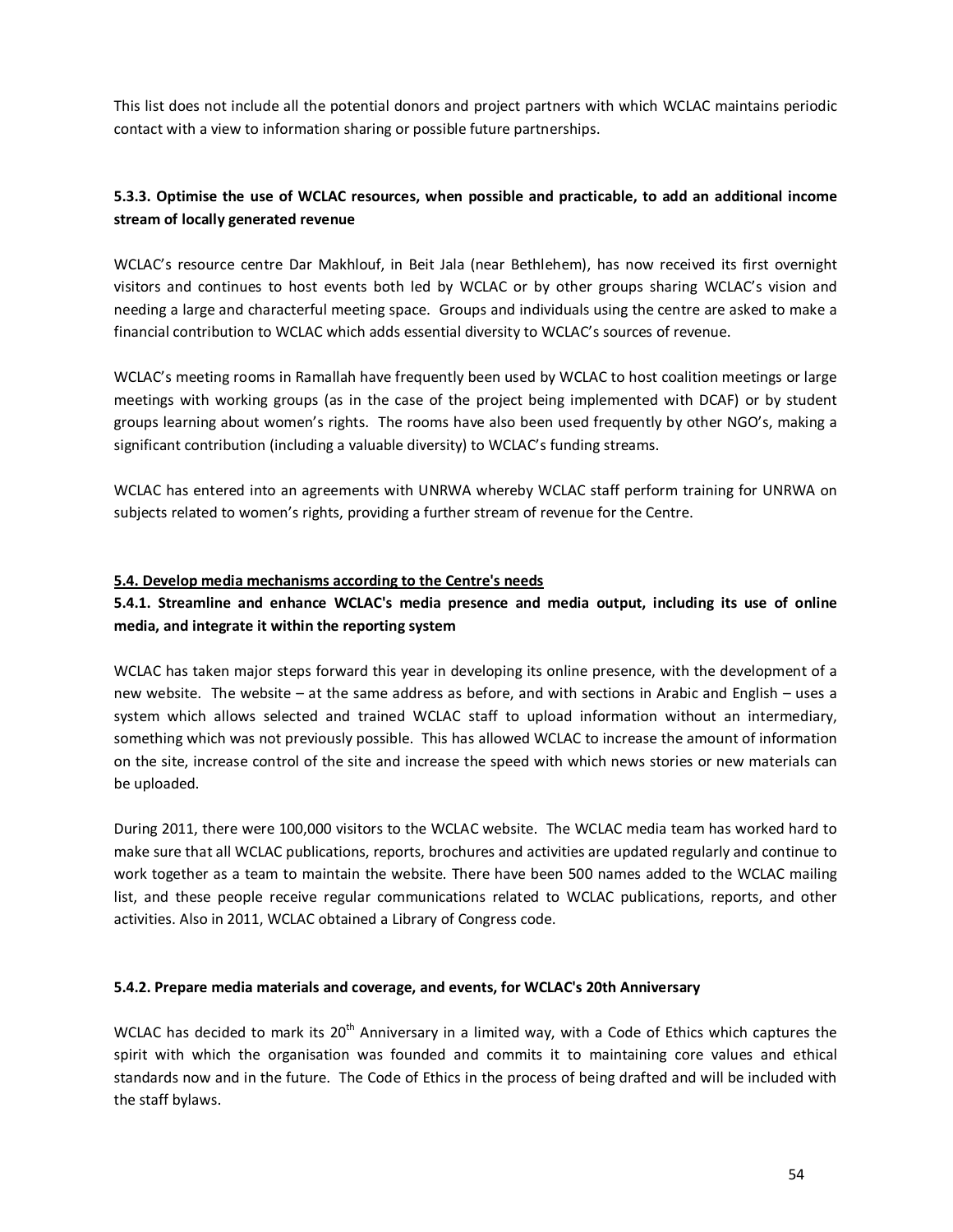#### **5.4.3. Develop tools and materials for WCLAC's public relations and media output**

As stated above, the major change of the semester has been the creation of the new WCLAC website. Materials have been produced that increase the visibility of WCLAC and the "sticking power" of the organisation and its contact details (i.e. for how long the organisation is remembered and contact details can be found) such as: folders with WCLAC's vision, mission, strategic goals and contact details, and notepaper with WCLAC's logo and contact details. These can be used at WCLAC workshops or meetings and can ensure that WCLAC's contact details are accessible to potential clients in more and more Palestinian homes (as well as being on hand for potential partner organisations). WCLAC has designed and printed an Arabic language brochure, which has also been translated into English. An annual newsletter, highlighting WCLAC's activities, has been created and distributed.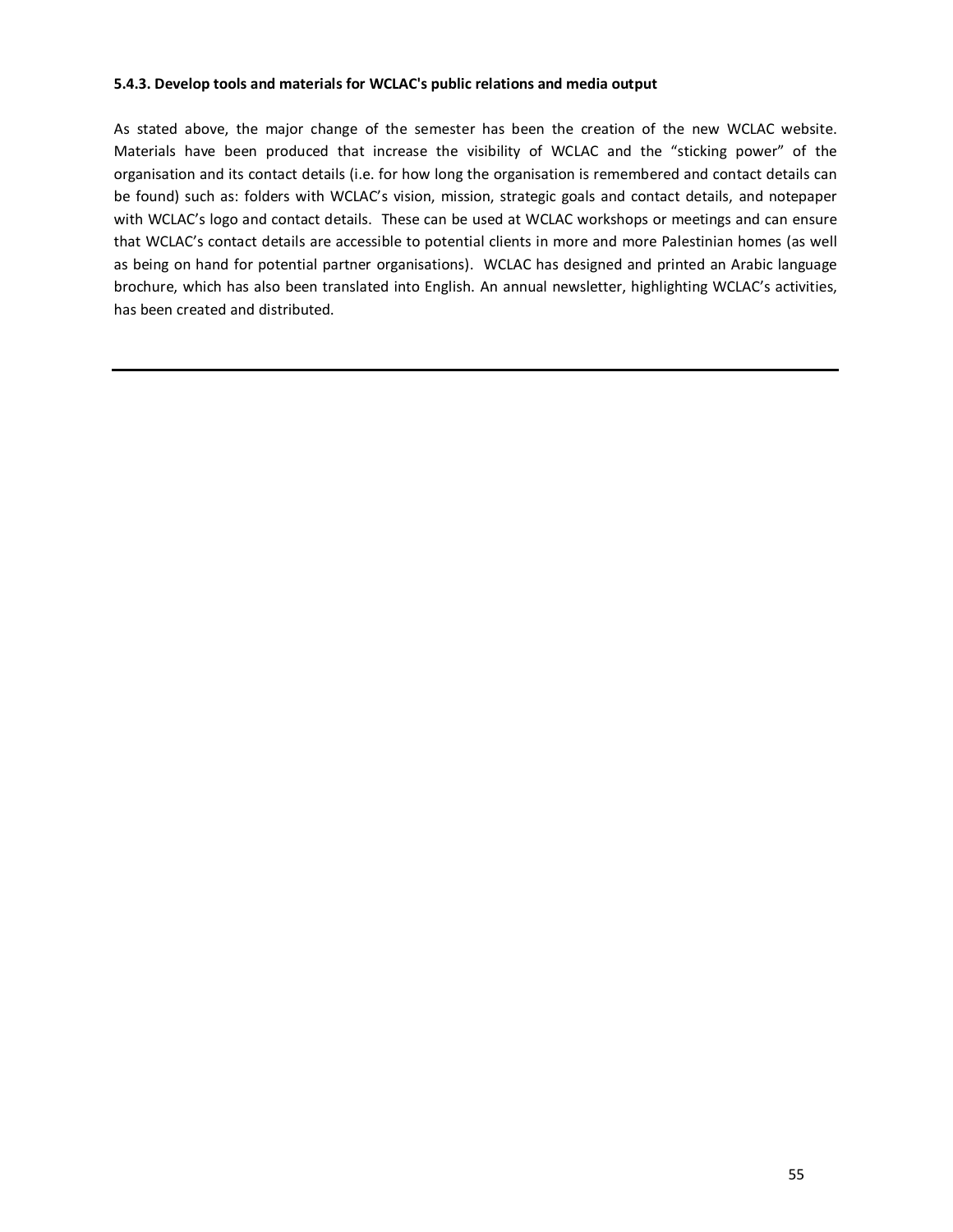## *Appendix 1:*

## *Summary of Progress Indicators*

- · Presidential decree, ostensibly in order to end lenient sentences for femicides, and inspired by public outcry at the death of Aya Baradaiya at the hands of a relative.
- · Participation in meetings and workshops, and meeting with the President, to discuss the new draft Criminal Law.
- · 5 discussion forums held bringing together, educate and train 102 of WCLAC's Personal Status Law reform support-group members.
- Media competition launched for articles promoting and giving information on Personal Status Law reform.
- · Preliminary research undertaken on topics of "laws and regulations relating to women's finance and banking" and of "regulations and procedures to guarantee women's access to inheritance".
- · New project initiated with 3 Palestinian implementing partners: WCLAC, together with the Jerusalem Centre for Women (JCW) and the Centre for Women's Legal Research and Consulting (CWLRC), with support from UNDP and OSI. The project aims to document cases and lobby for the rights of women whose right to family life is denied or undermined by Israeli occupation policies and actions.
- · 17 meetings with stakeholders to explain and ensure support for draft bylaws governing shelters.
- · New project with Geneva Centre for the Democratic Control of Armed forces (DCAF), hosting high level policy discussions with a view to helping the PLC and PNA in enacting new legislation which enhances the security of Palestinian women and girls.
- · 1 new volunteer cluster (27 carefully selected members) formed in the area south of Hebron.
- · Continued work with 4 existing groups: Bethlehem, Jericho, Hebron and Salfeet and Tulkarem (Salfeet and Tulkarem now merged to form one cluster).
- · 44 volunteer-organised awareness-raising workshops reaching 2013 participants promoting women's rights and marking events such as Labour Day and 8 March.
- · 20 volunteers trained in "most significant change" techniques for monitoring and evaluation.
- · Continued participation in numerous national and regional coalitions and advocacy platforms.
- · Participation in 11 meetings of the Board of Directors of the Alimony Fund.
- · 20 workshops reaching 467 beneficiaries with 13 partner organisations addressing issues requested by partners.
- · Participation in more that 10 different events marking 8 March as International Women's Day.
- · 58 workshops with 9 groups of women (171 women in total) to raise awareness of women's rights and how to claim them.
- · 8 "Women's Rights are Human Rights" courses run for students.
- · 411 new clients registering and receiving legal and/or social support during the reporting period.
- · 382 one-off consultations for people with queries which do not necessitate registration and further discussion.
- · 165 cases taken to court, with the client represented by WCLAC's lawyers.
- · 8 women using the emergency shelter before service was obstructed.
- In 219 of the total 478 legal cases, women were empowered and supported in acting on their own behalf. (for example, in alimony cases).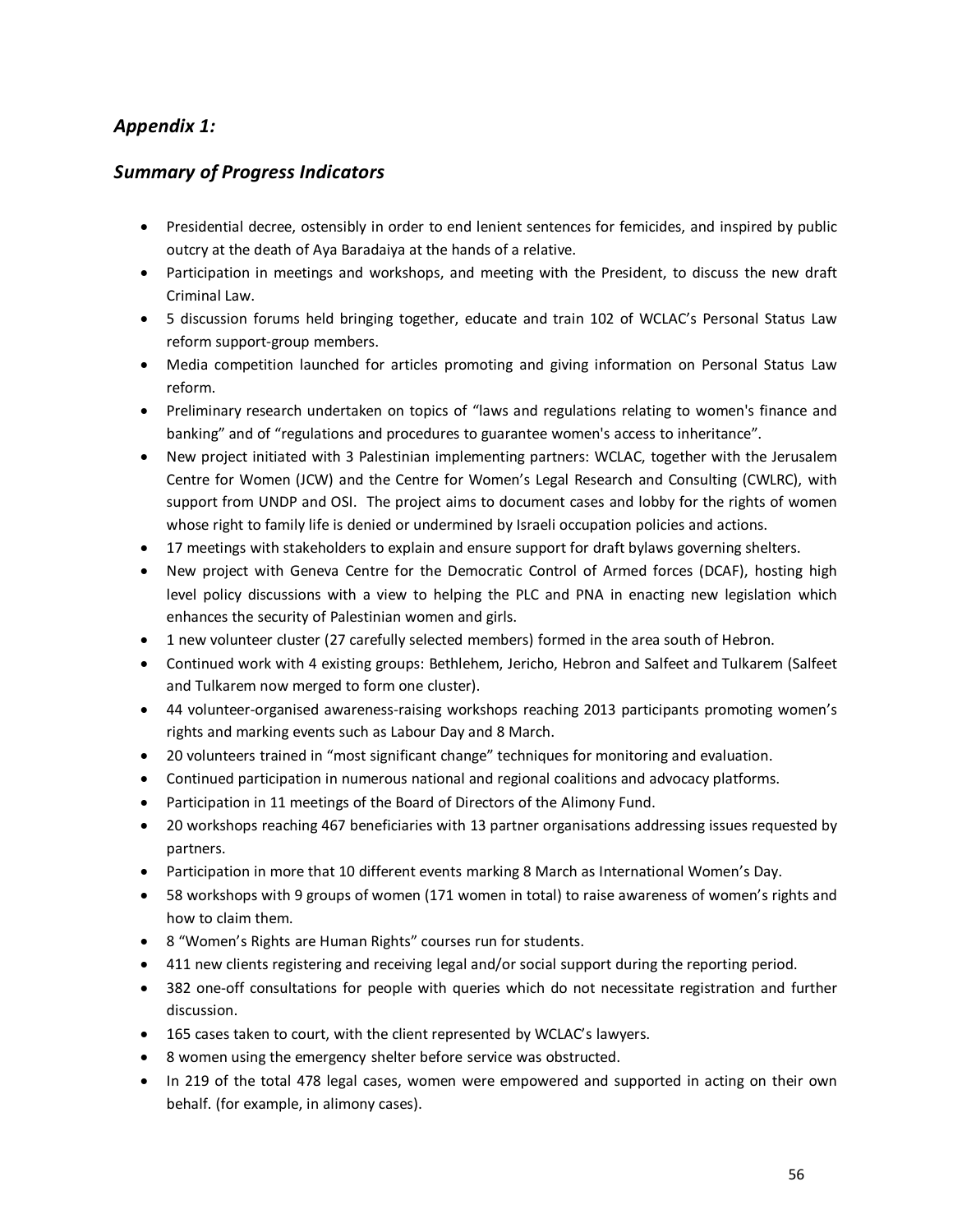- · 58 clients were referred by previous WCLAC clients, while 7 returned for more services suggesting client satisfaction.
- · New partnership agreement for WCLAC's grassroots service provision capacity-building project. The new partner is the Tubas Charitable Society.
- · On-going support to 2 long-standing grassroots service provision partners Women for Life and Al-Najdeh-Tulkarem continued, but is being strategically phased out.
- · Partners' holding local partnership events, e.g. An-Najdeh-Tulkarem's "fun day", with over 100 participants.
- · 8 days' practitioner-to-practitioner training by WCLAC shelter staff for other Palestinian women's shelter workers.
- · Completion of a 12 lecture series on international feminism for 30 university students.
- · Publication of a training manual on women's rights.
- · New CBO training course project started with UNWRA.
- · 4 gender audits complete.
- · Basic draft for the pilotable referral system completed and reviewed by stakeholders.
- · Training for 42 participants from Ramallah-based service providers on the pilot referral system.
- · Curricula for medical schools and police academy developed.
- · Documentation of 2 cases of femicide and 188 IHL case studies
- · Publication of testimonies and analysis from 2010 produced, with particular focus on settler violence.
- · Website for WCLAC's international advocacy developed and maintained.
- · Presentations were made to CEDAW committee and the Commission on the Status of Women.
- · Advocacy meetings/tours with 54 targeted delegations.
- · Two workshops for 60 Palestinian human rights workers and activists, and two workshops for 34 media professionals, all addressing WCLAC's CEDAW alternative report.
- · WCLAC staff participated in training on writing Alternative Reports.
- · Library catalogue system purchased; 2 staff trained and data entry begun.
- · WCLAC's new website formats (Arabic language and English language) launched, enabling certain staff WCLAC to update pages directly.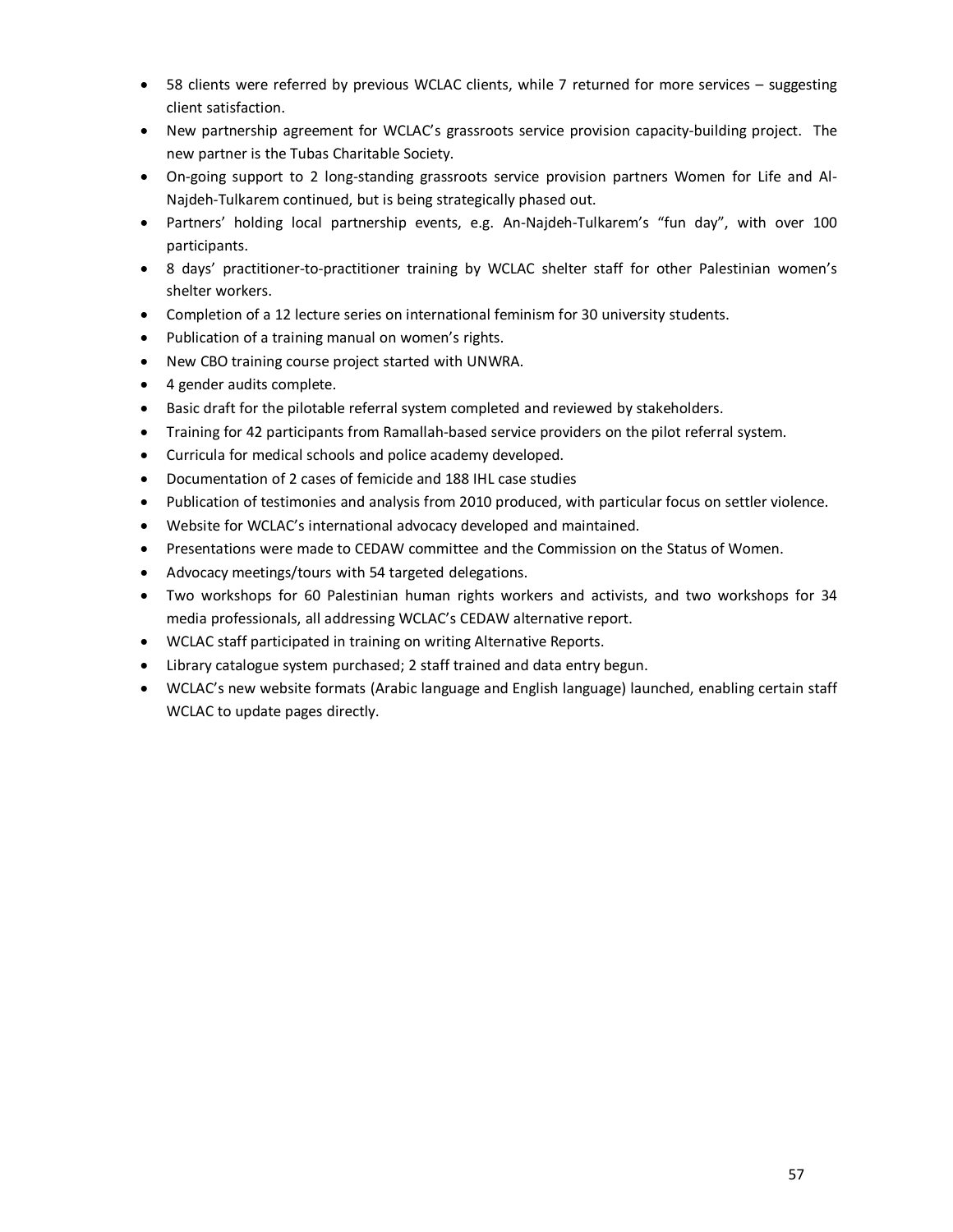## *Appendix 2:*

Table of volunteer workshops held with local partner organisations across the occupied Palestinian Territory<sup>29</sup>

| Volunteer  | Partner                       | # of         | <b>Target group</b>        | <b>Topic</b>                    |
|------------|-------------------------------|--------------|----------------------------|---------------------------------|
| group      |                               | Participants |                            |                                 |
|            |                               |              | <b>Hebron</b>              |                                 |
| Hebron -   | Nadi il-Amal (the club of     | 55           | Club members and invited   | Discussion on femicide (killing |
| Thahirieh  | hope)                         |              | university students        | of women linked to so-called    |
|            |                               |              |                            | honour)                         |
| Hebron -   | Thahirieh Society             | 25           | Working women              | Women's rights (on 8 march)     |
| Thahirieh  |                               |              |                            |                                 |
| $Hebron-$  | Al Quds Association for       | 120          | Housewives, university     | Workshop on safe adolescence    |
| Yatta      | Development                   |              | students and Association   |                                 |
|            |                               |              | staff                      |                                 |
| $Hebron-$  | Al Quds Association for       | 14           | Housewives and university  | Workshop on early marriage      |
| Yatta      | Development                   |              | students                   |                                 |
| $Hebron-$  | Al Quds Association for       | 39           | Housewives                 | Workshop on gender-based        |
| Yatta      | Development                   |              |                            | violence                        |
| $Hebron-$  | Al Quds Association for       | 70           | Housewives and university  | Workshop gender-based           |
| Yatta      | Development                   |              | students                   | discrimination                  |
| $Hebron-$  | <b>UNRWA - Mental Health</b>  | 97           | Preparatory school-aged    | Moot court on femicide          |
| Dura       | Program; UNRWA Girls'         |              | girls                      |                                 |
|            | School in Dura                |              |                            |                                 |
| $Hebron-$  | <b>Bint Areef Association</b> | 17           | Housewives and university  | Workshop on gender-based        |
| Ramadeen   |                               |              | students                   | violence                        |
| Hebron-    | <b>Bint Areef Association</b> | 17           | Housewives and university  | Workshop on gender-based        |
| Ramadeen   |                               |              | students                   | discrimination                  |
|            |                               |              | <b>Bethlehem</b>           |                                 |
| Bethlehe   | Hussan Women's Centre         | 22           | Members of the women's     | Raising children and educating  |
| $m -$      |                               |              | group including working    | them without gender-based       |
| Hussan     |                               |              | women                      | discrimination                  |
| Bethlehe   | Hussan Club; Creativity       | 60           | Members of women's         | Workshop and film on women      |
| $m -$      | Centre Dheisheh; Beit Fajjar  |              | groups and working         | in the workforce                |
| Hussan     | Women's Centre;               |              | women                      |                                 |
| Bethlehe   | Creativity Centre Beit Fajjar | 50           | Housewives; CBO            | Workshop on women's rights      |
| m- Beit    |                               |              | members and Students       |                                 |
| Fajjar     |                               |              |                            |                                 |
| Bethlehe   | Numerous                      | 22           | 22 stakeholders from local | Stakeholder strategic planning  |
| $m -$ Beit |                               |              | NGOs and women's           | for Bethlehem volunteers        |
| Jala (at   |                               |              | groups, plus the 8         |                                 |
| Dar        |                               |              | volunteers                 |                                 |
| Makhlouf)  |                               |              |                            |                                 |
| Bethlehe   | Women's cooperatives          | 100          | Mayor of Beit Jala,        | International Labour Day: Art   |
| $m -$ Beit |                               |              | representatives from       | Exhibition and women's crafts   |
| Jala (at   |                               |              | government and NGOs,       | market                          |
| Dar        |                               |              | and neighbours.            |                                 |
| Makhlouf)  |                               |              |                            |                                 |

<sup>29</sup> A number of the workshops included multi-day sessions (up to five sessions per workshop)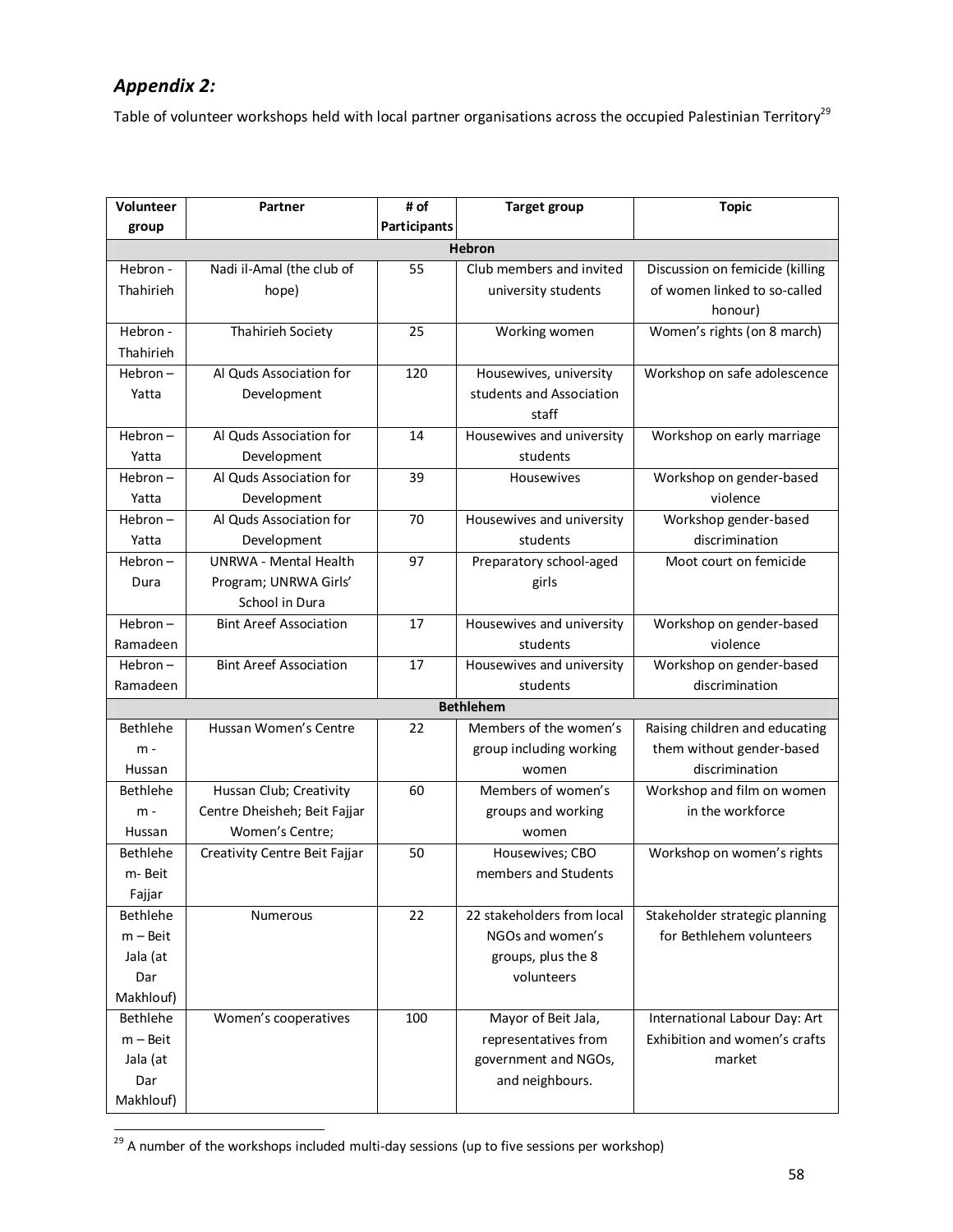| Bethlehe        | Hussan Club; Creativity      | 81 | Women's groups and                    | Oral testimony of Palestinian    |
|-----------------|------------------------------|----|---------------------------------------|----------------------------------|
| $m -$           | Centre Dheisheh; Beit Fajjar |    | university students                   | women who lived through          |
| <b>Dheisheh</b> | Women's Centre; Tent         |    |                                       | Nakba and the IHL connection     |
| Refugee         | Centre                       |    |                                       | with their experiences.          |
| Camp            |                              |    |                                       | Included a discussion of the     |
|                 |                              |    |                                       | political participation of       |
|                 |                              |    |                                       | women and women in conflict.     |
| Bethlehe        | Creativity Centre Dheisheh;  | 60 | Children at the boys' and             | 2 separate workshops (3 hours    |
| $m -$           | Tawasol                      |    | girls' schools in the                 | each) for boys and girls on      |
| Dheisheh        |                              |    | refugee camps                         | domestic violence                |
| Refugee         |                              |    |                                       |                                  |
| Camp            |                              |    |                                       |                                  |
| Bethlehe        | <b>UNRWA Schools</b>         | 60 | 30 male students and 30               | 2 separate workshops on safe     |
| $m -$           |                              |    | females students                      | adolescence                      |
| Dheisheh        |                              |    |                                       |                                  |
| Refugee         |                              |    |                                       |                                  |
| Camp            |                              |    |                                       |                                  |
|                 |                              |    | <b>Tulkarem and Salfeet</b>           |                                  |
| Tulkarem        | Women's Affairs Technical    | 21 | Young women,                          | Mural painting - on realities of |
| City            | Committee (Tulkarem          |    | housewives, university                | women's lives in Tulkarem.       |
|                 | Branch)                      |    | students, women                       |                                  |
|                 |                              |    | prevented from continuing             |                                  |
|                 |                              |    | their education                       |                                  |
| Tulkarem        | YMCA Tulkarem -              | 20 | Male students between                 | 4 sessions to encourage the      |
| City            | "Psychological Support       |    | the age of 12 and 16 who              | boys to attend school            |
|                 | Network"                     |    | have poor attendance                  |                                  |
|                 |                              |    | records                               |                                  |
| Tulkarem        | YMCA Tulkarem -              | 12 | Mothers of school-aged                | Workshop on gender-based         |
| City            | "Psychological Support       |    | students                              | violence                         |
|                 | Network"                     |    |                                       |                                  |
| Tulkarem        | YMCA Tulkarem -              | 17 | Teenagers                             | Workshop on safe adolescence     |
| City            | "Psychological Support       |    |                                       |                                  |
|                 | Network"; Community          |    |                                       |                                  |
|                 | Rehabilitation Centre -      |    |                                       |                                  |
|                 | Ministry of Social Affairs   |    |                                       |                                  |
| Tulkarem        | YMCA Tulkarem -              | 17 | Teenager (male and                    | Workshop on safe adolescence     |
| City            | "Psychological Support       |    | female between the age of             |                                  |
|                 | Network"; Community          |    | 13 and 16)                            |                                  |
|                 | Rehabilitation Centre -      |    |                                       |                                  |
|                 | Ministry of Social Affairs   |    |                                       |                                  |
| Tulkarem        | Tulkarem R.C. Women's        | 25 | Members of the women's                | Workshop on Human Rights         |
| Refugee         | Centre                       |    | centre, housewives,                   |                                  |
| Camp            |                              |    | university graduates                  |                                  |
| Tulkarem        | Tulkarem R.C. UNWRA          | 32 | Female 8 <sup>th</sup> Grade Students | Workshop on safe adolescence     |
| R.C.            | school                       |    |                                       |                                  |
| Tulkarem        | Tulkarem R.C. UNWRA          | 34 | Female 9 <sup>th</sup> Grade Students | Workshop on safe adolescence     |
| R.C.            | school                       |    |                                       |                                  |
| Tulkarem        | Tulkarem R.C. UNWRA          | 32 | Female 8 <sup>th</sup> Grade Students | Workshop on safe adolescence     |
| R.C.            | school                       |    |                                       |                                  |
| Tulkarem        | Tulkarem R.C. UNWRA          | 34 | Female 9 <sup>th</sup> Grade Students | Workshop on safe adolescence     |
| R.C.            | school                       |    |                                       |                                  |
| Tulkarem        | YMCA Tulkarem -              | 90 | Female and male students              | 5 debriefing sessions            |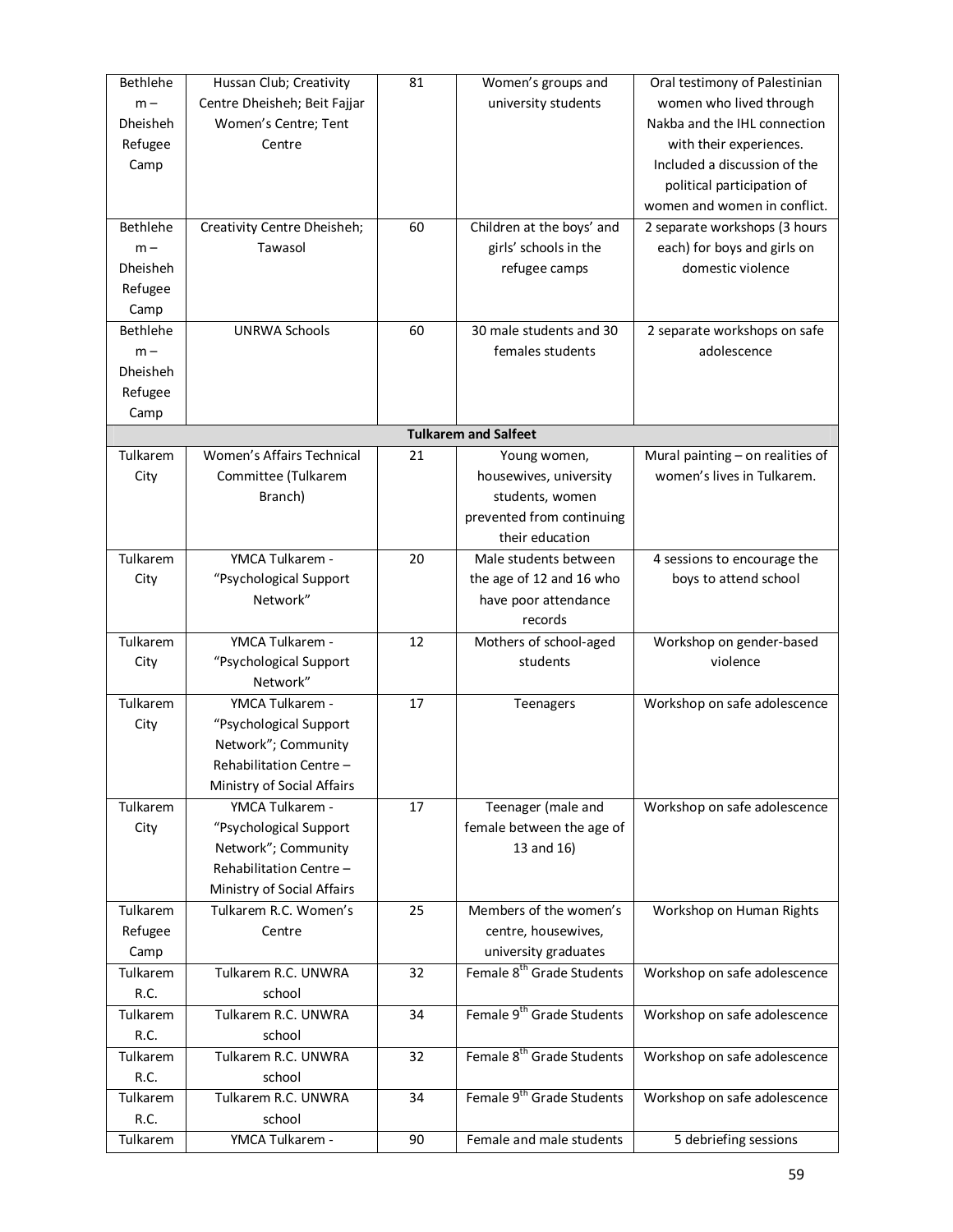| R.C.         | "Psychological Support           |              | between the age of 6 and    |                                   |
|--------------|----------------------------------|--------------|-----------------------------|-----------------------------------|
|              | Network"                         |              | 10                          |                                   |
| Tulkarem     | YMCA Tulkarem -                  | 45           | Female and male students    | 3 debriefing sessions with 15     |
| R.C.         | "Psychological Support           |              | between the age of 6 and    | students each                     |
|              | Network"                         |              | 10                          |                                   |
| Tulkarem     | Qufeen Women's Centre            | 15           | Housewives                  | Women's rights                    |
| - Qufeen     |                                  |              |                             |                                   |
| Tulkarem     | YMCA Tulkarem -                  | 115          | Female and male students    | Crisis intervention               |
| - Qufeen     | "Psychological Support           |              | between age of 7 and 12     |                                   |
|              | Network"; Qufeen                 |              |                             |                                   |
|              | <b>Elementary School</b>         |              |                             |                                   |
| Tulkarem     | YMCA Tulkarem -                  | $\mathbf{1}$ | Family of children who      | Crisis intervention               |
| - Qufeen     | "Psychological Support           |              | were lost in a tragic house |                                   |
|              | Network"; Qufeen                 |              | fire.                       |                                   |
|              | <b>Elementary School</b>         |              |                             |                                   |
|              | Administration                   |              |                             |                                   |
| Tulkarem     | YMCA Tulkarem -                  | 16           | Parents of children at      | Crisis intervention closing       |
| - Qufeen     | "Psychological Support           |              | Qufeen Elementary School    | session                           |
|              | Network"; Qufeen                 |              |                             |                                   |
|              | <b>Elementary School</b>         |              |                             |                                   |
|              | Administration                   |              |                             |                                   |
| Tulkarem     | YMCA Tulkarem -                  | 16           | Housewives                  | Women's rights and the            |
| - Qufeen     | "Psychological Support           |              |                             | Palestinian law                   |
|              | Network"; Qufeen Women's         |              |                             |                                   |
|              | Centre                           |              |                             |                                   |
| Tulkarem     | YMCA Tulkarem -                  | 90           | Female students             | Debriefing activities             |
| – Nour       | "Psychological Support           |              |                             |                                   |
| <b>Shams</b> | Network"; Nour Shams             |              |                             |                                   |
| Refugee      | <b>Elementary School</b>         |              |                             |                                   |
| Camp         |                                  |              |                             |                                   |
| Tulkarem     | YMCA Tulkarem -                  | 30           | Male students               | 2 debriefing sessions with 15     |
| - Nour       | "Psychological Support           |              |                             | boys each                         |
| Shams        | Network"; Nour Shams             |              |                             |                                   |
| Refugee      | Elementary School                |              |                             |                                   |
| Camp         |                                  |              |                             |                                   |
| Tulkarem     | YMCA Tulkarem -                  | 100          | Male and female students    | 2 closing sessions with 50        |
| – Kufr       | "Psychological Support           |              |                             | students each                     |
| Abush        | Network"; Kufr Abush             |              |                             |                                   |
|              | Women's Centre                   |              |                             |                                   |
|              |                                  |              | Jericho                     |                                   |
| Jericho      | Al Quds Open University          | 80           | Governmental and NGO        | A Labour Day Celebration of       |
|              | (Jericho); Jericho Chamber of    |              |                             | women who work in                 |
|              | Commerce                         |              | representatives.            |                                   |
|              |                                  |              |                             | underappreciated service roles    |
| Jericho      | Al Quds Open University          | 22           | Students (mixed male and    | Preparatory Workshop to           |
|              |                                  |              | female)                     | establish a student support       |
|              |                                  |              |                             | group                             |
| Jericho      | Al Quds Open University          | 20           | Female and male             | Workshop on gender-based          |
|              |                                  |              | university students         | violence                          |
| Jericho      | Al Quds Open University; Jerichd | 70           | Elderly men and women       | Visit and debriefing activity for |
|              | Municipality                     |              |                             | the elder's home in Jericho       |
| Jericho      | Al Quds Open University; Al      | 50           | Female and male patients    | Visit to the Red Crescent         |
|              | Qamar Benevolent Society         |              |                             | hospital where volunteers         |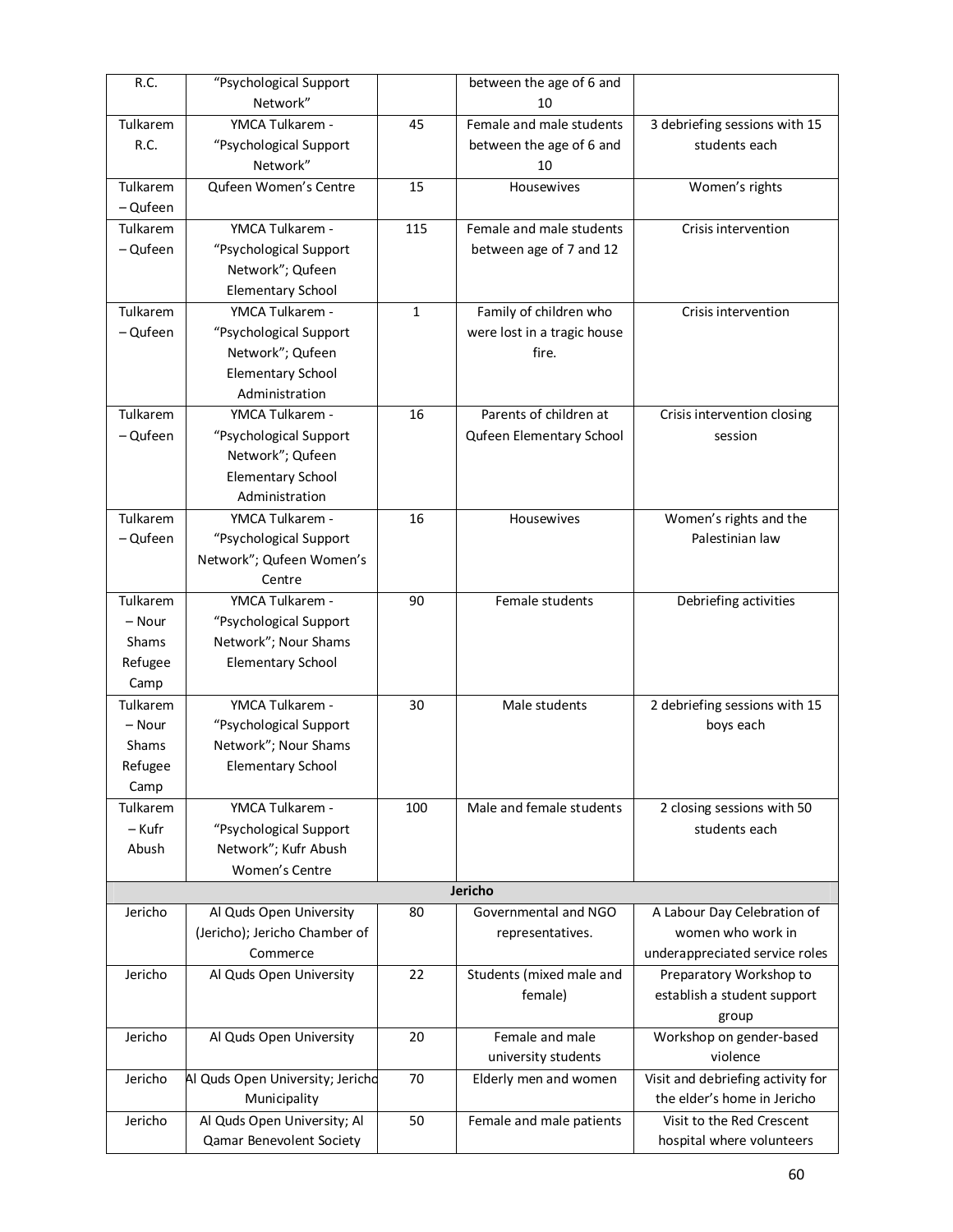|         |                               |      |                       | presented gifts to the patients |
|---------|-------------------------------|------|-----------------------|---------------------------------|
| Jericho | <b>WCLAC</b>                  | 100  | WCLAC volunteers and  | Closing meeting and             |
|         |                               |      | representatives from  | recreational activity           |
|         |                               |      | partner organizations |                                 |
|         | Total number of participants: | 2013 |                       |                                 |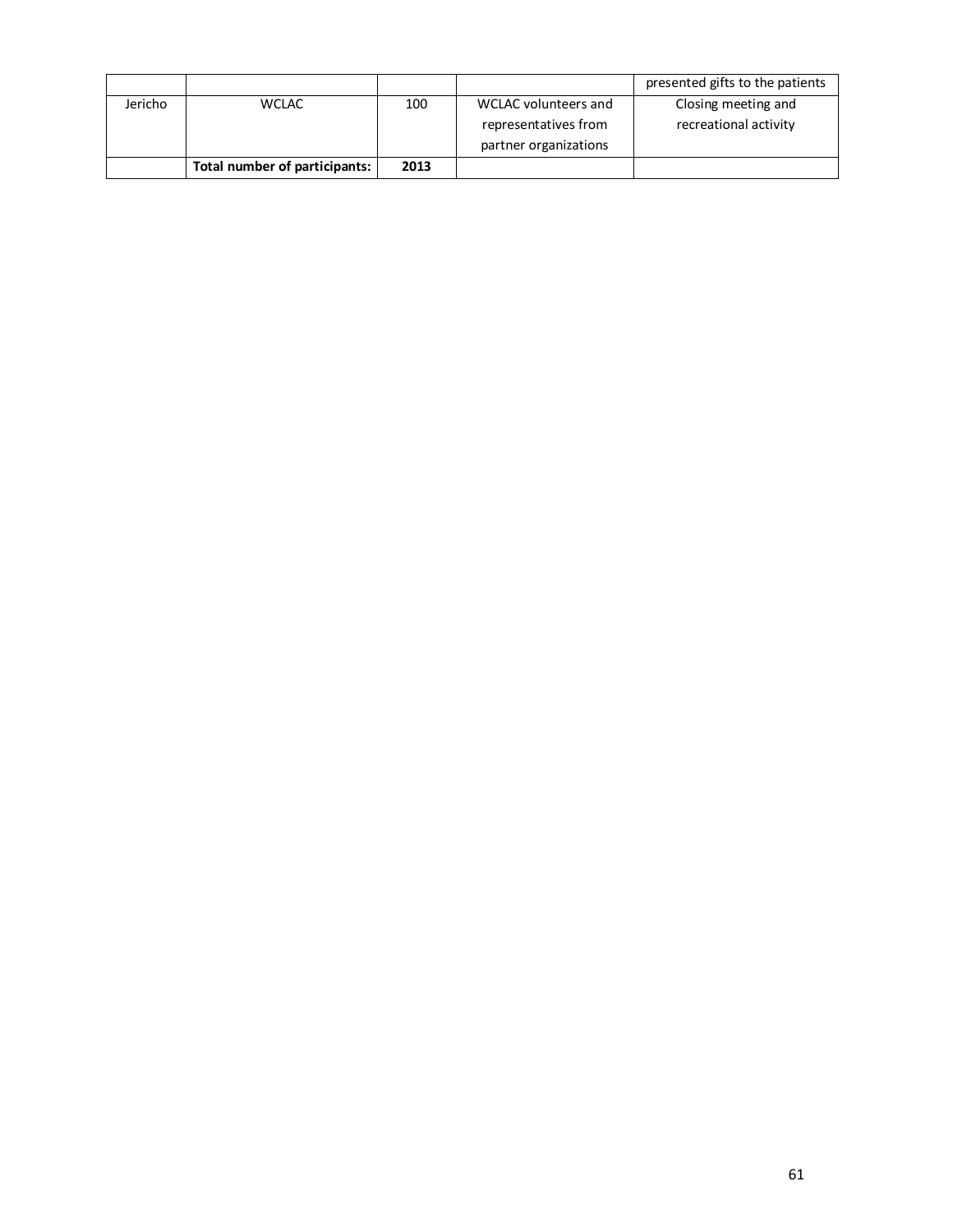## *Appendix 3:*

Table of awareness-raising workshops held with partner organisations across the occupied Palestinian Territory

| Location            | <b>Partner organisation</b> | <b>Target group</b>           | # of         | Subject                         |
|---------------------|-----------------------------|-------------------------------|--------------|---------------------------------|
|                     |                             |                               | Participants |                                 |
| Jerusalem, Old City | Spafford Children's         | Housewives and                | 21           | Early Marriage and withdrawal   |
|                     | Centre                      | young women                   |              | from schools                    |
| Jerusalem, Old City | Burj al-laqlaq (welfare)    | Women                         | 25           | Alimony and child custody       |
| As above            | As above                    | As above                      | As above     | Intra-familial sexual violence  |
| Jerusalem, Silwan   | Nidal Centre, Al Quds       | University                    | 26           | Civil and Political Rights,     |
|                     | Open University (welfare)   | students (mixed               |              |                                 |
|                     |                             | gender)                       |              |                                 |
| As above            | As above                    | As above                      | As above     | Social and Economic Rights      |
| Jerusalem, Abu Dis  | Al Quds University          | University                    | 28           | <b>CEDAW</b>                    |
|                     |                             | students (mixed               |              |                                 |
|                     |                             | gender: 21F, 7M)              |              |                                 |
| Jerusalem,          | <b>YWCA</b>                 | Students from the             | 57           | Minna wa Fina (a film followed  |
|                     |                             | Secretarial Course            |              | by discussion of incest)        |
| As above            | As above                    | As above                      | As above     | Follow-up counselling (in two   |
|                     |                             |                               |              | groups)                         |
| Jerusalem           | Early Childhood             | Housewives                    | 27           | Sexual assaults and how to      |
|                     | Programmes                  |                               |              | support women victims of        |
|                     |                             |                               |              | sexual assault                  |
| Jerusalem           | Early Childhood             | Housewives                    | 14           | Sexual assaults and how to      |
|                     | Programmes                  |                               |              | support women victims of        |
|                     |                             |                               |              | sexual assault                  |
| Ramallah            | <b>Birzeit University</b>   | Undergraduate                 | 20           | Violence against women and      |
|                     |                             | and graduate                  |              | presentation and discussion of  |
|                     |                             | students                      |              | film Minna wa Fina (on incest)  |
| Ramallah            | <b>Birzeit University</b>   | Undergraduate                 | 20           | Violence against women and      |
|                     |                             | and graduate                  |              | presentation and discussion of  |
|                     |                             | students                      |              | film Minna wa Fina (on incest)  |
| Ramallah            | Palestinian Working         | University                    | 25           | Violence against women and      |
|                     | Women's Society for         | students in                   |              | presentation and discussion of  |
|                     | Development (PWWSD)         | training                      |              | film Minna wa Fina (on incest)  |
|                     |                             | programme with                |              |                                 |
|                     |                             | (PWWSD)                       |              |                                 |
| Jerusalem           | Early Childhood             | Housewives                    | 20           | Children's rights and duties of |
|                     | Programmes                  |                               |              | the family                      |
| Sureef, Hebron      | YMCA psychological          | 9 <sup>th</sup> Grade female  | 44           | Addressing local issues related |
|                     | support team schools        | students                      |              | to a high profile femicide.     |
|                     | programme                   |                               |              |                                 |
| Hebron              | <b>Hebron University</b>    | University                    | 15           | The referral system for women   |
|                     |                             | students                      |              | victims of violence             |
| Sureef              | <b>UNWRA School</b>         | School girls (8 <sup>th</sup> | 25           | Addressing local issues related |
|                     |                             | and 9 <sup>th</sup> Grade)    |              | to a high profile femicide.     |
| Sureef              | <b>UNWRA School</b>         | School girls                  | 15           | Addressing local issues related |
|                     |                             | mothers                       |              | to a high profile femicide.     |
| Hebron city         | Women's Affairs             | Members of                    | 65           | Inheritance                     |
|                     | <b>Technical Committee</b>  | public (mixed                 |              |                                 |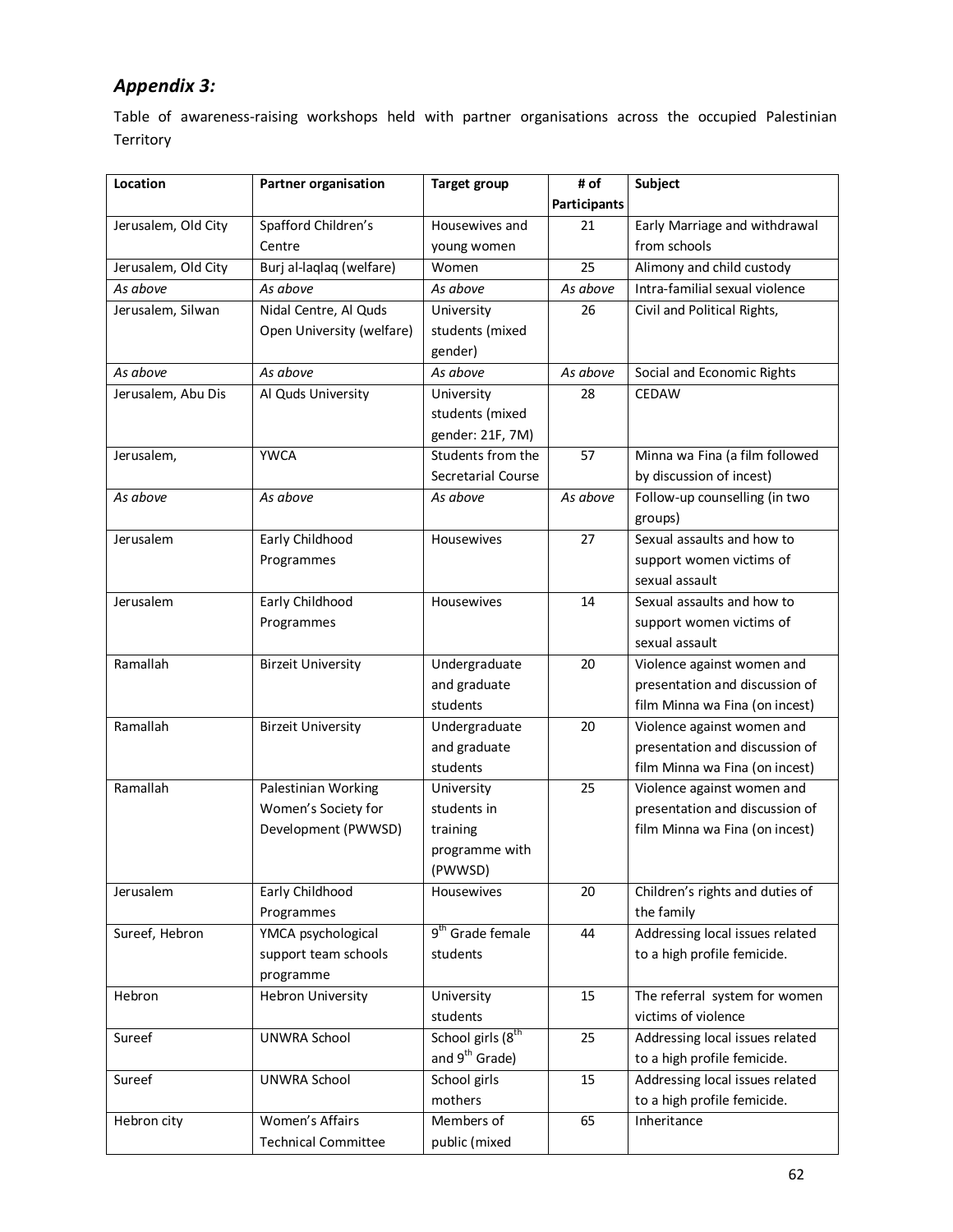|                            |                            | genders)           |     |                                  |
|----------------------------|----------------------------|--------------------|-----|----------------------------------|
| <b>Bethlehem</b>           | Women's Affairs            | Female WATC        | 20  | Personal Status Law              |
|                            | <b>Technical Committee</b> | volunteers         |     |                                  |
| Jerusalem                  | Early Childhood            | <b>Housewives</b>  | 20  | Violence against women           |
|                            | Programmes                 |                    |     |                                  |
| Beit Zahour                | Women's Sports Club        | Women, mixed       | 50  | Women's rights                   |
|                            |                            | ages               |     |                                  |
| <b>Bethlehem</b>           | Women's Union and          | Women, mixed       | 25  | Judicial system and protecting   |
|                            | <b>WTAC</b>                | ages               |     | women's rights                   |
| Jerusalem                  | Sabaya Center              | Staff of Sabaya    | 17  | Criminal Law                     |
|                            |                            | Centre and         |     |                                  |
|                            |                            | housewives         |     |                                  |
| Rahat Beir Al Saba'        | Amira Al Sahara            | Women, mixed       | 100 | Violence against women and       |
|                            |                            | ages               |     | Minna wa Fina (a film followed   |
|                            |                            |                    |     | by discussion of incest)         |
| Jerusalem                  | The Society of St. Yves    | Men and women,     | 100 | Services of WCLAC and            |
|                            |                            | mixed ages         |     | introduction to violence against |
|                            |                            |                    |     | women                            |
| <b>Number of Partners:</b> | 18                         | # of participants: | 779 |                                  |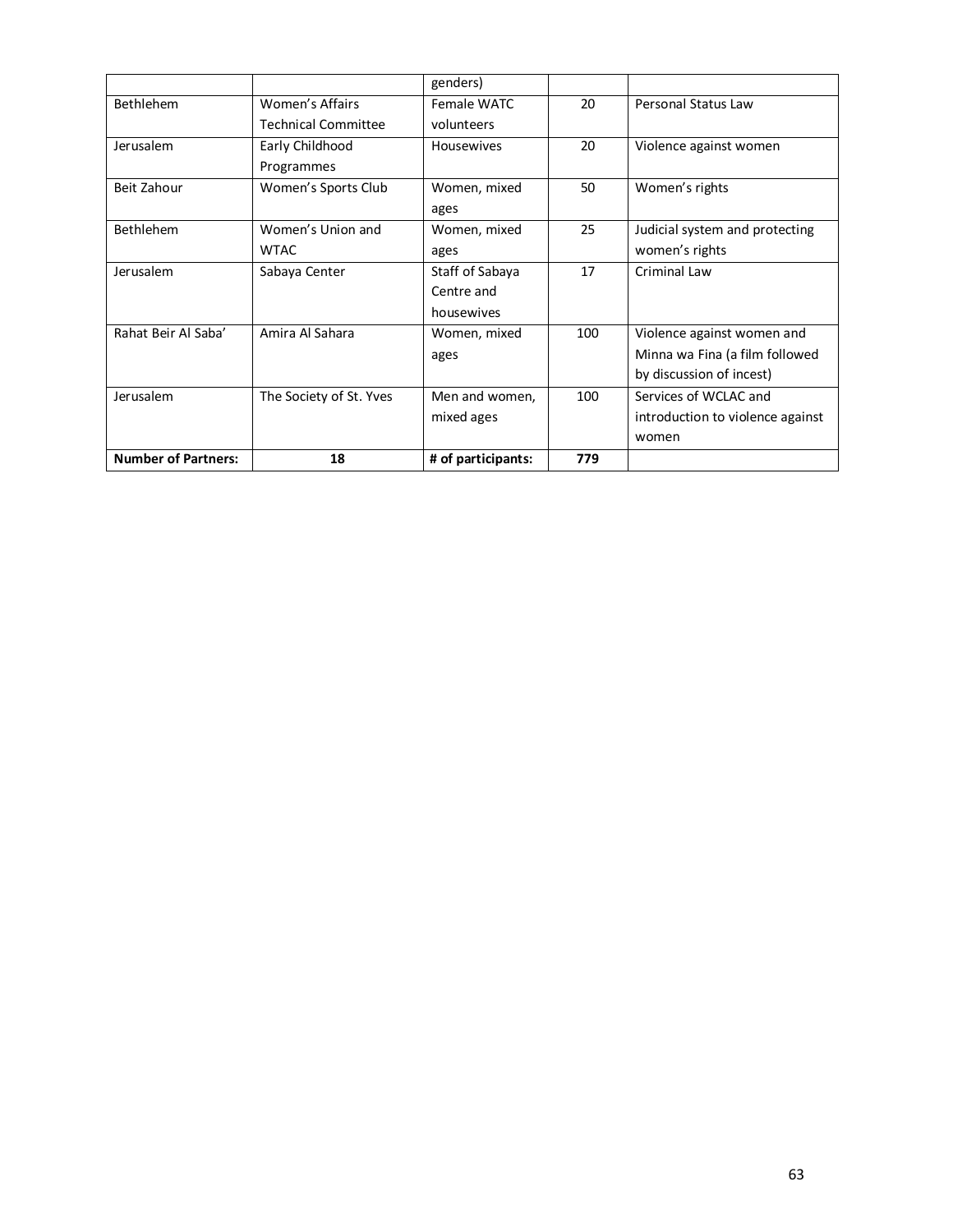## *Appendix 4:*

Table of workshops held by WCLAC Service Unit in 2011

| Location          | Partner       | Region | Group and              | <b>Topics</b>                                 | No. of   |
|-------------------|---------------|--------|------------------------|-----------------------------------------------|----------|
|                   | (where        |        | number                 |                                               | sessions |
|                   | applicable)   |        | attending <sup>1</sup> |                                               |          |
| Attarah Village,  | Attarah       | Middle | 22 Housewives          | Personal Status Law; Marriage contracts       | 6        |
| Ramallah Govrt.   | Women's       |        |                        | and special conditions; Alimony and           |          |
|                   | Centre        |        |                        | maintenance and custody of children;          |          |
|                   |               |        |                        | Divorce; Types and impacts of violence;       |          |
|                   |               |        |                        | Addressing family problems; Gender-based      |          |
|                   |               |        |                        | discrimination.                               |          |
| Silwan, Jerusalem | Al-Thoury,    | Middle | 20 Housewives          | Introduction and needs assessment; Self-      | 11       |
|                   | Silwan        |        |                        | determination; Decision-making within the     |          |
|                   |               |        |                        | family; Adolescence; Childhood behavioural    |          |
|                   |               |        |                        | problems; Violence against women, causes      |          |
|                   |               |        |                        | and types; Domestic violence; Sexual          |          |
|                   |               |        |                        | violence, and protecting children from it;    |          |
|                   |               |        |                        | Incest; Dealing with victims of sexual        |          |
|                   |               |        |                        | violence; Conclusion.                         |          |
| Jerusalem         | Arab Society  | Middle | 11 women               | Introduction; Self-determination;             | 9        |
|                   | for           |        | with                   | Empowerment of women, especially those        |          |
|                   | Physically    |        | disabilities           | with disabilities; Applicable laws affecting  |          |
|                   | Disabled      |        |                        | women with disabilities in East Jerusalem;    |          |
|                   |               |        |                        | Types and impacts of violence; Sexual         |          |
|                   |               |        |                        | violence and interventions; Conclusion.       |          |
| Kharabathah Al-   | Kharabathah   | Middle | 19 housewives          | Introduction and needs assessment;            | 8        |
| Musbah, Ramallah  | Al-Musbah     |        |                        | Gender-based discrimination; Personal         |          |
| Govrt.            | Village       |        |                        | Status Law and marriage contracts;            |          |
|                   | Council       |        |                        | Violence against women, causes and types;     |          |
|                   |               |        |                        | Sexual violence and harassment; Divorce;      |          |
|                   |               |        |                        | Women's right to inheritance.                 |          |
| Tarqoomia, Hebron | Tarqoomia     | South  | 28 housewives          | Introduction and needs assessment;            | 9        |
| Govrt.            | Women's       |        |                        | Personal Status Law; Gender-based             |          |
|                   | Club          |        |                        | violence; Cycles of violence; Sexual violence |          |
|                   |               |        |                        | and harassment; Culture and violence;         |          |
|                   |               |        |                        | Early marriage and it problems; Conclusion    |          |
| Beit Jala,        | International | South  | 15 Housewives          | Introduction and needs assessment;            | 9        |
| Bethlehem govrt.  | Relief        |        | and working            | Culture and gender-based discrimination;      |          |
|                   |               |        | women                  | Gender-based violence; Sexual violence        |          |
|                   |               |        |                        | and silence surrounding it; family            |          |
|                   |               |        |                        | problems; Christian Personal Status Law;      |          |
|                   |               |        |                        | Women's empowerment; Violence against         |          |
|                   |               |        |                        | women; Criminal Law.                          |          |
| Old City, Hebron  | Family        | South  | 25 Housewives          | Introduction and needs assessment; gender     | 9        |
|                   | Development   |        |                        | and violence against women;                   |          |
|                   | Society       |        |                        | femicide/honour killing; cycles of violence;  |          |
|                   |               |        |                        | Sexual violence and silence surrounding it;   |          |
|                   |               |        |                        | Personal Status Law; Criminal Law;            |          |
|                   |               |        |                        | Conclusion.                                   |          |
| City of Hebron    | Adwar for     | South  | 25 Housewives          | Introduction and needs assessment;            | 10       |